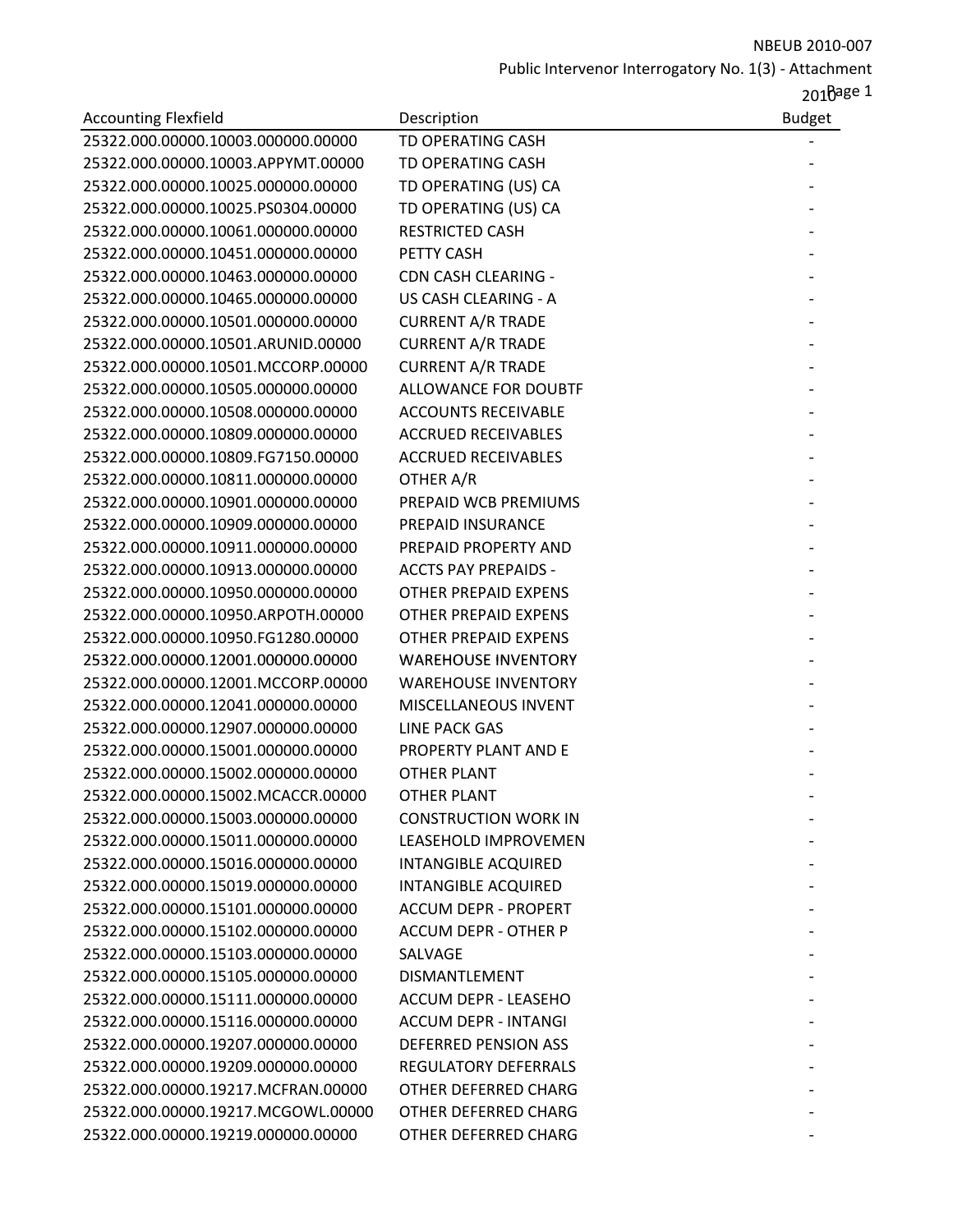| 25322.000.00000.19219.MCGOWL.00000 | OTHER DEFERRED CHARG        |
|------------------------------------|-----------------------------|
| 25322.000.00000.19555.000000.00000 | PURCHASE GAS VARIANO        |
| 25322.000.00000.19901.000000.00000 | <b>EMPL MORT AND LOANS</b>  |
| 25322.000.00000.19902.000000.00000 | LONG TERM RECEIVABLE        |
| 25322.000.00000.19903.MCBILL.00000 | <b>OTHER LONG TERM ASSE</b> |
| 25322.000.00000.19904.000000.00000 | <b>OPEB RECEIVABLE - RA</b> |
| 25322.000.00000.21001.000000.00000 | <b>ACCOUNTS PAYABLE - O</b> |
| 25322.000.00000.21002.000000.00000 | <b>ACCOUNTS PAYABLE - O</b> |
| 25322.000.00000.21003.000000.00000 | <b>ACCOUNTS PAYABLE - N</b> |
| 25322.000.00000.21013.000000.00000 | <b>EXPENSE CLEARING - A</b> |
| 25322.000.00000.21014.000000.00000 | <b>EXPENSE CLEARING - B</b> |
| 25322.000.00000.21101.000000.00000 | <b>GOODS REC'D NOT INVO</b> |
| 25322.000.00000.21101.MCCORP.00000 | <b>GOODS REC'D NOT INVO</b> |
| 25322.000.00000.21113.000000.00000 | OTHER ACCRUED LIABIL        |
| 25322.000.00000.21301.000000.10001 | <b>INTERCO A/P - ORACLE</b> |
| 25322.000.00000.21301.000000.25102 | INTERCO A/P - ORACLE        |
| 25322.000.00000.21301.000000.25312 | INTERCO A/P - ORACLE        |
| 25322.000.00000.21301.000000.40002 | INTERCO A/P - ORACLE        |
| 25322.000.00000.21301.000000.40121 | <b>INTERCO A/P - ORACLE</b> |
| 25322.000.00000.21303.000000.25102 | <b>AFFILIATE A/P - ORAC</b> |
| 25322.000.00000.21402.000000.00000 | PROJECT MISC TRXN CL        |
| 25322.000.00000.22301.000000.00000 | <b>GST COLLECTED ON REV</b> |
| 25322.000.00000.22303.000000.00000 | <b>GST PAID ON PURCHASE</b> |
| 25322.000.00000.22329.MCHOLD.00000 | NET HST REC/PAY - PR        |
| 25322.000.00000.23003.000000.00000 | <b>CONTRACTORS HOLDBKS</b>  |
| 25322.000.00000.23005.000000.00000 | DEFERRED PROJ REVENU        |
| 25322.000.00000.23009.000000.00000 | OTHER CURR LIABILITI        |
| 25322.000.00000.23009.FG2420.00000 | <b>OTHER CURR LIABILITI</b> |
| 25322.000.00000.23021.000000.00000 | <b>SECURITY DEPOSITS</b>    |
| 25322.000.00000.23203.000000.00000 | <b>ACCRUED INTEREST PAY</b> |
| 25322.000.00000.23313.000000.25321 | <b>INTERLOB INTEREST RE</b> |
| 25322.000.00000.25105.000000.25321 | <b>INTERLOB DEBT</b>        |
| 25322.000.00000.26001.000000.00000 | LT REGISTERED DB PEN        |
| 25322.000.00000.26002.000000.00000 | LT REGISTERED DB PEN        |
| 25322.000.00000.26003.000000.00000 | LT SUPPLEMENTAL DB P        |
| 25322.000.00000.26004.000000.00000 | LT SUPPLEMENTAL DB P        |
| 25322.000.00000.26011.000000.00000 | LT DEFERRED POST EMP        |
| 25322.000.00000.26104.000000.00000 | <b>PENSION LIABILITY -</b>  |
| 25322.000.00000.29905.000000.00000 | PARTNERSHIP CAPITAL         |
| 25322.000.00000.29916.000000.25321 | <b>INTERLOB EQUITY</b>      |
| 25322.000.00000.29921.000000.00000 | <b>OPENING RETAINED EAR</b> |
| 25322.000.00000.29938.000000.00000 | <b>PARTNERSHIP DISTRIBU</b> |
| 25322.000.00000.29951.000000.25321 | <b>INTERLOB DIVIDENDS D</b> |
| 25322.000.00000.31001.PS0151.00000 | <b>GAS SALES - RESIDENT</b> |
| 25322.000.00000.31001.PS0152.00000 | <b>GAS SALES - RESIDENT</b> |
| 25322.000.00000.31001.PS0153.00000 | <b>GAS SALES - RESIDENT</b> |
| 25322.000.00000.31001.PS0154.00000 | <b>GAS SALES - RESIDENT</b> |
|                                    |                             |

| 25322.000.00000.19219.MCGOWL.00000 | <b>OTHER DEFERRED CHARG</b> | - Page 2 |
|------------------------------------|-----------------------------|----------|
| 25322.000.00000.19555.000000.00000 | PURCHASE GAS VARIANC        |          |
| 25322.000.00000.19901.000000.00000 | <b>EMPL MORT AND LOANS</b>  |          |
| 25322.000.00000.19902.000000.00000 | <b>LONG TERM RECEIVABLE</b> |          |
| 25322.000.00000.19903.MCBILL.00000 | <b>OTHER LONG TERM ASSE</b> |          |
| 25322.000.00000.19904.000000.00000 | <b>OPEB RECEIVABLE - RA</b> |          |
| 25322.000.00000.21001.000000.00000 | <b>ACCOUNTS PAYABLE - O</b> |          |
| 25322.000.00000.21002.000000.00000 | <b>ACCOUNTS PAYABLE - O</b> |          |
| 25322.000.00000.21003.000000.00000 | <b>ACCOUNTS PAYABLE - N</b> |          |
| 25322.000.00000.21013.000000.00000 | <b>EXPENSE CLEARING - A</b> |          |
| 25322.000.00000.21014.000000.00000 | <b>EXPENSE CLEARING - B</b> |          |
| 25322.000.00000.21101.000000.00000 | <b>GOODS REC'D NOT INVO</b> |          |
| 25322.000.00000.21101.MCCORP.00000 | <b>GOODS REC'D NOT INVO</b> |          |
| 25322.000.00000.21113.000000.00000 | <b>OTHER ACCRUED LIABIL</b> |          |
| 25322.000.00000.21301.000000.10001 | INTERCO A/P - ORACLE        |          |
| 25322.000.00000.21301.000000.25102 | <b>INTERCO A/P - ORACLE</b> |          |
| 25322.000.00000.21301.000000.25312 | INTERCO A/P - ORACLE        |          |
| 25322.000.00000.21301.000000.40002 | <b>INTERCO A/P - ORACLE</b> |          |
| 25322.000.00000.21301.000000.40121 | <b>INTERCO A/P - ORACLE</b> |          |
| 25322.000.00000.21303.000000.25102 | AFFILIATE A/P - ORAC        |          |
| 25322.000.00000.21402.000000.00000 | PROJECT MISC TRXN CL        |          |
| 25322.000.00000.22301.000000.00000 | <b>GST COLLECTED ON REV</b> |          |
| 25322.000.00000.22303.000000.00000 | <b>GST PAID ON PURCHASE</b> |          |
| 25322.000.00000.22329.MCHOLD.00000 | NET HST REC/PAY - PR        |          |
| 25322.000.00000.23003.000000.00000 | <b>CONTRACTORS HOLDBKS</b>  |          |
| 25322.000.00000.23005.000000.00000 | DEFERRED PROJ REVENU        |          |
| 25322.000.00000.23009.000000.00000 | <b>OTHER CURR LIABILITI</b> |          |
| 25322.000.00000.23009.FG2420.00000 | <b>OTHER CURR LIABILITI</b> |          |
| 25322.000.00000.23021.000000.00000 | <b>SECURITY DEPOSITS</b>    |          |
| 25322.000.00000.23203.000000.00000 | <b>ACCRUED INTEREST PAY</b> |          |
| 25322.000.00000.23313.000000.25321 | <b>INTERLOB INTEREST RE</b> |          |
| 25322.000.00000.25105.000000.25321 | <b>INTERLOB DEBT</b>        |          |
| 25322.000.00000.26001.000000.00000 | LT REGISTERED DB PEN        |          |
| 25322.000.00000.26002.000000.00000 | LT REGISTERED DB PEN        |          |
| 25322.000.00000.26003.000000.00000 | LT SUPPLEMENTAL DB P        |          |
| 25322.000.00000.26004.000000.00000 | LT SUPPLEMENTAL DB P        |          |
| 25322.000.00000.26011.000000.00000 | LT DEFERRED POST EMP        |          |
| 25322.000.00000.26104.000000.00000 | PENSION LIABILITY -         |          |
| 25322.000.00000.29905.000000.00000 | PARTNERSHIP CAPITAL         |          |
| 25322.000.00000.29916.000000.25321 | <b>INTERLOB EQUITY</b>      |          |
| 25322.000.00000.29921.000000.00000 | <b>OPENING RETAINED EAR</b> |          |
| 25322.000.00000.29938.000000.00000 | PARTNERSHIP DISTRIBU        |          |
| 25322.000.00000.29951.000000.25321 | <b>INTERLOB DIVIDENDS D</b> |          |
| 25322.000.00000.31001.PS0151.00000 | <b>GAS SALES - RESIDENT</b> |          |
| 25322.000.00000.31001.PS0152.00000 | <b>GAS SALES - RESIDENT</b> |          |
| 25322.000.00000.31001.PS0153.00000 | <b>GAS SALES - RESIDENT</b> |          |
| 25322.000.00000.31001.PS0154.00000 | <b>GAS SALES - RESIDENT</b> |          |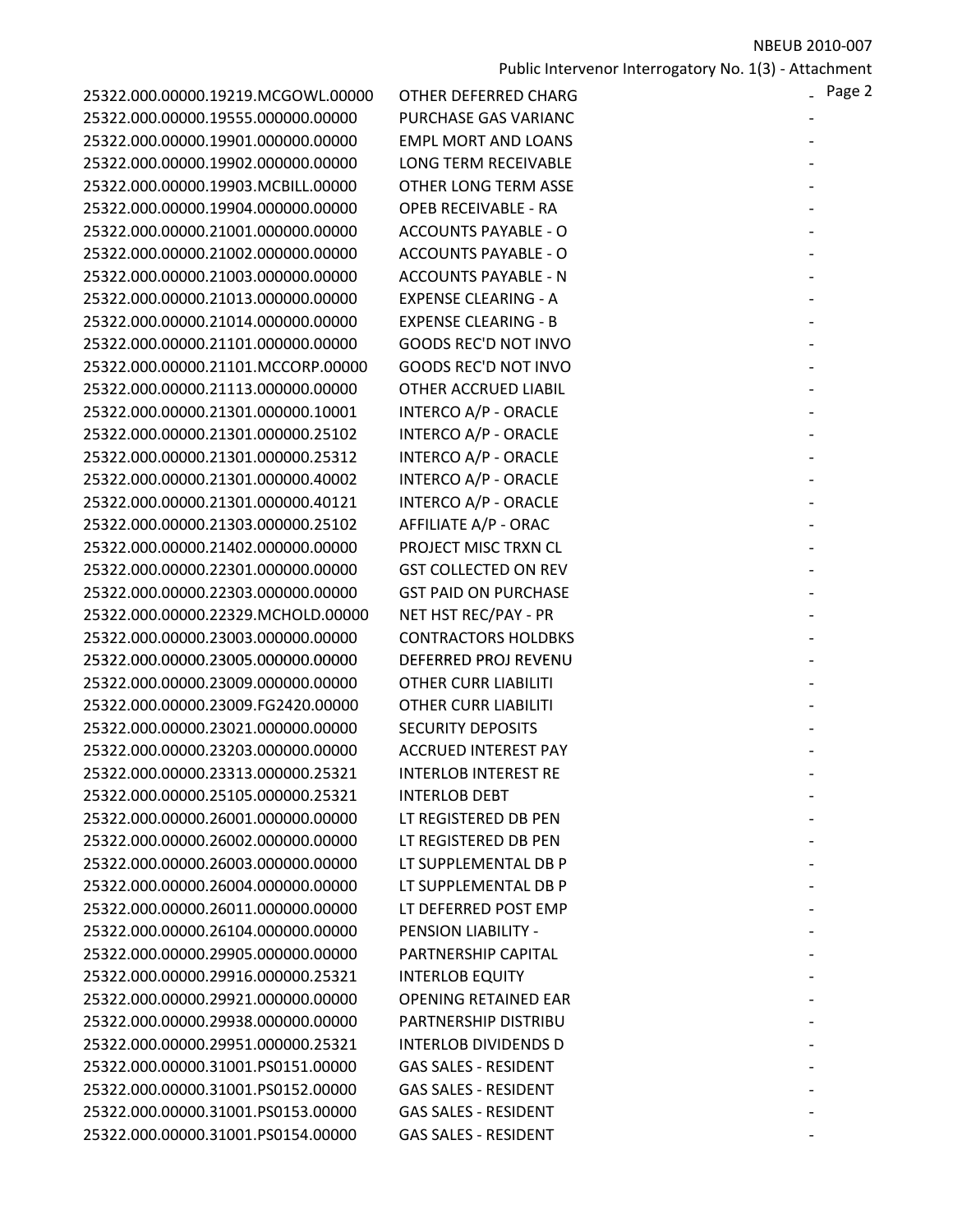| 25322.000.00000.31001.PS0155.00000 | <b>GAS SALES - RESIDENT</b> | Page 3 |
|------------------------------------|-----------------------------|--------|
| 25322.000.00000.31001.PS0157.00000 | <b>GAS SALES - RESIDENT</b> |        |
| 25322.000.00000.31101.PS0151.00000 | <b>T - SERVICE REVENUE</b>  |        |
| 25322.000.00000.31101.PS0152.00000 | <b>T - SERVICE REVENUE</b>  |        |
| 25322.000.00000.31101.PS0153.00000 | <b>T - SERVICE REVENUE</b>  |        |
| 25322.000.00000.31101.PS0154.00000 | <b>T - SERVICE REVENUE</b>  |        |
| 25322.000.00000.31101.PS0156.00000 | <b>T - SERVICE REVENUE</b>  |        |
| 25322.000.00000.31501.000000.00000 | <b>ABC REVENUE</b>          |        |
| 25322.000.00000.31551.000000.00000 | RETAIL SERVICES SALE        |        |
| 25322.000.00000.31552.MCACCR.00000 | <b>SERVICE REVENUE</b>      |        |
| 25322.000.00000.31552.PS0100.00000 | <b>SERVICE REVENUE</b>      |        |
| 25322.000.00000.31552.PS0101.00000 | <b>SERVICE REVENUE</b>      |        |
| 25322.000.00000.31552.PS0515.00000 | <b>SERVICE REVENUE</b>      |        |
| 25322.000.00000.31556.000000.00000 | <b>COMMERCIAL SERVICES</b>  |        |
| 25322.000.00000.35223.000000.00000 | LATE PAYMENT PENALTI        |        |
| 25322.000.00000.35225.MCSTUP.00000 | <b>TRANSACTIONAL SERVIC</b> |        |
| 25322.000.00000.35233.PS0152.00000 | <b>GAS TRANSMISSION AND</b> |        |
| 25322.000.00000.35233.PS0153.00000 | <b>GAS TRANSMISSION AND</b> |        |
| 25322.000.00000.35233.PS0154.00000 | <b>GAS TRANSMISSION AND</b> |        |
| 25322.000.00000.35233.PS0155.00000 | <b>GAS TRANSMISSION AND</b> |        |
| 25322.000.00000.35233.PS0157.00000 | <b>GAS TRANSMISSION AND</b> |        |
| 25322.000.00000.35233.PS0251.00000 | <b>GAS TRANSMISSION AND</b> |        |
| 25322.000.00000.35233.PS0351.00000 | <b>GAS TRANSMISSION AND</b> |        |
| 25322.000.00000.35233.PS0451.00000 | <b>GAS TRANSMISSION AND</b> |        |
| 25322.000.00000.35999.RDINCO.00000 | <b>OTHER REVENUE</b>        |        |
| 25322.000.00000.40201.000000.00000 | <b>CAPACITY RELEASE COS</b> |        |
| 25322.000.00000.41001.FG7020.00000 | <b>GAS COSTS - RESIDENT</b> |        |
| 25322.000.00000.41001.FG7030.00000 | <b>GAS COSTS - RESIDENT</b> |        |
| 25322.000.00000.41001.FG7040.00000 | <b>GAS COSTS - RESIDENT</b> |        |
| 25322.000.00000.41001.FG7110.00000 | <b>GAS COSTS - RESIDENT</b> |        |
| 25322.000.00000.41001.FG7140.00000 | <b>GAS COSTS - RESIDENT</b> |        |
| 25322.000.00000.41001.FG7150.00000 | <b>GAS COSTS - RESIDENT</b> |        |
| 25322.000.00000.41001.FG7170.00000 | <b>GAS COSTS - RESIDENT</b> |        |
| 25322.000.00000.41001.FG7180.00000 | <b>GAS COSTS - RESIDENT</b> |        |
| 25322.000.00000.41001.FG7200.00000 | <b>GAS COSTS - RESIDENT</b> |        |
| 25322.000.00000.41001.FG8020.00000 | <b>GAS COSTS - RESIDENT</b> |        |
| 25322.000.00000.41001.FG8140.00000 | <b>GAS COSTS - RESIDENT</b> |        |
| 25322.000.00000.41001.FG8150.00000 | <b>GAS COSTS - RESIDENT</b> |        |
| 25322.000.00000.41001.FG8170.00000 | <b>GAS COSTS - RESIDENT</b> |        |
| 25322.000.00000.41001.FG8180.00000 | <b>GAS COSTS - RESIDENT</b> |        |
| 25322.000.00000.41553.PS0501.00000 | RETAIL SERVICES EQUI        |        |
| 25322.000.00000.41553.PS0502.00000 | RETAIL SERVICES EQUI        |        |
| 25322.000.00000.41553.PS0503.00000 | RETAIL SERVICES EQUI        |        |
| 25322.000.00000.41553.PS0505.00000 | RETAIL SERVICES EQUI        |        |
| 25322.000.00000.41553.PS0506.00000 | RETAIL SERVICES EQUI        |        |
| 25322.000.00000.41553.PS0507.00000 | RETAIL SERVICES EQUI        |        |
| 25322.000.00000.41553.PS0513.00000 | RETAIL SERVICES EQUI        |        |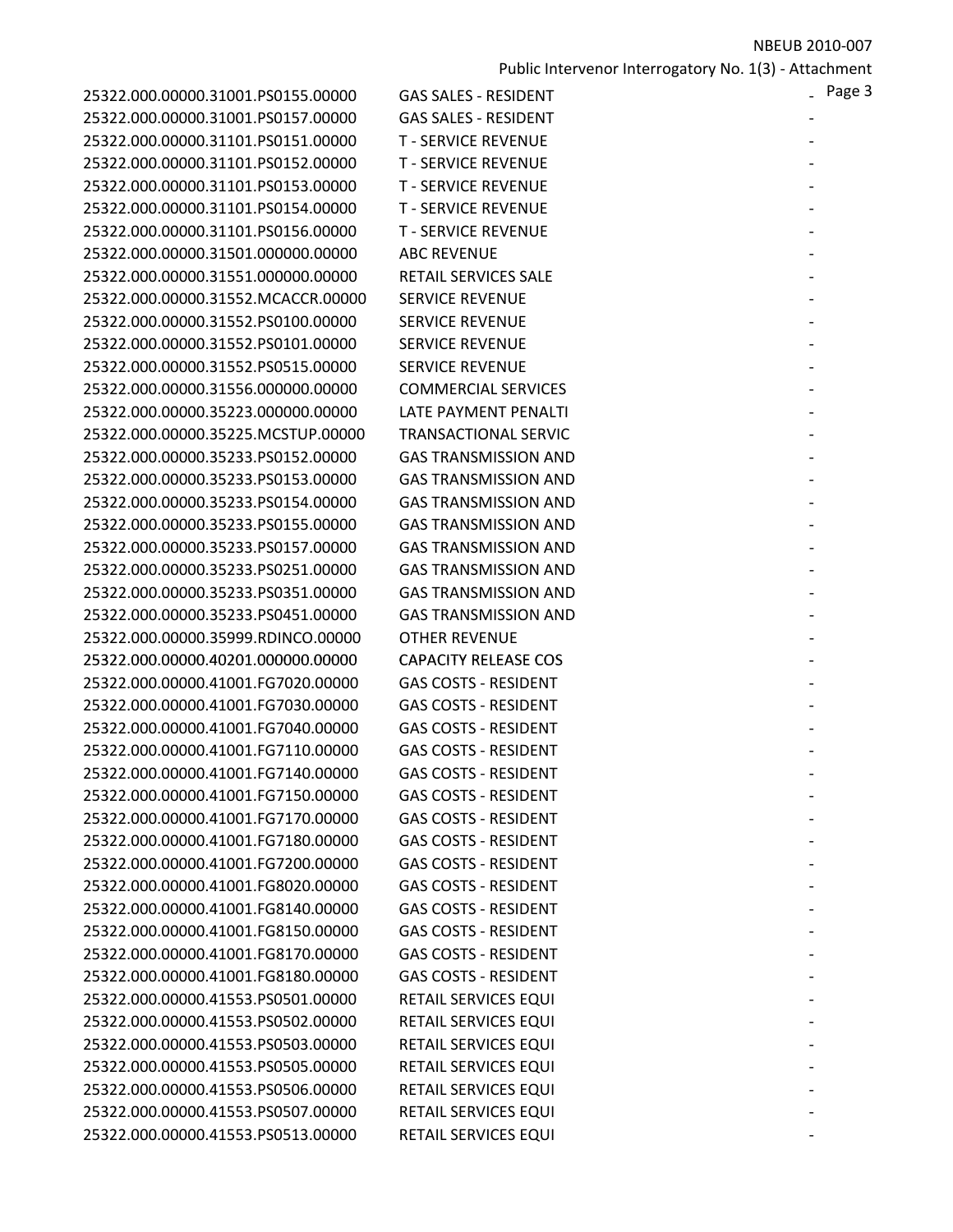| 25322.000.00000.41553.PS0514.00000 | RETAIL SERVICES EQUI          |
|------------------------------------|-------------------------------|
| 25322.000.00000.41558.000000.00000 | <b>FREIGHT COST OF SALE</b>   |
| 25322.000.00000.41559.000000.00000 | MISCELLANEOUS COST            |
| 25322.000.00000.41559.PS0515.00000 | MISCELLANEOUS COST            |
| 25322.000.00000.41560.PS0511.00000 | <b>LABOUR COST OF SALE</b>    |
| 25322.000.00000.41561.000000.00000 | <b>COMMERCIAL COGS</b>        |
| 25322.000.00000.41561.PS0511.00000 | <b>COMMERCIAL COGS</b>        |
| 25322.000.00000.41561.PS0513.00000 | <b>COMMERCIAL COGS</b>        |
| 25322.000.00000.41562.000000.00000 | <b>SERVICE COGS</b>           |
| 25322.000.00000.80001.000000.00000 | <b>DEPR - PLANT PROPERT</b>   |
| 25322.000.00000.80011.000000.00000 | DEPR - LEASEHOLD IMF          |
| 25322.000.00000.80016.000000.00000 | <b>DEPR - INTANGIBLE AC</b>   |
| 25322.000.00000.80101.000000.00000 | <b>AMORTIZATION - OTHE</b>    |
| 25322.000.00000.80101.MCGOWL.00000 | <b>AMORTIZATION - OTHE</b>    |
| 25322.000.00000.81401.000000.00000 | <b>AEDC - ALLOW FUNDS</b>     |
| 25322.000.00000.81403.000000.00000 | AIDC - ALLOW FUNDS D          |
| 25322.000.00000.82003.000000.00000 | <b>GAIN/LOSS ON DISPOS</b>    |
| 25322.000.00000.82005.000000.00000 | A/P DISCOUNTS TAKEN           |
| 25322.000.00000.82017.000000.00000 | <b>OTHER INTEREST INCO</b>    |
| 25322.000.00000.82019.000000.00000 | <b>INTEREST ON BANK BA</b>    |
| 25322.000.00000.82101.000000.00000 | <b>OTHER EXPENSES</b>         |
| 25322.000.00000.82102.000000.00000 | <b>EXPENSE CLEARING</b>       |
| 25322.000.00000.82205.000000.00000 | <b>INTEREST EXPENSE - O</b>   |
| 25322.000.00000.82206.000000.00000 | <b>INTEREST EXPENSE - S</b>   |
| 25322.000.00000.82321.000000.25321 | <b>INTERLOB INTEREST EX</b>   |
| 25322.000.00000.82321.FG4270.25321 | <b>INTERLOB INTEREST EX</b>   |
| 25322.000.00000.82403.000000.00000 | <b>BANK CHARGES</b>           |
| 25322.000.25300.60101.000000.00000 | <b>BASE PAY</b>               |
| 25322.000.25300.60109.000000.00000 | <b>TEMPORARY PAYROLL</b>      |
| 25322.000.25300.60117.000000.00000 | <b>VACATION PAY</b>           |
| 25322.000.25300.60131.000000.00000 | <b>STATUTORY HOLIDAY P</b>    |
| 25322.000.25300.60133.000000.00000 | <b>SICK PAY</b>               |
| 25322.000.25300.60261.000000.00000 | <b>EXECUTIVE BENEFITS</b>     |
| 25322.000.25300.61105.000000.00000 | <b>COPIER AND OTHER OF</b>    |
| 25322.000.25300.61109.000000.00000 | <b>BOOKS AND SUBSCRIPT</b>    |
| 25322.000.25300.61299.000000.00000 | <b>OTHER MATERIALS ANI</b>    |
| 25322.000.25300.61503.000000.00000 | <b>LEGAL FEES</b>             |
| 25322.000.25300.61511.000000.00000 | PROFESSIONAL CONSU            |
| 25322.000.25300.61901.000000.00000 | <b>DIRECTORS FEES</b>         |
| 25322.000.25300.61999.000000.00000 | <b>OTHER OUTSIDE SERVI</b>    |
| 25322.000.25300.61999.000000.00001 | <b>Other Outside Services</b> |
| 25322.000.25300.62309.000000.00000 | <b>VEHICLE / FLEET OPER</b>   |
| 25322.000.25300.70401.000000.00000 | <b>OFFICE TELEPHONE</b>       |
| 25322.000.25300.70405.000000.00000 | <b>CELLULAR AND MOBILE</b>    |
| 25322.000.25300.70409.000000.00000 | OTHER TELECOM SERV            |
| 25322.000.25300.70501.000000.00000 | <b>AIRFARE</b>                |
| 25322.000.25300.70503.000000.00000 | <b>GROUND TRANSPORTA</b>      |

| 25322.000.00000.41553.PS0514.00000 | RETAIL SERVICES EQUI                          | - Page 4   |
|------------------------------------|-----------------------------------------------|------------|
| 25322.000.00000.41558.000000.00000 | <b>FREIGHT COST OF SALE</b>                   |            |
| 25322.000.00000.41559.000000.00000 | MISCELLANEOUS COST O                          |            |
| 25322.000.00000.41559.PS0515.00000 | MISCELLANEOUS COST O                          |            |
| 25322.000.00000.41560.PS0511.00000 | <b>LABOUR COST OF SALES</b>                   |            |
| 25322.000.00000.41561.000000.00000 | <b>COMMERCIAL COGS</b>                        |            |
| 25322.000.00000.41561.PS0511.00000 | <b>COMMERCIAL COGS</b>                        |            |
| 25322.000.00000.41561.PS0513.00000 | <b>COMMERCIAL COGS</b>                        |            |
| 25322.000.00000.41562.000000.00000 | <b>SERVICE COGS</b>                           |            |
| 25322.000.00000.80001.000000.00000 | <b>DEPR - PLANT PROPERT</b>                   |            |
| 25322.000.00000.80011.000000.00000 | DEPR - LEASEHOLD IMP                          |            |
| 25322.000.00000.80016.000000.00000 | <b>DEPR - INTANGIBLE AC</b>                   |            |
| 25322.000.00000.80101.000000.00000 | <b>AMORTIZATION - OTHER</b>                   |            |
| 25322.000.00000.80101.MCGOWL.00000 | <b>AMORTIZATION - OTHER</b>                   |            |
| 25322.000.00000.81401.000000.00000 | AEDC - ALLOW FUNDS D                          |            |
| 25322.000.00000.81403.000000.00000 | AIDC - ALLOW FUNDS D                          |            |
| 25322.000.00000.82003.000000.00000 | <b>GAIN/LOSS ON DISPOSI</b>                   |            |
| 25322.000.00000.82005.000000.00000 | A/P DISCOUNTS TAKEN                           |            |
| 25322.000.00000.82017.000000.00000 | OTHER INTEREST INCOM                          |            |
| 25322.000.00000.82019.000000.00000 | <b>INTEREST ON BANK BAL</b>                   |            |
| 25322.000.00000.82101.000000.00000 | <b>OTHER EXPENSES</b>                         |            |
| 25322.000.00000.82102.000000.00000 | <b>EXPENSE CLEARING</b>                       |            |
| 25322.000.00000.82205.000000.00000 | <b>INTEREST EXPENSE - O</b>                   |            |
| 25322.000.00000.82206.000000.00000 | <b>INTEREST EXPENSE - S</b>                   |            |
| 25322.000.00000.82321.000000.25321 | <b>INTERLOB INTEREST EX</b>                   |            |
| 25322.000.00000.82321.FG4270.25321 | <b>INTERLOB INTEREST EX</b>                   |            |
| 25322.000.00000.82403.000000.00000 | <b>BANK CHARGES</b>                           |            |
| 25322.000.25300.60101.000000.00000 | <b>BASE PAY</b>                               | 787,158.00 |
| 25322.000.25300.60109.000000.00000 | <b>TEMPORARY PAYROLL</b>                      |            |
| 25322.000.25300.60117.000000.00000 | <b>VACATION PAY</b>                           |            |
| 25322.000.25300.60131.000000.00000 | STATUTORY HOLIDAY PA                          |            |
| 25322.000.25300.60133.000000.00000 | <b>SICK PAY</b>                               |            |
| 25322.000.25300.60261.000000.00000 | <b>EXECUTIVE BENEFITS</b>                     | 10,000.00  |
| 25322.000.25300.61105.000000.00000 | <b>COPIER AND OTHER OFF</b>                   |            |
| 25322.000.25300.61109.000000.00000 | <b>BOOKS AND SUBSCRIPTI</b>                   |            |
| 25322.000.25300.61299.000000.00000 | OTHER MATERIALS AND                           |            |
| 25322.000.25300.61503.000000.00000 | <b>LEGAL FEES</b>                             | 25,000.00  |
| 25322.000.25300.61511.000000.00000 | PROFESSIONAL CONSULT                          | 50,000.00  |
| 25322.000.25300.61901.000000.00000 | <b>DIRECTORS FEES</b>                         | 50,000.00  |
| 25322.000.25300.61999.000000.00000 | OTHER OUTSIDE SERVIC                          | 20,000.00  |
| 25322.000.25300.61999.000000.00001 | <b>Other Outside Services (First Nations)</b> | 11,000.00  |
| 25322.000.25300.62309.000000.00000 | <b>VEHICLE / FLEET OPER</b>                   |            |
| 25322.000.25300.70401.000000.00000 | <b>OFFICE TELEPHONE</b>                       | 6,000.00   |
| 25322.000.25300.70405.000000.00000 | <b>CELLULAR AND MOBILE</b>                    | 3,360.00   |
| 25322.000.25300.70409.000000.00000 | OTHER TELECOM SERVIC                          | 720.00     |
| 25322.000.25300.70501.000000.00000 | <b>AIRFARE</b>                                | 4,000.00   |
| 25322.000.25300.70503.000000.00000 | <b>GROUND TRANSPORTATIO</b>                   | 6,000.00   |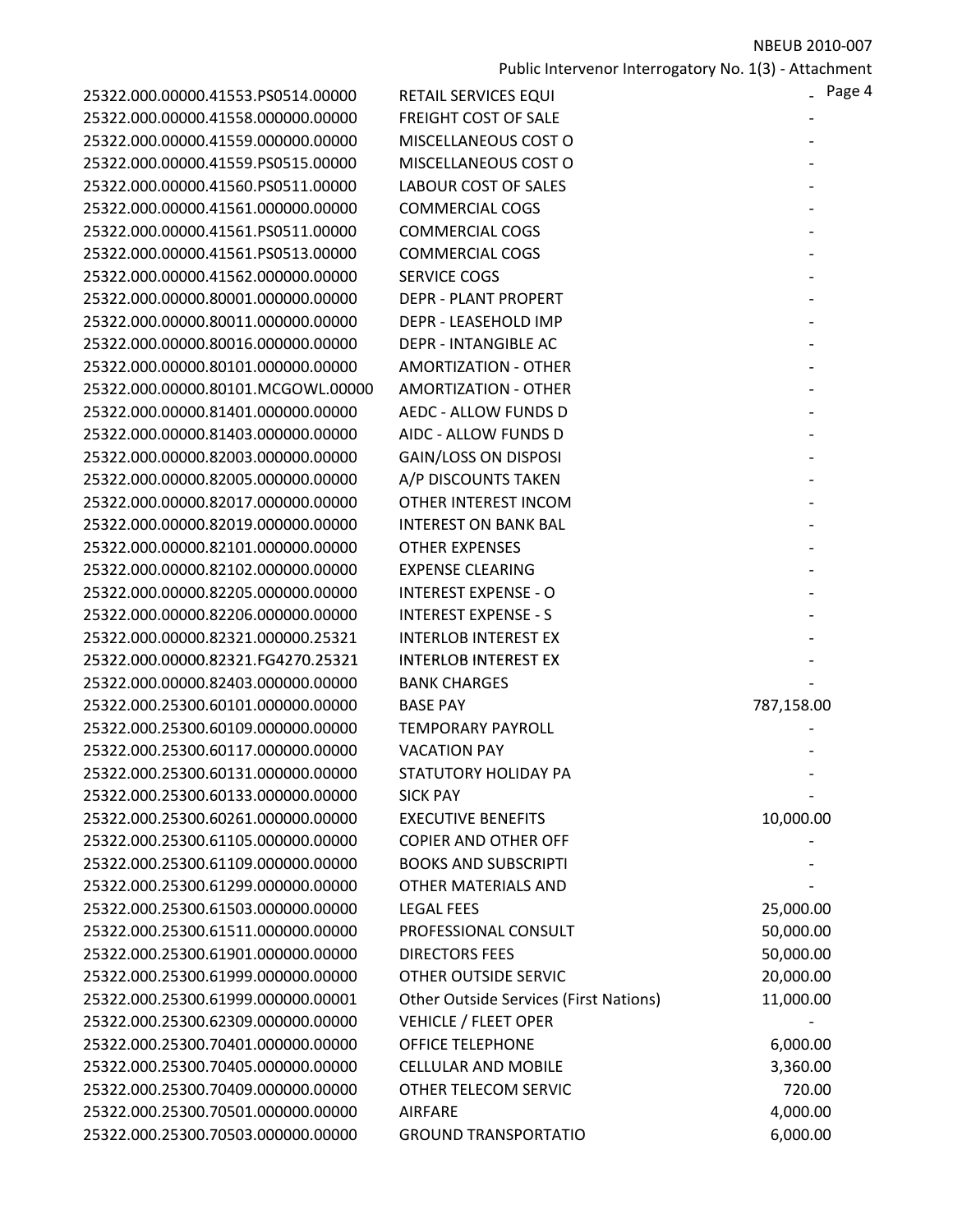| 25322.000.25300.70505.000000.00000 |  |
|------------------------------------|--|
| 25322.000.25300.70507.000000.00000 |  |
| 25322.000.25300.70509.000000.00000 |  |
| 25322.000.25300.70511.000000.00000 |  |
| 25322.000.25300.70807.000000.00000 |  |
| 25322.000.25300.70809.000000.00000 |  |
| 25322.000.25300.70899.000000.00000 |  |
| 25322.000.25300.74002.IC0001.25102 |  |
| 25322.000.25300.74002.IC0011.10001 |  |
| 25322.000.25300.74002.IC0018.25102 |  |
| 25322.000.25300.74002.IC0022.25102 |  |
| 25322.000.25300.60141.000000.00000 |  |
| 25322.000.25300.79951.000000.00000 |  |
| 25322.000.25311.60101.000000.00000 |  |
| 25322.000.25311.60109.000000.00000 |  |
| 25322.000.25311.60117.000000.00000 |  |
| 25322.000.25311.60119.000000.00000 |  |
| 25322.000.25311.60131.000000.00000 |  |
|                                    |  |
| 25322.000.25311.60133.000000.00000 |  |
| 25322.000.25311.60401.000000.00000 |  |
| 25322.000.25311.61105.000000.00000 |  |
| 25322.000.25311.61109.000000.00000 |  |
| 25322.000.25311.61501.000000.00000 |  |
| 25322.000.25311.61503.000000.00000 |  |
| 25322.000.25311.61511.000000.00000 |  |
| 25322.000.25311.70301.000000.00000 |  |
| 25322.000.25311.70401.000000.00000 |  |
| 25322.000.25311.70501.000000.00000 |  |
| 25322.000.25311.70503.000000.00000 |  |
| 25322.000.25311.70505.000000.00000 |  |
| 25322.000.25311.70507.000000.00000 |  |
| 25322.000.25311.70509.000000.00000 |  |
| 25322.000.25311.70809.000000.00000 |  |
| 25322.000.25311.74002.IC0005.00000 |  |
| 25322.000.25311.74002.IC0005.10001 |  |
| 25322.000.25311.74002.IC0007.00000 |  |
| 25322.000.25311.74002.IC0007.10001 |  |
| 25322.000.25311.74002.IC0007.25102 |  |
| 25322.000.25311.74002.IC0008.00000 |  |
| 25322.000.25311.74002.IC0008.10001 |  |
| 25322.000.25311.79951.000000.00000 |  |
| 25322.000.25311.60141.000000.00000 |  |
| 25322.000.25311.82102.000000.00000 |  |
| 25322.000.25312.60101.000000.00000 |  |
| 25322.000.25312.60117.000000.00000 |  |
| 25322.000.25312.60131.000000.00000 |  |
| 25322.000.25312.60133.000000.00000 |  |
|                                    |  |

| 25322.000.25300.70505.000000.00000                                       | <b>ACCOMMODATION</b>              | $4,100.00$ Page 5 |
|--------------------------------------------------------------------------|-----------------------------------|-------------------|
| 25322.000.25300.70507.000000.00000                                       | <b>MEALS AND ENTERTAINM</b>       | 9,000.00          |
| 25322.000.25300.70509.000000.00000                                       | <b>OTHER TRAVEL EXPENSE</b>       |                   |
| 25322.000.25300.70511.000000.00000                                       | <b>CONFERENCE AND REGIS</b>       | 3,000.00          |
| 25322.000.25300.70807.000000.00000                                       | SPONSORSHIPS                      |                   |
| 25322.000.25300.70809.000000.00000                                       | <b>TRADE AND CIVIC MEMB</b>       | 25,000.00         |
| 25322.000.25300.70899.000000.00000                                       | <b>OTHER OPERATING AND</b>        |                   |
| 25322.000.25300.74002.IC0001.25102                                       | FIXED INTERNAL CHARG              |                   |
| 25322.000.25300.74002.IC0011.10001                                       | FIXED INTERNAL CHARG              | 26,895.00         |
| 25322.000.25300.74002.IC0018.25102                                       | FIXED INTERNAL CHARG              | 18,000.00         |
| 25322.000.25300.74002.IC0022.25102                                       | FIXED INTERNAL CHARG              | 32,040.00         |
| 25322.000.25300.60141.000000.00000                                       | Misc.                             | (12,000.00)       |
| 25322.000.25300.79951.000000.00000                                       | <b>CAPITAL PROJECT RECO</b>       |                   |
| 25322.000.25311.60101.000000.00000                                       | <b>BASE PAY</b>                   | 560,415.75        |
| 25322.000.25311.60109.000000.00000                                       | <b>TEMPORARY PAYROLL</b>          |                   |
| 25322.000.25311.60117.000000.00000                                       | <b>VACATION PAY</b>               |                   |
| 25322.000.25311.60119.000000.00000                                       | <b>SEVERANCE PAY</b>              |                   |
| 25322.000.25311.60131.000000.00000                                       | <b>STATUTORY HOLIDAY PA</b>       |                   |
| 25322.000.25311.60133.000000.00000                                       | <b>SICK PAY</b>                   |                   |
| 25322.000.25311.60401.000000.00000                                       | <b>EMPLOYEE TRAINING AN</b>       |                   |
| 25322.000.25311.61105.000000.00000                                       | <b>COPIER AND OTHER OFF</b>       |                   |
| 25322.000.25311.61109.000000.00000                                       | <b>BOOKS AND SUBSCRIPTI</b>       | 200.00            |
| 25322.000.25311.61501.000000.00000                                       | ACCOUNTING TAX AND A              | 135,000.00        |
| 25322.000.25311.61503.000000.00000                                       | <b>LEGAL FEES</b>                 | 2,400.00          |
| 25322.000.25311.61511.000000.00000                                       | <b>Profession Consulting Fees</b> | 2,400.00          |
| 25322.000.25311.70301.000000.00000                                       | OTHER RENTS AND LEAS              | 1,900.20          |
| 25322.000.25311.70401.000000.00000                                       | <b>OFFICE TELEPHONE</b>           | 6,500.00          |
| 25322.000.25311.70501.000000.00000                                       | Travel: Airfare                   | 1,800.00          |
| 25322.000.25311.70503.000000.00000                                       | <b>GROUND TRANSPORTATIO</b>       | 700.00            |
| 25322.000.25311.70505.000000.00000                                       | Travel: Accomodation              | 850.00            |
| 25322.000.25311.70507.000000.00000                                       | MEALS AND ENTERTAINM              | 1,050.00          |
| 25322.000.25311.70509.000000.00000                                       | Travel: Other                     | 180.00            |
| 25322.000.25311.70809.000000.00000                                       | <b>TRADE AND CIVIC MEMB</b>       | 3,249.96          |
| 25322.000.25311.74002.IC0005.00000                                       | FIXED INTERNAL CHARG              |                   |
| 25322.000.25311.74002.IC0005.10001                                       | <b>FIXED INTERNAL CHARG</b>       | 22,650.00         |
| 25322.000.25311.74002.IC0007.00000                                       | <b>FIXED INTERNAL CHARG</b>       |                   |
| 25322.000.25311.74002.IC0007.10001                                       | <b>FIXED INTERNAL CHARG</b>       | 1,673.75          |
| 25322.000.25311.74002.IC0007.25102                                       | FIXED INTERNAL CHARG              | 12,302.32         |
| 25322.000.25311.74002.IC0008.00000                                       | <b>FIXED INTERNAL CHARG</b>       |                   |
| 25322.000.25311.74002.IC0008.10001                                       | FIXED INTERNAL CHARG              | 10,686.25         |
| 25322.000.25311.79951.000000.00000                                       | <b>CAPITAL PROJECT RECO</b>       |                   |
| 25322.000.25311.60141.000000.00000                                       | Misc.                             | (8,004.00)        |
| 25322.000.25311.82102.000000.00000                                       | <b>EXPENSE CLEARING</b>           |                   |
| 25322.000.25312.60101.000000.00000<br>25322.000.25312.60117.000000.00000 | <b>BASE PAY</b>                   | 353,946.00        |
| 25322.000.25312.60131.000000.00000                                       | <b>VACATION PAY</b>               |                   |
|                                                                          | STATUTORY HOLIDAY PA              |                   |
| 25322.000.25312.60133.000000.00000                                       | <b>SICK PAY</b>                   |                   |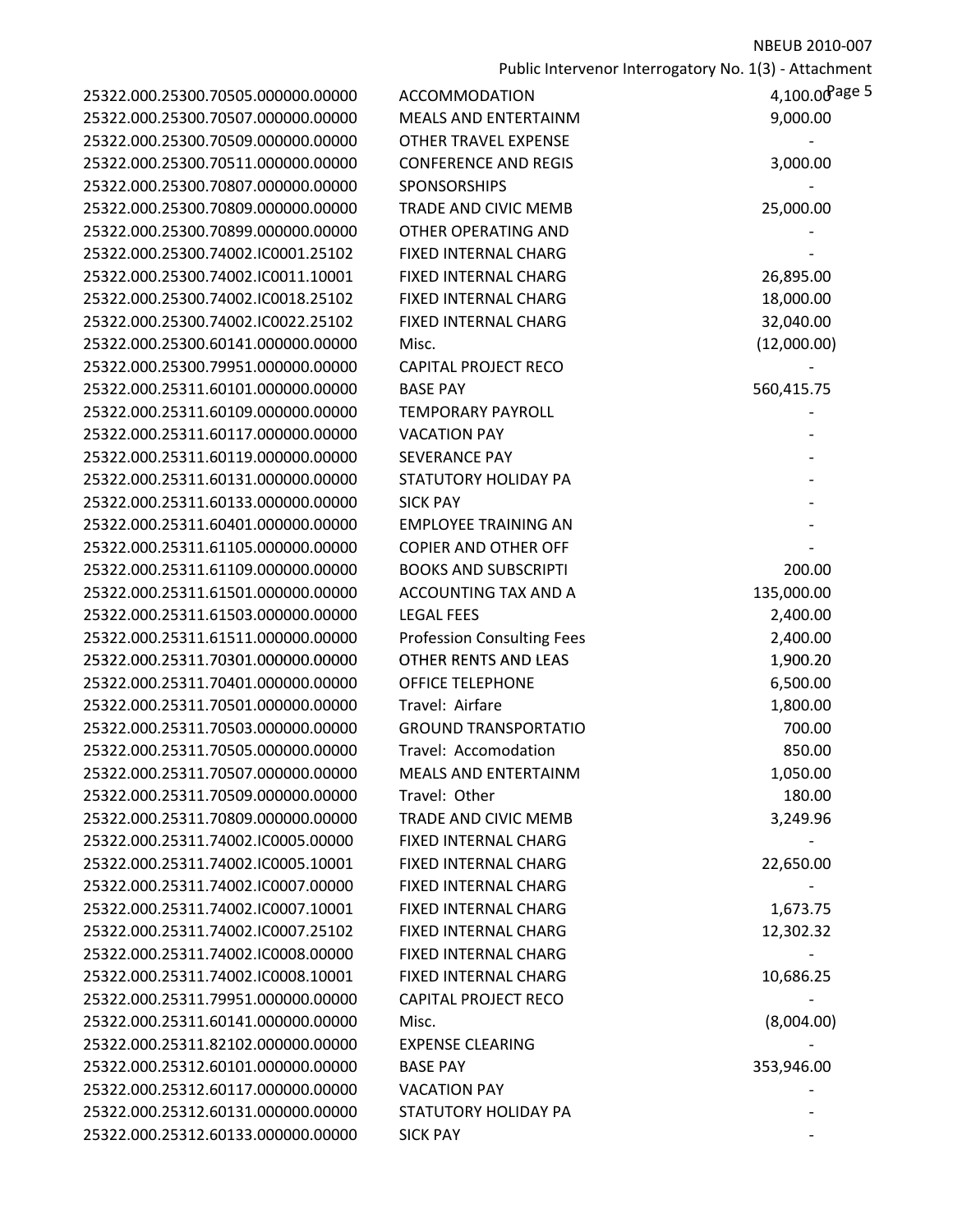Public Intervenor Interrogatory No. 1(3) ‐ Attachment

| 25322.000.25312.60141.000000.00000 | Misc                                   | (11,004.00)age 6 |
|------------------------------------|----------------------------------------|------------------|
| 25322.000.25312.60401.000000.00000 | <b>EMPLOYEE TRAINING AN</b>            |                  |
| 25322.000.25312.61105.000000.00000 | <b>COPIER AND OTHER OFF</b>            |                  |
| 25322.000.25312.61109.000000.00000 | <b>BOOKS AND SUBSCRIPTI</b>            | 600.00           |
| 25322.000.25312.61111.000000.00000 | <b>Audiovisual Supplies</b>            | 1,200.00         |
| 25322.000.25312.61113.000000.00000 | <b>COMPUTER EQUIP SUPPL</b>            | 6,000.00         |
| 25322.000.25312.61115.000000.00000 | <b>COMPUTER HARDWARE</b>               |                  |
| 25322.000.25312.61706.000000.00000 | IT SOFTWARE MAINTENA                   | 30,055.00        |
| 25322.000.25312.61706.WP0489.00000 | IT SOFTWARE MAINTENA                   | 111,048.00       |
| 25322.000.25312.61709.000000.00000 | Office Repairs & Maintenance           | 1,000.00         |
| 25322.000.25312.74002.IC0049.25502 | IC: Oracle Software Depreciation (ECS) | 31,929.96        |
| 25322.000.25312.62309.000000.00000 | <b>VEHICLE / FLEET OPER</b>            |                  |
| 25322.000.25312.70401.000000.00000 | <b>OFFICE TELEPHONE</b>                |                  |
| 25322.000.25312.70405.000000.00000 | <b>CELLULAR AND MOBILE</b>             | 3,600.00         |
| 25322.000.25312.70407.000000.00000 | IT TELECOM SERVICES                    | 54,648.00        |
| 25322.000.25312.70409.000000.00000 | OTHER TELECOM SERVIC                   | 3,000.00         |
| 25322.000.25312.70501.000000.00000 | <b>AIRFARE</b>                         | 2,000.00         |
| 25322.000.25312.70503.000000.00000 | <b>GROUND TRANSPORTATIO</b>            | 1,699.92         |
| 25322.000.25312.70505.000000.00000 | <b>ACCOMMODATION</b>                   | 999.96           |
| 25322.000.25312.70507.000000.00000 | <b>MEALS AND ENTERTAINM</b>            | 999.96           |
| 25322.000.25312.70509.000000.00000 | OTHER TRAVEL EXPENSE                   |                  |
| 25322.000.25312.74002.IC0014.00000 | FIXED INTERNAL CHARG                   |                  |
| 25322.000.25312.74002.IC0014.10001 | FIXED INTERNAL CHARG                   | 130,665.00       |
| 25322.000.25312.74002.PS0201.25102 | FIXED INTERNAL CHARG                   | 229,234.32       |
| 25322.000.25312.79951.000000.00000 | <b>CAPITAL PROJECT RECO</b>            |                  |
| 25322.000.25313.61103.000000.00000 | <b>STATIONERY PRINTING</b>             | 6,999.96         |
| 25322.000.25313.61105.000000.00000 | <b>COPIER AND OTHER OFF</b>            | 19,500.00        |
| 25322.000.25313.61109.000000.00000 | <b>BOOKS AND SUBSCRIPTI</b>            | 1,000.00         |
| 25322.000.25313.61299.000000.00000 | OTHER MATERIALS AND                    |                  |
| 25322.000.25313.61715.000000.00000 | POSTAGE COURIER AND                    | 25,088.00        |
| 25322.000.25313.70105.000000.00000 | Other Equipment Rents & Leases         | 1,420.00         |
| 25322.000.25313.70899.000000.00000 | <b>OTHER OPERATING AND</b>             | 30,720.00        |
| 25322.000.25313.74002.CV0001.10001 | FIXED INTERNAL CHARG                   | 1,800.00         |
| 25322.000.25313.74002.CV0002.10001 | <b>FIXED INTERNAL CHARG</b>            | 281,640.00       |
| 25322.000.25313.74002.CV0003.10001 | <b>FIXED INTERNAL CHARG</b>            | 17,472.00        |
| 25322.000.25313.74002.CV0005.10001 | <b>FIXED INTERNAL CHARG</b>            | 7,422.00         |
| 25322.000.25313.74002.CV0013.10001 | <b>FIXED INTERNAL CHARG</b>            | 2,907.00         |
| 25322.000.25313.74002.CV0014.10001 | <b>FIXED INTERNAL CHARG</b>            | 2,463.00         |
| 25322.000.25313.74002.CV0015.10001 | FIXED INTERNAL CHARG                   | 8,507.00         |
| 25322.000.25313.74002.IC0015.25102 | <b>FIXED INTERNAL CHARG</b>            | 2,705.00         |
| 25322.000.25313.74002.ICSFEE.00000 | FIXED INTERNAL CHARG                   |                  |
| 25322.000.25313.74002.ICSFEE.10001 | FIXED INTERNAL CHARG                   | 693,399.00       |
| 25322.000.25313.74002.ICSFEE.25102 | FIXED INTERNAL CHARG                   |                  |
| 25322.000.25313.60141.000000.00000 | Misc                                   | (12,000.00)      |
| 25322.000.25313.79951.000000.00000 | <b>CAPITAL PROJECT RECO</b>            |                  |
| 25322.000.25320.60137.000000.00000 | STIP - SR. MGMT                        | 633,696.00       |
| 25322.000.25320.60148.000000.00000 | <b>RESTRICTED STOCK UNI</b>            | 39,999.96        |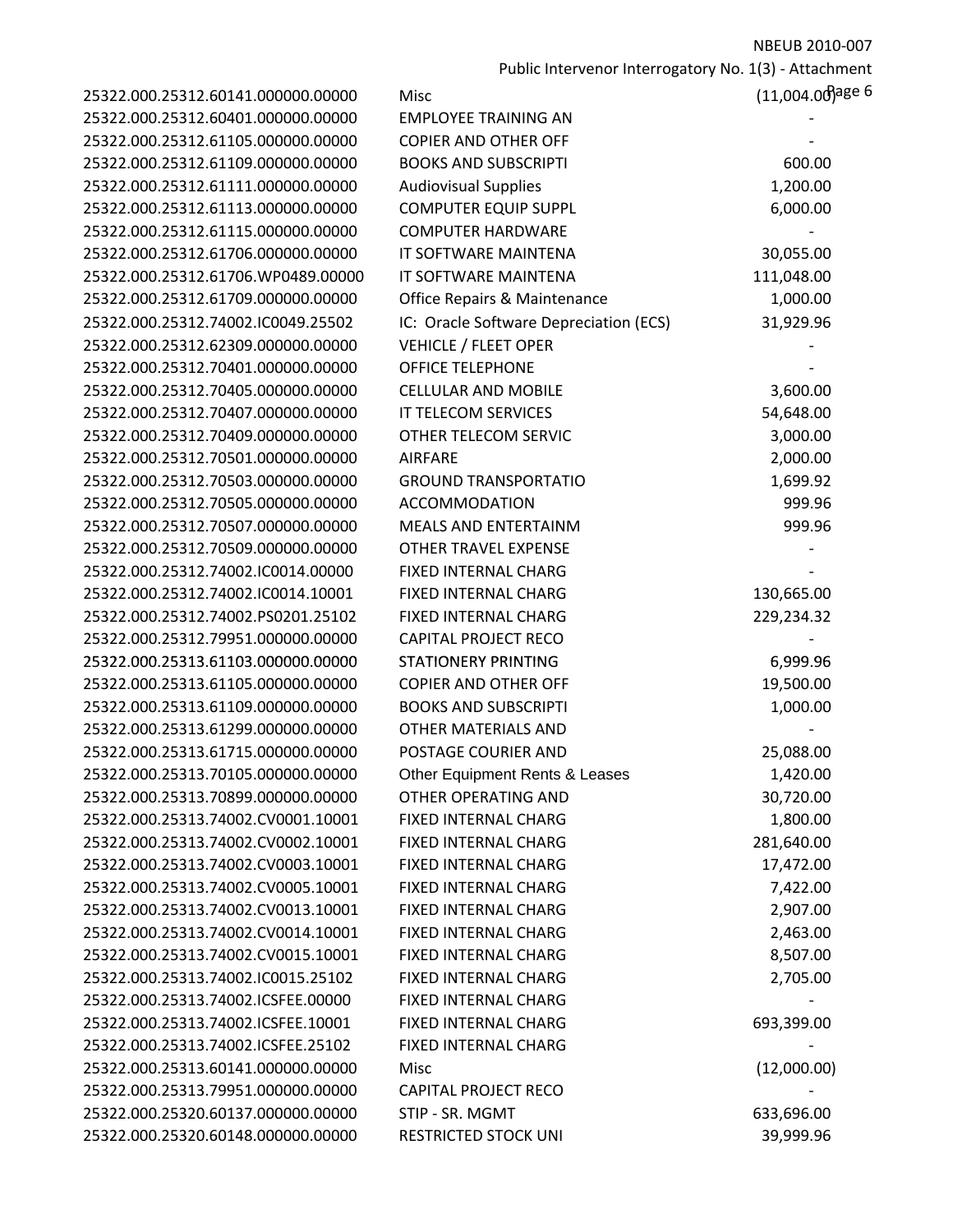Public Intervenor Interrogatory No. 1(3) - Attachment<br>278.000.00 age 7

| 25322.000.25320.60201.000000.00000<br>25322.000.25320.60205.000000.00000<br>25322.000.25320.60207.000000.00000<br>25322.000.25320.60227.000000.00000<br>25322.000.25320.60228.000000.00000<br>25322.000.25320.60257.000000.00000<br>25322.000.25320.60273.000000.00000<br>25322.000.25320.60401.000000.00000<br>25322.000.25320.60405.000000.00000<br>25322.000.25320.60411.000000.00000<br>25322.000.25320.60412.000000.00000<br>25322.000.25320.60501.000000.00000<br>25322.000.25320.61299.000000.00000<br>25322.000.25320.61503.000000.00000<br>25322.000.25320.61511.000000.00000<br>25322.000.25320.61715.000000.00000<br>25322.000.25320.70501.000000.00000<br>25322.000.25320.70503.000000.00000<br>25322.000.25320.70505.000000.00000<br>25322.000.25320.70507.000000.00000<br>25322.000.25320.70509.000000.00000<br>25322.000.25320.70511.000000.00000<br>25322.000.25320.74002.IC0012.00000<br>25322.000.25320.74002.IC0012.10001<br>25322.000.25320.74002.IC0022.25102<br>25322.000.25320.74002.IC0023.25102<br>25322.000.25320.74002.IC0017.25102<br>25322.000.25320.74002.IC0021.10001<br>25322.000.25320.74002.IC0030.25102<br>25322.000.25320.74002.IC0030.25102<br>25322.000.25320.74002.IC0075.25102<br>25322.000.25320.60141.000000.00000<br>25322.000.25320.79951.000000.00000<br>25322.000.25330.60101.000000.00000<br>25322.000.25330.60117.000000.00000<br>25322.000.25330.60119.000000.00000<br>25322.000.25330.60131.000000.00000 |
|------------------------------------------------------------------------------------------------------------------------------------------------------------------------------------------------------------------------------------------------------------------------------------------------------------------------------------------------------------------------------------------------------------------------------------------------------------------------------------------------------------------------------------------------------------------------------------------------------------------------------------------------------------------------------------------------------------------------------------------------------------------------------------------------------------------------------------------------------------------------------------------------------------------------------------------------------------------------------------------------------------------------------------------------------------------------------------------------------------------------------------------------------------------------------------------------------------------------------------------------------------------------------------------------------------------------------------------------------------------------------------------------------------------------------------------------------------|
|                                                                                                                                                                                                                                                                                                                                                                                                                                                                                                                                                                                                                                                                                                                                                                                                                                                                                                                                                                                                                                                                                                                                                                                                                                                                                                                                                                                                                                                            |
|                                                                                                                                                                                                                                                                                                                                                                                                                                                                                                                                                                                                                                                                                                                                                                                                                                                                                                                                                                                                                                                                                                                                                                                                                                                                                                                                                                                                                                                            |
|                                                                                                                                                                                                                                                                                                                                                                                                                                                                                                                                                                                                                                                                                                                                                                                                                                                                                                                                                                                                                                                                                                                                                                                                                                                                                                                                                                                                                                                            |
|                                                                                                                                                                                                                                                                                                                                                                                                                                                                                                                                                                                                                                                                                                                                                                                                                                                                                                                                                                                                                                                                                                                                                                                                                                                                                                                                                                                                                                                            |
|                                                                                                                                                                                                                                                                                                                                                                                                                                                                                                                                                                                                                                                                                                                                                                                                                                                                                                                                                                                                                                                                                                                                                                                                                                                                                                                                                                                                                                                            |
|                                                                                                                                                                                                                                                                                                                                                                                                                                                                                                                                                                                                                                                                                                                                                                                                                                                                                                                                                                                                                                                                                                                                                                                                                                                                                                                                                                                                                                                            |
|                                                                                                                                                                                                                                                                                                                                                                                                                                                                                                                                                                                                                                                                                                                                                                                                                                                                                                                                                                                                                                                                                                                                                                                                                                                                                                                                                                                                                                                            |
|                                                                                                                                                                                                                                                                                                                                                                                                                                                                                                                                                                                                                                                                                                                                                                                                                                                                                                                                                                                                                                                                                                                                                                                                                                                                                                                                                                                                                                                            |
|                                                                                                                                                                                                                                                                                                                                                                                                                                                                                                                                                                                                                                                                                                                                                                                                                                                                                                                                                                                                                                                                                                                                                                                                                                                                                                                                                                                                                                                            |
|                                                                                                                                                                                                                                                                                                                                                                                                                                                                                                                                                                                                                                                                                                                                                                                                                                                                                                                                                                                                                                                                                                                                                                                                                                                                                                                                                                                                                                                            |
|                                                                                                                                                                                                                                                                                                                                                                                                                                                                                                                                                                                                                                                                                                                                                                                                                                                                                                                                                                                                                                                                                                                                                                                                                                                                                                                                                                                                                                                            |
|                                                                                                                                                                                                                                                                                                                                                                                                                                                                                                                                                                                                                                                                                                                                                                                                                                                                                                                                                                                                                                                                                                                                                                                                                                                                                                                                                                                                                                                            |
|                                                                                                                                                                                                                                                                                                                                                                                                                                                                                                                                                                                                                                                                                                                                                                                                                                                                                                                                                                                                                                                                                                                                                                                                                                                                                                                                                                                                                                                            |
|                                                                                                                                                                                                                                                                                                                                                                                                                                                                                                                                                                                                                                                                                                                                                                                                                                                                                                                                                                                                                                                                                                                                                                                                                                                                                                                                                                                                                                                            |
|                                                                                                                                                                                                                                                                                                                                                                                                                                                                                                                                                                                                                                                                                                                                                                                                                                                                                                                                                                                                                                                                                                                                                                                                                                                                                                                                                                                                                                                            |
|                                                                                                                                                                                                                                                                                                                                                                                                                                                                                                                                                                                                                                                                                                                                                                                                                                                                                                                                                                                                                                                                                                                                                                                                                                                                                                                                                                                                                                                            |
|                                                                                                                                                                                                                                                                                                                                                                                                                                                                                                                                                                                                                                                                                                                                                                                                                                                                                                                                                                                                                                                                                                                                                                                                                                                                                                                                                                                                                                                            |
|                                                                                                                                                                                                                                                                                                                                                                                                                                                                                                                                                                                                                                                                                                                                                                                                                                                                                                                                                                                                                                                                                                                                                                                                                                                                                                                                                                                                                                                            |
|                                                                                                                                                                                                                                                                                                                                                                                                                                                                                                                                                                                                                                                                                                                                                                                                                                                                                                                                                                                                                                                                                                                                                                                                                                                                                                                                                                                                                                                            |
|                                                                                                                                                                                                                                                                                                                                                                                                                                                                                                                                                                                                                                                                                                                                                                                                                                                                                                                                                                                                                                                                                                                                                                                                                                                                                                                                                                                                                                                            |
|                                                                                                                                                                                                                                                                                                                                                                                                                                                                                                                                                                                                                                                                                                                                                                                                                                                                                                                                                                                                                                                                                                                                                                                                                                                                                                                                                                                                                                                            |
|                                                                                                                                                                                                                                                                                                                                                                                                                                                                                                                                                                                                                                                                                                                                                                                                                                                                                                                                                                                                                                                                                                                                                                                                                                                                                                                                                                                                                                                            |
|                                                                                                                                                                                                                                                                                                                                                                                                                                                                                                                                                                                                                                                                                                                                                                                                                                                                                                                                                                                                                                                                                                                                                                                                                                                                                                                                                                                                                                                            |
|                                                                                                                                                                                                                                                                                                                                                                                                                                                                                                                                                                                                                                                                                                                                                                                                                                                                                                                                                                                                                                                                                                                                                                                                                                                                                                                                                                                                                                                            |
|                                                                                                                                                                                                                                                                                                                                                                                                                                                                                                                                                                                                                                                                                                                                                                                                                                                                                                                                                                                                                                                                                                                                                                                                                                                                                                                                                                                                                                                            |
|                                                                                                                                                                                                                                                                                                                                                                                                                                                                                                                                                                                                                                                                                                                                                                                                                                                                                                                                                                                                                                                                                                                                                                                                                                                                                                                                                                                                                                                            |
|                                                                                                                                                                                                                                                                                                                                                                                                                                                                                                                                                                                                                                                                                                                                                                                                                                                                                                                                                                                                                                                                                                                                                                                                                                                                                                                                                                                                                                                            |
|                                                                                                                                                                                                                                                                                                                                                                                                                                                                                                                                                                                                                                                                                                                                                                                                                                                                                                                                                                                                                                                                                                                                                                                                                                                                                                                                                                                                                                                            |
|                                                                                                                                                                                                                                                                                                                                                                                                                                                                                                                                                                                                                                                                                                                                                                                                                                                                                                                                                                                                                                                                                                                                                                                                                                                                                                                                                                                                                                                            |
|                                                                                                                                                                                                                                                                                                                                                                                                                                                                                                                                                                                                                                                                                                                                                                                                                                                                                                                                                                                                                                                                                                                                                                                                                                                                                                                                                                                                                                                            |
|                                                                                                                                                                                                                                                                                                                                                                                                                                                                                                                                                                                                                                                                                                                                                                                                                                                                                                                                                                                                                                                                                                                                                                                                                                                                                                                                                                                                                                                            |
|                                                                                                                                                                                                                                                                                                                                                                                                                                                                                                                                                                                                                                                                                                                                                                                                                                                                                                                                                                                                                                                                                                                                                                                                                                                                                                                                                                                                                                                            |
|                                                                                                                                                                                                                                                                                                                                                                                                                                                                                                                                                                                                                                                                                                                                                                                                                                                                                                                                                                                                                                                                                                                                                                                                                                                                                                                                                                                                                                                            |
|                                                                                                                                                                                                                                                                                                                                                                                                                                                                                                                                                                                                                                                                                                                                                                                                                                                                                                                                                                                                                                                                                                                                                                                                                                                                                                                                                                                                                                                            |
|                                                                                                                                                                                                                                                                                                                                                                                                                                                                                                                                                                                                                                                                                                                                                                                                                                                                                                                                                                                                                                                                                                                                                                                                                                                                                                                                                                                                                                                            |
|                                                                                                                                                                                                                                                                                                                                                                                                                                                                                                                                                                                                                                                                                                                                                                                                                                                                                                                                                                                                                                                                                                                                                                                                                                                                                                                                                                                                                                                            |
|                                                                                                                                                                                                                                                                                                                                                                                                                                                                                                                                                                                                                                                                                                                                                                                                                                                                                                                                                                                                                                                                                                                                                                                                                                                                                                                                                                                                                                                            |
|                                                                                                                                                                                                                                                                                                                                                                                                                                                                                                                                                                                                                                                                                                                                                                                                                                                                                                                                                                                                                                                                                                                                                                                                                                                                                                                                                                                                                                                            |
| 25322.000.25330.60133.000000.00000                                                                                                                                                                                                                                                                                                                                                                                                                                                                                                                                                                                                                                                                                                                                                                                                                                                                                                                                                                                                                                                                                                                                                                                                                                                                                                                                                                                                                         |
| 25322.000.25330.60139.000000.00000                                                                                                                                                                                                                                                                                                                                                                                                                                                                                                                                                                                                                                                                                                                                                                                                                                                                                                                                                                                                                                                                                                                                                                                                                                                                                                                                                                                                                         |
| 25322.000.25330.60141.000000.00000                                                                                                                                                                                                                                                                                                                                                                                                                                                                                                                                                                                                                                                                                                                                                                                                                                                                                                                                                                                                                                                                                                                                                                                                                                                                                                                                                                                                                         |
| 25322.000.25330.61011.000000.00000                                                                                                                                                                                                                                                                                                                                                                                                                                                                                                                                                                                                                                                                                                                                                                                                                                                                                                                                                                                                                                                                                                                                                                                                                                                                                                                                                                                                                         |
| 25322.000.25330.61103.000000.00000                                                                                                                                                                                                                                                                                                                                                                                                                                                                                                                                                                                                                                                                                                                                                                                                                                                                                                                                                                                                                                                                                                                                                                                                                                                                                                                                                                                                                         |
| 25322.000.25330.61105.000000.00000                                                                                                                                                                                                                                                                                                                                                                                                                                                                                                                                                                                                                                                                                                                                                                                                                                                                                                                                                                                                                                                                                                                                                                                                                                                                                                                                                                                                                         |
| 25322.000.25330.61201.000000.00000                                                                                                                                                                                                                                                                                                                                                                                                                                                                                                                                                                                                                                                                                                                                                                                                                                                                                                                                                                                                                                                                                                                                                                                                                                                                                                                                                                                                                         |
|                                                                                                                                                                                                                                                                                                                                                                                                                                                                                                                                                                                                                                                                                                                                                                                                                                                                                                                                                                                                                                                                                                                                                                                                                                                                                                                                                                                                                                                            |
| 25322.000.25330.61299.000000.00000                                                                                                                                                                                                                                                                                                                                                                                                                                                                                                                                                                                                                                                                                                                                                                                                                                                                                                                                                                                                                                                                                                                                                                                                                                                                                                                                                                                                                         |
| 25322.000.25330.61503.000000.00000                                                                                                                                                                                                                                                                                                                                                                                                                                                                                                                                                                                                                                                                                                                                                                                                                                                                                                                                                                                                                                                                                                                                                                                                                                                                                                                                                                                                                         |

| 25322.000.25320.60201.000000.00000 | <b>CANADA PENSION PLAN</b>                      | 278,000.00 age 7 |
|------------------------------------|-------------------------------------------------|------------------|
| 25322.000.25320.60205.000000.00000 | <b>WORKERS COMPENSATION</b>                     | 40,000.00        |
| 25322.000.25320.60207.000000.00000 | <b>EMPLOYMENT INSURANCE</b>                     | 135,700.00       |
| 25322.000.25320.60227.000000.00000 | <b>REGISTERED DB CURREN</b>                     | 96,996.00        |
| 25322.000.25320.60228.000000.00000 | SUPPLEMENTAL DB CURR                            | 7,535.00         |
| 25322.000.25320.60257.000000.00000 | <b>BENEFIT CREDITS</b>                          | 448,020.00       |
| 25322.000.25320.60273.000000.00000 | <b>HEALTH &amp; FITNESS</b>                     | 15,000.00        |
| 25322.000.25320.60401.000000.00000 | <b>EMPLOYEE TRAINING AN</b>                     | 50,000.00        |
| 25322.000.25320.60405.000000.00000 | <b>RECRUITMENT ADVERTIS</b>                     | 10,000.08        |
| 25322.000.25320.60411.000000.00000 | <b>AWARDS AND ALLOWANCE</b>                     | 23,000.00        |
| 25322.000.25320.60412.000000.00000 | <b>EMPLOYEE RECOGNITION</b>                     |                  |
| 25322.000.25320.60501.000000.00000 | <b>RELOCATION COSTS - T</b>                     | 50,000.00        |
| 25322.000.25320.61299.000000.00000 | OTHER MATERIALS AND                             |                  |
| 25322.000.25320.61503.000000.00000 | <b>LEGAL FEES</b>                               | 10,000.08        |
| 25322.000.25320.61511.000000.00000 | PROFESSIONAL CONSULT                            | 10,000.00        |
| 25322.000.25320.61715.000000.00000 | POSTAGE COURIER AND                             |                  |
| 25322.000.25320.70501.000000.00000 | Travel: Airfare                                 | 20,000.00        |
| 25322.000.25320.70503.000000.00000 | <b>GROUND TRANSPORTATIO</b>                     | 2,500.00         |
| 25322.000.25320.70505.000000.00000 | <b>ACCOMMODATION</b>                            | 17,000.00        |
| 25322.000.25320.70507.000000.00000 | MEALS AND ENTERTAINM                            | 200.00           |
| 25322.000.25320.70509.000000.00000 | <b>OTHER TRAVEL EXPENSE</b>                     |                  |
| 25322.000.25320.70511.000000.00000 | <b>CONFERENCE AND REGIS</b>                     | 150.00           |
| 25322.000.25320.74002.IC0012.00000 | FIXED INTERNAL CHARG                            |                  |
| 25322.000.25320.74002.IC0012.10001 | FIXED INTERNAL CHARG                            | 22,052.00        |
| 25322.000.25320.74002.IC0022.25102 | FIXED INTERNAL CHARG                            | 10,200.00        |
| 25322.000.25320.74002.IC0023.25102 | <b>FIXED INTERNAL CHARG</b>                     | 13,400.00        |
| 25322.000.25320.74002.IC0017.25102 | IC: Payroll Administration                      | 43,500.00        |
| 25322.000.25320.74002.IC0021.10001 | IC: Training (Higher Education Awards)          | 20,000.00        |
| 25322.000.25320.74002.IC0030.25102 | IC: Position Evaluation/Salary Survey           | 3,871.00         |
| 25322.000.25320.74002.IC0030.25102 | IC: Employee Survey                             | 4,620.00         |
| 25322.000.25320.74002.IC0075.25102 | IC: Benefit Reconciliations                     | 30,000.00        |
| 25322.000.25320.60141.000000.00000 | Misc                                            | (24,996.00)      |
| 25322.000.25320.79951.000000.00000 | <b>CAPITAL PROJECT RECO</b>                     |                  |
| 25322.000.25330.60101.000000.00000 | <b>BASE PAY</b>                                 | 764,790.00       |
| 25322.000.25330.60117.000000.00000 | <b>VACATION PAY</b>                             |                  |
| 25322.000.25330.60119.000000.00000 | <b>SEVERANCE PAY</b>                            |                  |
| 25322.000.25330.60131.000000.00000 | STATUTORY HOLIDAY PA                            |                  |
| 25322.000.25330.60133.000000.00000 | <b>SICK PAY</b>                                 |                  |
| 25322.000.25330.60139.000000.00000 | <b>COMMISSION PAY</b>                           | 276,552.00       |
| 25322.000.25330.60141.000000.00000 | Misc                                            | (12,996.00)      |
| 25322.000.25330.61011.000000.00000 | Uniforms and Protective Clothing                | 500.00           |
| 25322.000.25330.61103.000000.00000 | <b>STATIONERY PRINTING</b>                      |                  |
| 25322.000.25330.61105.000000.00000 | <b>COPIER AND OTHER OFF</b>                     | 4,800.00         |
| 25322.000.25330.61201.000000.00000 | <b>Public Awareness &amp; Promotional Items</b> | 10,000.00        |
| 25322.000.25330.61299.000000.00000 | OTHER MATERIALS AND                             | 2,000.00         |
| 25322.000.25330.61503.000000.00000 | <b>LEGAL FEES</b>                               | 5,000.00         |
| 25322.000.25330.61559.FG1560.00000 | ADVERTISING AND PUBL                            |                  |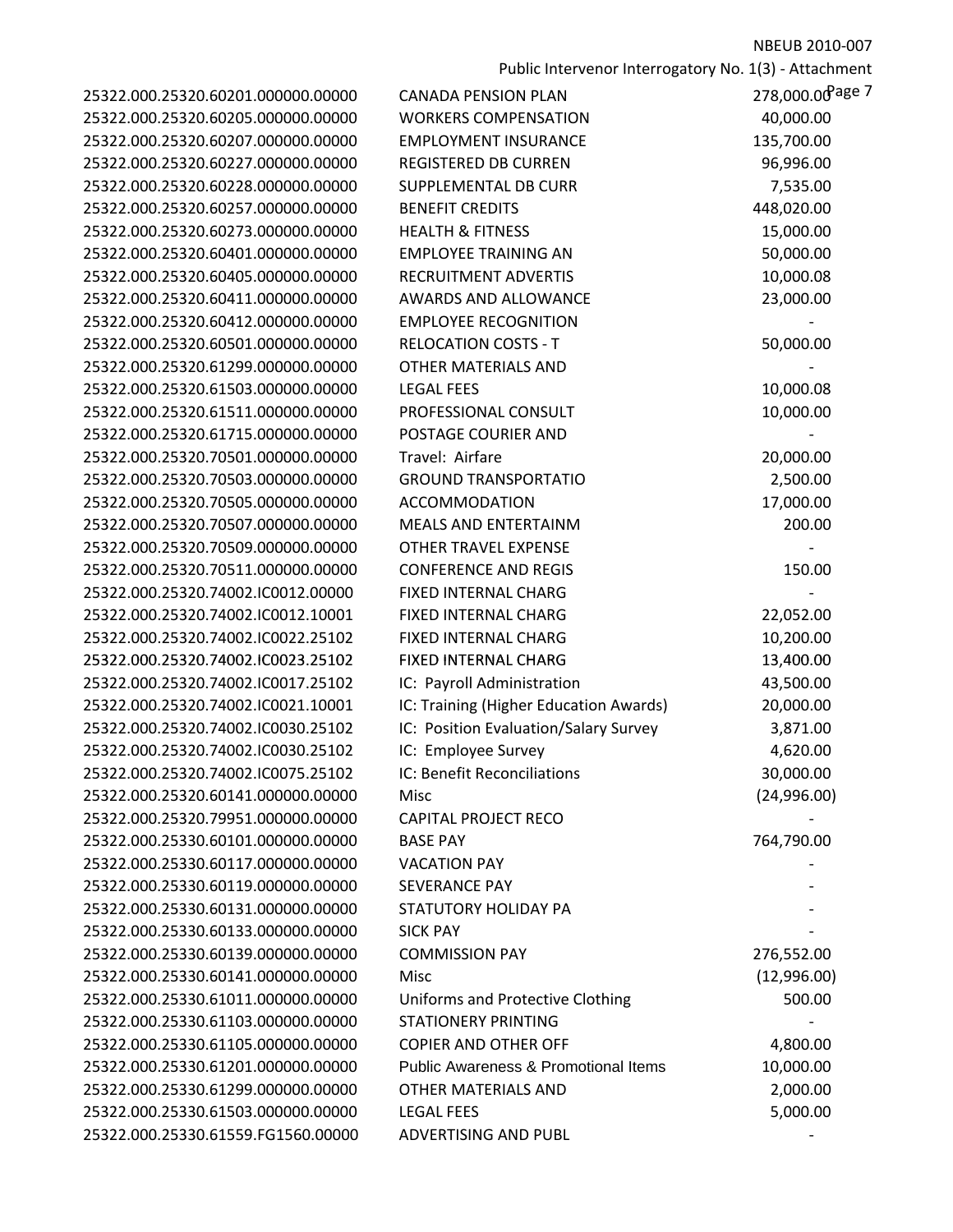| 25322.000.25330.61559.PS0112.00000 | <b>ADVERTISING AND PUBL</b>        |
|------------------------------------|------------------------------------|
| 25322.000.25330.61559.PS0116.00000 | <b>ADVERTISING AND PUBL</b>        |
| 25322.000.25330.61559.PS0117.00000 | <b>ADVERTISING AND PUBL</b>        |
| 25322.000.25330.60401.000000.00000 | <b>Employee Training &amp; Dev</b> |
| 25322.000.25330.70301.000000.00000 | OTHER RENTS AND LEAS               |
| 25322.000.25330.70401.000000.00000 | <b>OFFICE TELEPHONE</b>            |
| 25322.000.25330.70405.000000.00000 | <b>CELLULAR AND MOBILE</b>         |
| 25322.000.25330.70503.000000.00000 | <b>GROUND TRANSPORTATI</b>         |
| 25322.000.25330.70505.000000.00000 | <b>ACCOMMODATION</b>               |
| 25322.000.25330.70507.000000.00000 | <b>MEALS AND ENTERTAINN</b>        |
| 25322.000.25330.70509.000000.00000 | <b>OTHER TRAVEL EXPENSE</b>        |
| 25322.000.25330.70809.000000.00000 | <b>TRADE AND CIVIC MEMB</b>        |
| 25322.000.25330.79951.000000.00000 | <b>CAPITAL PROJECT RECO</b>        |
| 25322.000.25331.61299.000000.00000 | <b>OTHER MATERIALS AND</b>         |
| 25322.000.25331.61559.MCCTRA.00000 | <b>ADVERTISING AND PUBL</b>        |
| 25322.000.25331.61559.MCRSDV.00000 | <b>ADVERTISING AND PUBL</b>        |
| 25322.000.25331.70899.000000.00000 | OTHER OPERATING AND                |
| 25322.000.25331.79951.000000.00000 | <b>CAPITAL PROJECT RECO</b>        |
| 25322.000.25331.79955.000000.00000 | <b>FIXED INTERNAL RECOV</b>        |
| 25322.000.25332.60101.000000.00000 | <b>BASE PAY</b>                    |
| 25322.000.25332.60109.000000.00000 | <b>TEMPORARY PAYROLL</b>           |
| 25322.000.25332.60117.000000.00000 | <b>VACATION PAY</b>                |
| 25322.000.25332.60131.000000.00000 | STATUTORY HOLIDAY PA               |
| 25322.000.25332.60133.000000.00000 | <b>SICK PAY</b>                    |
| 25322.000.25332.60139.000000.00000 | <b>COMMISSION PAY</b>              |
| 25322.000.25332.60401.000000.00000 | <b>EMPLOYEE TRAINING AN</b>        |
| 25322.000.25332.61011.000000.00000 | UNIFORMS AND PROTECT               |
| 25322.000.25332.61103.000000.00000 | <b>STATIONERY PRINTING</b>         |
| 25322.000.25332.61105.000000.00000 | <b>COPIER AND OTHER OFF</b>        |
| 25322.000.25332.61201.000000.00000 | PUBLIC AWARENESS AND               |
| 25322.000.25332.61299.000000.00000 | OTHER MATERIALS AND                |
| 25322.000.25332.61511.000000.00000 | PROFESSIONAL CONSULT               |
| 25322.000.25332.61559.000000.00000 | <b>ADVERTISING AND PUBL</b>        |
| 25322.000.25332.61715.000000.00000 | POSTAGE COURIER AND                |
| 25322.000.25332.62309.000000.00000 | <b>VEHICLE / FLEET OPER</b>        |
| 25322.000.25332.70105.000000.00000 | <b>OTHER EQUIPMENT RENT</b>        |
| 25322.000.25332.70301.000000.00000 | OTHER RENTS AND LEAS               |
| 25322.000.25332.70401.000000.00000 | <b>OFFICE TELEPHONE</b>            |
| 25322.000.25332.70405.000000.00000 | <b>CELLULAR AND MOBILE</b>         |
| 25322.000.25332.70409.000000.00000 | <b>OTHER TELECOM SERVIC</b>        |
| 25322.000.25332.70501.000000.00000 | <b>AIRFARE</b>                     |
| 25322.000.25332.70503.000000.00000 | <b>GROUND TRANSPORTATI</b>         |
| 25322.000.25332.70505.000000.00000 | <b>ACCOMMODATION</b>               |
| 25322.000.25332.70507.000000.00000 | <b>MEALS AND ENTERTAINN</b>        |
| 25322.000.25332.70509.000000.00000 | <b>OTHER TRAVEL EXPENSE</b>        |
| 25322.000.25332.70511.000000.00000 | <b>CONFERENCE AND REGIS</b>        |
| 25322.000.25332.70807.000000.00000 | <b>SPONSORSHIPS</b>                |
|                                    |                                    |

| 25322.000.25330.61559.PS0112.00000 | <b>ADVERTISING AND PUBL</b>                | 5,021,375.00 age 8 |
|------------------------------------|--------------------------------------------|--------------------|
| 25322.000.25330.61559.PS0116.00000 | <b>ADVERTISING AND PUBL</b>                | 1,285,000.00       |
| 25322.000.25330.61559.PS0117.00000 | <b>ADVERTISING AND PUBL</b>                | 2,133,500.00       |
| 25322.000.25330.60401.000000.00000 | <b>Employee Training &amp; Development</b> | 10,000.00          |
| 25322.000.25330.70301.000000.00000 | OTHER RENTS AND LEAS                       |                    |
| 25322.000.25330.70401.000000.00000 | <b>OFFICE TELEPHONE</b>                    | 12,000.00          |
| 25322.000.25330.70405.000000.00000 | <b>CELLULAR AND MOBILE</b>                 | 10,200.00          |
| 25322.000.25330.70503.000000.00000 | <b>GROUND TRANSPORTATIO</b>                | 86,400.00          |
| 25322.000.25330.70505.000000.00000 | <b>ACCOMMODATION</b>                       | 7,520.00           |
| 25322.000.25330.70507.000000.00000 | <b>MEALS AND ENTERTAINM</b>                | 16,800.00          |
| 25322.000.25330.70509.000000.00000 | <b>OTHER TRAVEL EXPENSE</b>                |                    |
| 25322.000.25330.70809.000000.00000 | TRADE AND CIVIC MEMB                       | 1,500.00           |
| 25322.000.25330.79951.000000.00000 | <b>CAPITAL PROJECT RECO</b>                |                    |
| 25322.000.25331.61299.000000.00000 | <b>OTHER MATERIALS AND</b>                 |                    |
| 25322.000.25331.61559.MCCTRA.00000 | <b>ADVERTISING AND PUBL</b>                |                    |
| 25322.000.25331.61559.MCRSDV.00000 | ADVERTISING AND PUBL                       |                    |
| 25322.000.25331.70899.000000.00000 | <b>OTHER OPERATING AND</b>                 |                    |
| 25322.000.25331.79951.000000.00000 | <b>CAPITAL PROJECT RECO</b>                |                    |
| 25322.000.25331.79955.000000.00000 | FIXED INTERNAL RECOV                       |                    |
| 25322.000.25332.60101.000000.00000 | <b>BASE PAY</b>                            | 482,415.00         |
| 25322.000.25332.60109.000000.00000 | <b>TEMPORARY PAYROLL</b>                   |                    |
| 25322.000.25332.60117.000000.00000 | <b>VACATION PAY</b>                        |                    |
| 25322.000.25332.60131.000000.00000 | STATUTORY HOLIDAY PA                       |                    |
| 25322.000.25332.60133.000000.00000 | <b>SICK PAY</b>                            |                    |
| 25322.000.25332.60139.000000.00000 | <b>COMMISSION PAY</b>                      |                    |
| 25322.000.25332.60401.000000.00000 | <b>EMPLOYEE TRAINING AN</b>                |                    |
| 25322.000.25332.61011.000000.00000 | UNIFORMS AND PROTECT                       |                    |
| 25322.000.25332.61103.000000.00000 | <b>STATIONERY PRINTING</b>                 | 20,000.00          |
| 25322.000.25332.61105.000000.00000 | <b>COPIER AND OTHER OFF</b>                |                    |
| 25322.000.25332.61201.000000.00000 | PUBLIC AWARENESS AND                       |                    |
| 25322.000.25332.61299.000000.00000 | OTHER MATERIALS AND                        |                    |
| 25322.000.25332.61511.000000.00000 | PROFESSIONAL CONSULT                       | 100,000.00         |
| 25322.000.25332.61559.000000.00000 | ADVERTISING AND PUBL                       | 978,250.00         |
| 25322.000.25332.61715.000000.00000 | POSTAGE COURIER AND                        |                    |
| 25322.000.25332.62309.000000.00000 | <b>VEHICLE / FLEET OPER</b>                |                    |
| 25322.000.25332.70105.000000.00000 | OTHER EQUIPMENT RENT                       |                    |
| 25322.000.25332.70301.000000.00000 | <b>OTHER RENTS AND LEAS</b>                | 10,510.00          |
| 25322.000.25332.70401.000000.00000 | <b>OFFICE TELEPHONE</b>                    | 22,176.00          |
| 25322.000.25332.70405.000000.00000 | <b>CELLULAR AND MOBILE</b>                 | 2,000.04           |
| 25322.000.25332.70409.000000.00000 | OTHER TELECOM SERVIC                       |                    |
| 25322.000.25332.70501.000000.00000 | <b>AIRFARE</b>                             |                    |
| 25322.000.25332.70503.000000.00000 | <b>GROUND TRANSPORTATIO</b>                | 12,000.00          |
| 25322.000.25332.70505.000000.00000 | <b>ACCOMMODATION</b>                       | 2,000.00           |
| 25322.000.25332.70507.000000.00000 | <b>MEALS AND ENTERTAINM</b>                | 6,000.00           |
| 25322.000.25332.70509.000000.00000 | <b>OTHER TRAVEL EXPENSE</b>                |                    |
| 25322.000.25332.70511.000000.00000 | <b>CONFERENCE AND REGIS</b>                |                    |
| 25322.000.25332.70807.000000.00000 | SPONSORSHIPS                               | 60,000.00          |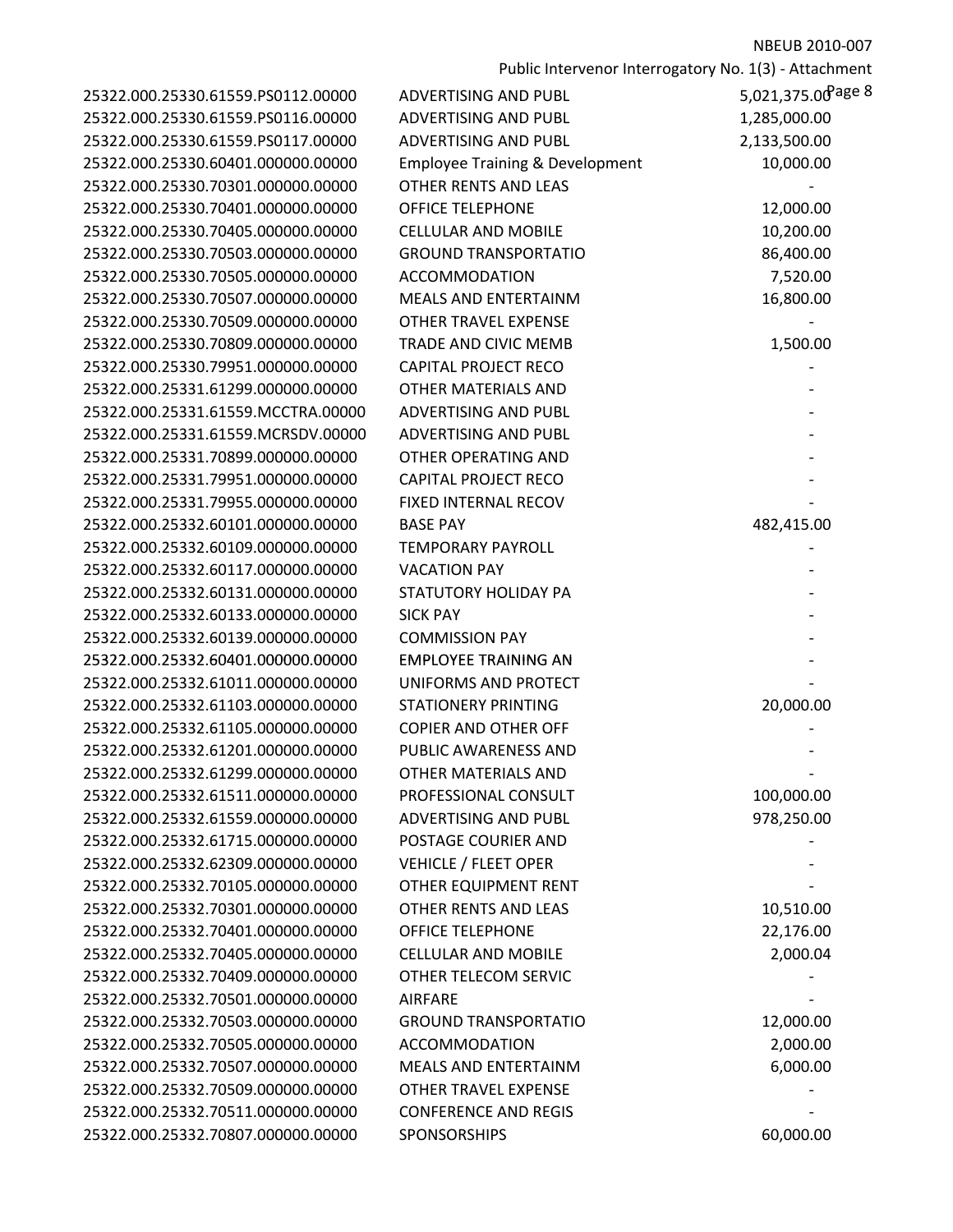| 25322.000.25332.70809.000000.00000 | TRADE AND CIVIC MEMB                    | $-$ Page 9  |
|------------------------------------|-----------------------------------------|-------------|
| 25322.000.25332.70899.MCSPEC.00000 | <b>OTHER OPERATING AND</b>              | 20,000.00   |
| 25322.000.25332.74002.IC0018.25102 | <b>FIXED INTERNAL CHARG</b>             |             |
| 25322.000.25332.74002.PS0209.25102 | <b>FIXED INTERNAL CHARG</b>             |             |
| 25322.000.25332.60141.000000.00000 | Misc                                    | (18,996.00) |
| 25322.000.25332.79951.000000.00000 | <b>CAPITAL PROJECT RECO</b>             |             |
| 25322.000.25333.60101.000000.00000 | <b>BASE PAY</b>                         |             |
| 25322.000.25333.60109.000000.00000 | <b>TEMPORARY PAYROLL</b>                |             |
| 25322.000.25333.60117.000000.00000 | <b>VACATION PAY</b>                     |             |
| 25322.000.25333.60119.000000.00000 | <b>SEVERANCE PAY</b>                    |             |
| 25322.000.25333.60129.000000.00000 | <b>SCHEDULED OVERTIME</b>               |             |
| 25322.000.25333.60131.000000.00000 | <b>STATUTORY HOLIDAY PA</b>             |             |
| 25322.000.25333.60133.000000.00000 | <b>SICK PAY</b>                         |             |
| 25322.000.25333.61001.000000.00000 | <b>TOOLS</b>                            | 1,121.04    |
| 25322.000.25333.61009.000000.00000 | <b>SAFETY RELATED SUPPL</b>             | 600.00      |
| 25322.000.25333.61011.000000.00000 | UNIFORMS AND PROTECT                    | 5,760.00    |
| 25322.000.25333.61105.000000.00000 | <b>COPIER AND OTHER OFF</b>             |             |
| 25322.000.25333.61299.000000.00000 | <b>OTHER MATERIALS AND</b>              | 7,200.00    |
| 25322.000.25333.61503.000000.00000 | <b>LEGAL FEES</b>                       |             |
| 25322.000.25333.62309.000000.00000 | <b>VEHICLE / FLEET OPER</b>             | 47,424.00   |
| 25322.000.25333.74002.000000.00000 | <b>Fleet Services</b>                   |             |
| 25322.000.25333.70405.000000.00000 | <b>CELLULAR AND MOBILE</b>              | 3,396.00    |
| 25322.000.25333.70409.000000.00000 | Other telecome services                 | 1,192.00    |
| 25322.000.25333.70505.000000.00000 | <b>ACCOMMODATION</b>                    | 1,085.04    |
| 25322.000.25333.70507.000000.00000 | <b>MEALS AND ENTERTAINM</b>             | 2,160.00    |
| 25322.000.25333.70511.000000.00000 | <b>Conference and Registration Fees</b> | 500.00      |
| 25322.000.25333.60141.000000.00000 | Misc                                    | (6,000.00)  |
| 25322.000.25333.79951.000000.00000 | <b>CAPITAL PROJECT RECO</b>             |             |
| 25322.000.25334.60101.FG7000.00000 | <b>BASE PAY</b>                         |             |
| 25322.000.25334.60101.FG8000.00000 | <b>BASE PAY</b>                         |             |
| 25322.000.25334.61109.000000.00000 | <b>BOOKS AND SUBSCRIPTI</b>             |             |
| 25322.000.25334.61109.FG7000.00000 | <b>BOOKS AND SUBSCRIPTI</b>             |             |
| 25322.000.25334.61109.FG8000.00000 | <b>BOOKS AND SUBSCRIPTI</b>             |             |
| 25322.000.25334.61503.000000.00000 | <b>LEGAL FEES</b>                       |             |
| 25322.000.25334.61715.000000.00000 | POSTAGE COURIER AND                     |             |
| 25322.000.25334.61715.FG8000.00000 | POSTAGE COURIER AND                     |             |
| 25322.000.25334.70401.000000.00000 | <b>OFFICE TELEPHONE</b>                 |             |
| 25322.000.25334.70503.000000.00000 | <b>GROUND TRANSPORTATIO</b>             |             |
| 25322.000.25334.70503.FG8000.00000 | <b>GROUND TRANSPORTATIO</b>             |             |
| 25322.000.25334.70505.000000.00000 | <b>ACCOMMODATION</b>                    |             |
| 25322.000.25334.70507.000000.00000 | MEALS AND ENTERTAINM                    |             |
| 25322.000.25334.70507.FG7000.00000 | <b>MEALS AND ENTERTAINM</b>             |             |
| 25322.000.25334.70509.000000.00000 | <b>OTHER TRAVEL EXPENSE</b>             |             |
| 25322.000.25334.74002.IC0027.40121 | <b>FIXED INTERNAL CHARG</b>             |             |
| 25322.000.25336.60101.000000.00000 | <b>BASE PAY</b>                         | 642,711.00  |
| 25322.000.25336.60117.000000.00000 | <b>VACATION PAY</b>                     |             |
| 25322.000.25336.60131.000000.00000 | STATUTORY HOLIDAY PA                    |             |

| 2,711.00 |
|----------|
|          |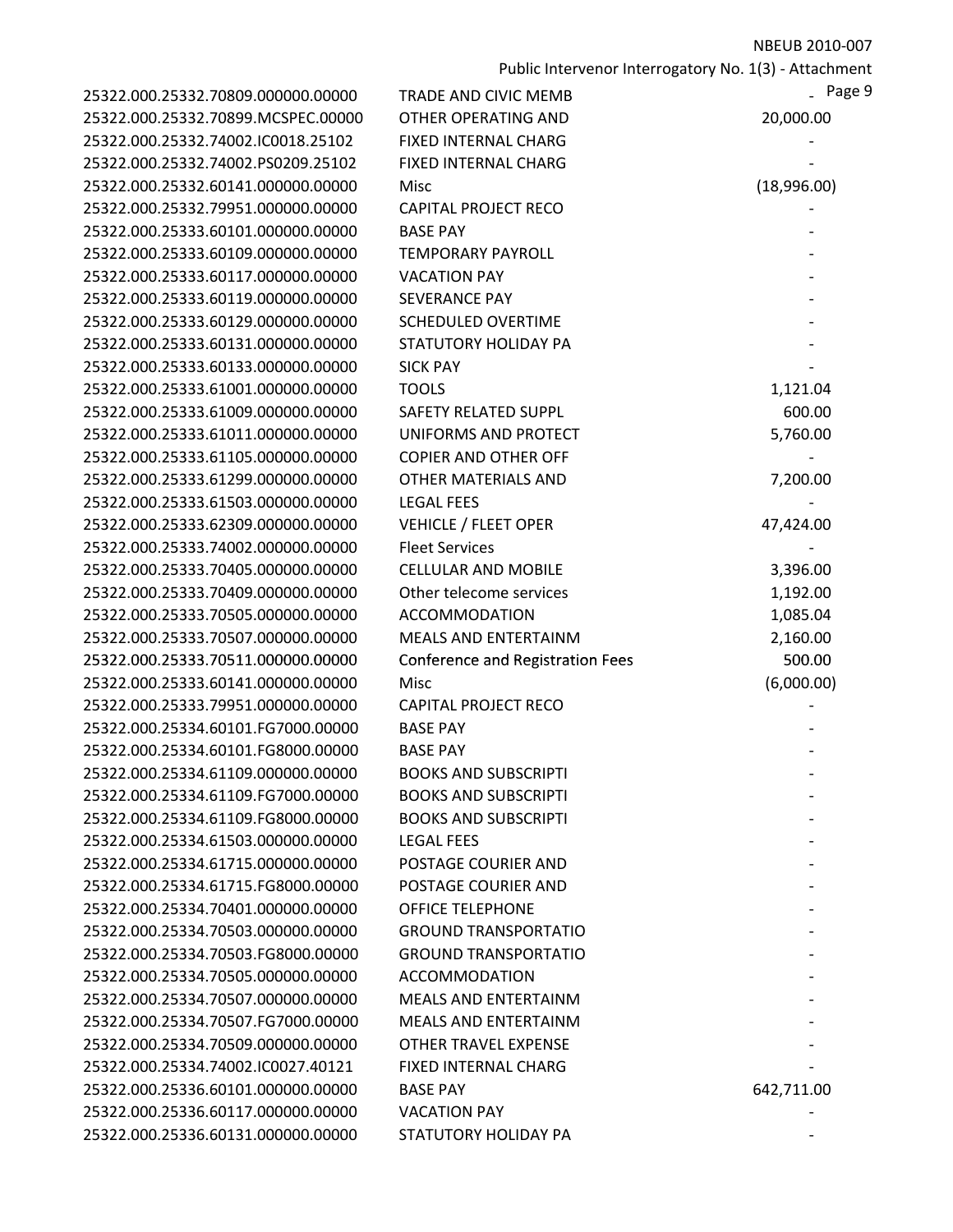Public Intervenor Interrogatory No. 1(3) ‐ Attachment

| 25322.000.25336.60133.000000.00000 | <b>SICK PAY</b>                         | $2$ Page 10 |
|------------------------------------|-----------------------------------------|-------------|
| 25322.000.25336.60401.000000.00000 | <b>EMPLOYEE TRAINING AN</b>             |             |
| 25322.000.25336.61001.000000.00000 | <b>TOOLS</b>                            | 1,800.00    |
| 25322.000.25336.61009.000000.00000 | <b>SAFETY RELATED SUPPL</b>             | 120.00      |
| 25322.000.25336.61011.000000.00000 | UNIFORMS AND PROTECT                    | 4,500.00    |
| 25322.000.25336.61105.000000.00000 | <b>COPIER AND OTHER OFF</b>             |             |
| 25322.000.25336.61299.000000.00000 | OTHER MATERIALS AND                     | 1,200.00    |
| 25322.000.25336.61503.000000.00000 | <b>LEGAL FEES</b>                       | 2,500.00    |
| 25322.000.25336.61999.000000.00000 | OTHER OUTSIDE SERVIC                    |             |
| 25322.000.25336.62309.000000.00000 | <b>VEHICLE / FLEET OPER</b>             | 72,360.00   |
| 25322.000.25336.62311.000000.00000 | <b>EQUIPMENT REPAIRS AN</b>             |             |
| 25322.000.25336.70105.000000.00000 | OTHER EQUIPMENT RENT                    |             |
| 25322.000.25336.70301.000000.00000 | OTHER RENTS AND LEAS                    | 1,608.00    |
| 25322.000.25336.70401.000000.00000 | <b>OFFICE TELEPHONE</b>                 | 8,520.00    |
| 25322.000.25336.70405.000000.00000 | <b>CELLULAR AND MOBILE</b>              | 10,344.00   |
| 25322.000.25336.70409.000000.00000 | OTHER TELECOM SERVIC                    | 2,580.00    |
| 25322.000.25336.70501.000000.00000 | <b>AIRFARE</b>                          | 3,300.00    |
| 25322.000.25336.70503.000000.00000 | <b>GROUND TRANSPORTATIO</b>             | 9,300.00    |
| 25322.000.25336.70505.000000.00000 | <b>ACCOMMODATION</b>                    | 6,216.00    |
| 25322.000.25336.70507.000000.00000 | <b>MEALS AND ENTERTAINM</b>             | 7,200.00    |
| 25322.000.25336.70511.000000.00000 | <b>CONFERENCE AND REGIS</b>             | 1,800.00    |
| 25322.000.25336.70707.000000.00000 | <b>VEHICLE LICENSING AN</b>             |             |
| 25322.000.25336.70809.000000.00000 | TRADE AND CIVIC MEMB                    | 250.00      |
| 25322.000.25336.74002.PS0209.25102 | <b>FIXED INTERNAL CHARG</b>             | 45,096.00   |
| 25322.000.25336.60141.000000.00000 | Misc                                    | (6,000.00)  |
| 25322.000.25336.79951.000000.00000 | <b>CAPITAL PROJECT RECO</b>             |             |
| 25322.000.25338.60101.000000.00000 | <b>BASE PAY</b>                         | 330,147.00  |
| 25322.000.25338.60109.000000.00000 | <b>TEMPORARY PAYROLL</b>                |             |
| 25322.000.25338.60117.000000.00000 | <b>VACATION PAY</b>                     |             |
| 25322.000.25338.60131.000000.00000 | STATUTORY HOLIDAY PA                    |             |
| 25322.000.25338.60133.000000.00000 | <b>SICK PAY</b>                         |             |
| 25322.000.25338.61103.000000.00000 | <b>STATIONERY PRINTING</b>              |             |
| 25322.000.25338.61105.000000.00000 | <b>COPIER AND OTHER OFF</b>             |             |
| 25322.000.25338.70301.000000.00000 | <b>Copier and Other Office Supplies</b> | 1,500.00    |
| 25322.000.25338.70401.000000.00000 | <b>OFFICE TELEPHONE</b>                 | 8,640.00    |
| 25322.000.25338.70405.000000.00000 | <b>CELLULAR AND MOBILE</b>              | 1,320.00    |
| 25322.000.25338.70409.000000.00000 | OTHER TELECOM SERVIC                    |             |
| 25322.000.25338.70503.000000.00000 | <b>GROUND TRANSPORTATIO</b>             | 600.00      |
| 25322.000.25338.70505.000000.00000 | Travel: Accomodation                    | 300.00      |
| 25322.000.25338.70507.000000.00000 | <b>MEALS AND ENTERTAINM</b>             | 1,200.00    |
| 25322.000.25338.70809.000000.00000 | TRADE AND CIVIC MEMB                    | 280.00      |
| 25322.000.25338.60141.000000.00000 | Misc                                    | (3,000.00)  |
| 25322.000.25338.79951.000000.00000 | <b>CAPITAL PROJECT RECO</b>             |             |
| 25322.000.25340.70701.000000.00000 | <b>PROPERTY TAXES</b>                   |             |
| 25322.000.25340.71119.000000.00000 | <b>BAD DEBT PROVISION</b>               |             |
| 25322.000.25340.74002.000000.00000 | <b>FIXED INTERNAL CHARG</b>             |             |
| 25322.000.25340.74002.000000.10001 | FIXED INTERNAL CHARG                    |             |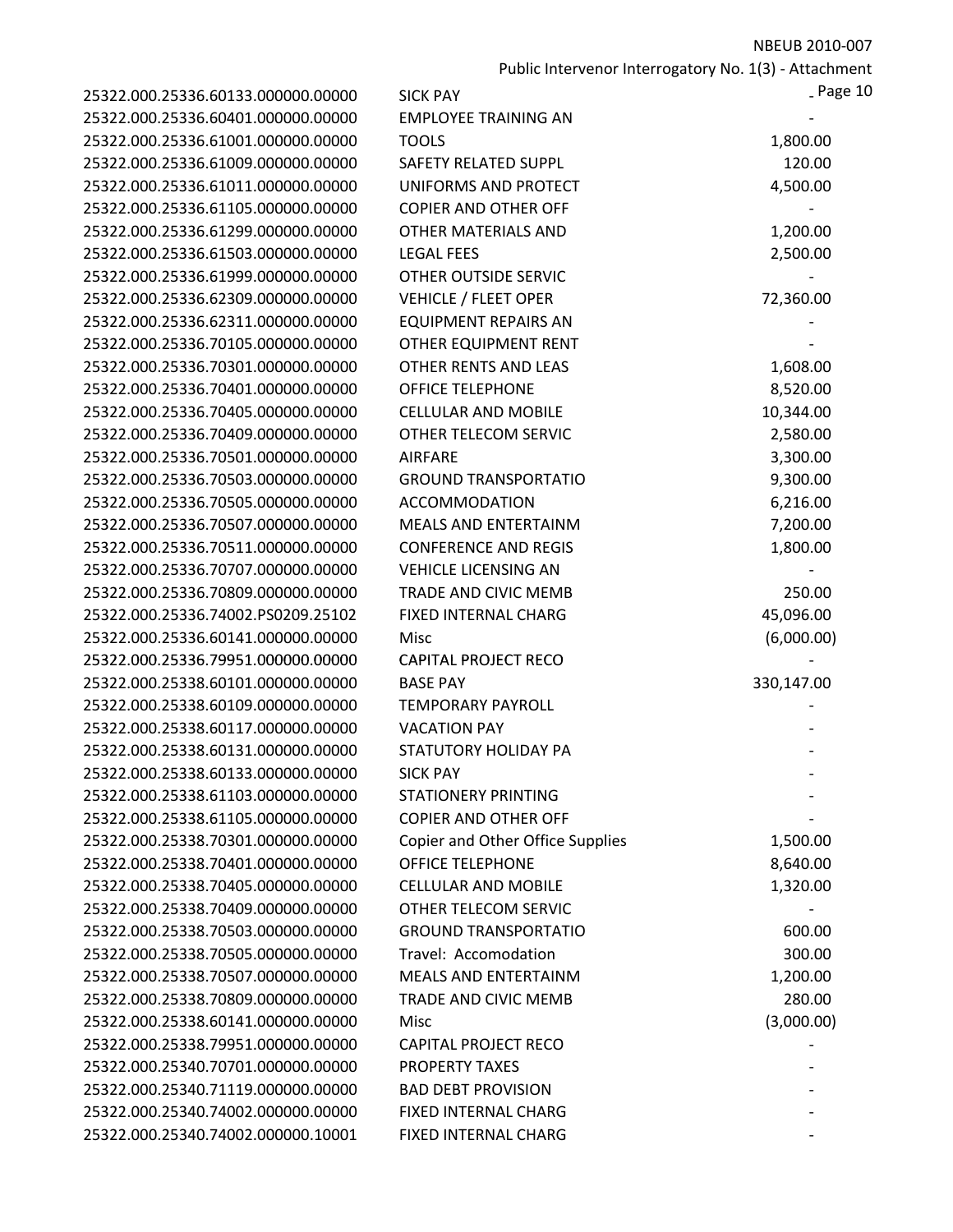| 25322.000.25340.74002.ICSFEE.40002 |  |
|------------------------------------|--|
| 25322.000.25340.79951.000000.00000 |  |
| 25322.000.25340.79954.000000.00000 |  |
| 25322.000.25350.60101.000000.00000 |  |
| 25322.000.25350.60117.000000.00000 |  |
| 25322.000.25350.60131.000000.00000 |  |
| 25322.000.25350.60133.000000.00000 |  |
| 25322.000.25350.61001.000000.00000 |  |
| 25322.000.25350.61009.000000.00000 |  |
| 25322.000.25350.61011.000000.00000 |  |
| 25322.000.25350.61101.000000.00000 |  |
| 25322.000.25350.61105.000000.00000 |  |
| 25322.000.25350.61299.000000.00000 |  |
| 25322.000.25350.61503.000000.00000 |  |
| 25322.000.25350.61709.000000.00000 |  |
| 25322.000.25350.61999.000000.00000 |  |
| 25322.000.25350.62016.000000.00000 |  |
| 25322.000.25350.62017.000000.00000 |  |
| 25322.000.25350.62309.000000.00000 |  |
| 25322.000.25350.62311.000000.00000 |  |
| 25322.000.25350.70005.000000.00000 |  |
| 25322.000.25350.70301.000000.00000 |  |
| 25322.000.25350.70401.000000.00000 |  |
| 25322.000.25350.70405.000000.00000 |  |
| 25322.000.25350.70501.000000.00000 |  |
| 25322.000.25350.70503.000000.00000 |  |
| 25322.000.25350.70505.000000.00000 |  |
| 25322.000.25350.70507.000000.00000 |  |
| 25322.000.25350.70511.000000.00000 |  |
| 25322.000.25350.70809.000000.00000 |  |
| 25322.000.25350.74002.PS0209.25102 |  |
| 25322.000.25350.60141.000000.00000 |  |
| 25322.000.25350.79951.000000.00000 |  |
| 25322.000.25351.60101.000000.00000 |  |
| 25322.000.25351.60109.PP1670.00000 |  |
| 25322.000.25351.60109.PP2670.00000 |  |
| 25322.000.25351.60109.PP3670.00000 |  |
| 25322.000.25351.60117.000000.00000 |  |
| 25322.000.25351.60117.PP2670.00000 |  |
| 25322.000.25351.60117.PP3670.00000 |  |
| 25322.000.25351.60129.000000.00000 |  |
| 25322.000.25351.60131.000000.00000 |  |
| 25322.000.25351.60131.PP2670.00000 |  |
| 25322.000.25351.60131.PP3670.00000 |  |
| 25322.000.25351.60133.000000.00000 |  |
| 25322.000.25351.60401.000000.00000 |  |
| 25322.000.25351.61001.000000.00000 |  |
|                                    |  |

| 25322.000.25340.74002.ICSFEE.40002 | <b>FIXED INTERNAL CHARG</b>    | _Page 11   |
|------------------------------------|--------------------------------|------------|
| 25322.000.25340.79951.000000.00000 | <b>CAPITAL PROJECT RECO</b>    |            |
| 25322.000.25340.79954.000000.00000 | <b>GEN AND ADMIN RECOVE</b>    |            |
| 25322.000.25350.60101.000000.00000 | <b>BASE PAY</b>                | 151,704.00 |
| 25322.000.25350.60117.000000.00000 | <b>VACATION PAY</b>            |            |
| 25322.000.25350.60131.000000.00000 | STATUTORY HOLIDAY PA           |            |
| 25322.000.25350.60133.000000.00000 | <b>SICK PAY</b>                |            |
| 25322.000.25350.61001.000000.00000 | Tools                          | 1,500.00   |
| 25322.000.25350.61009.000000.00000 | <b>SAFETY RELATED SUPPL</b>    | 1,500.00   |
| 25322.000.25350.61011.000000.00000 | UNIFORMS AND PROTECT           | 1,500.00   |
| 25322.000.25350.61101.000000.00000 | <b>UTILITIES</b>               | 13,200.00  |
| 25322.000.25350.61105.000000.00000 | Copier & Other Office Supplies | 600.00     |
| 25322.000.25350.61299.000000.00000 | OTHER MATERIALS AND            | 600.00     |
| 25322.000.25350.61503.000000.00000 | Legal Fees                     | 3,800.00   |
| 25322.000.25350.61709.000000.00000 | OFFICE REPAIRS AND M           | 66,000.00  |
| 25322.000.25350.61999.000000.00000 | OTHER OUTSIDE SERVIC           |            |
| 25322.000.25350.62016.000000.00000 | <b>BUILDING OPERATIONS</b>     |            |
| 25322.000.25350.62017.000000.00000 | <b>BUILDING OPERATIONS</b>     |            |
| 25322.000.25350.62309.000000.00000 | <b>VEHICLE / FLEET OPER</b>    | 19,440.00  |
| 25322.000.25350.62311.000000.00000 | <b>EQUIPMENT REPAIRS AN</b>    | 1,200.00   |
| 25322.000.25350.70005.000000.00000 | <b>OFFICE RENT</b>             | 599,064.00 |
| 25322.000.25350.70301.000000.00000 | OTHER RENTS AND LEAS           | 1,500.00   |
| 25322.000.25350.70401.000000.00000 | <b>OFFICE TELEPHONE</b>        | 5,400.00   |
| 25322.000.25350.70405.000000.00000 | <b>CELLULAR AND MOBILE</b>     | 2,400.00   |
| 25322.000.25350.70501.000000.00000 | Travel: Air                    | 2,400.00   |
| 25322.000.25350.70503.000000.00000 | <b>GROUND TRANSPORTATIO</b>    | 3,000.00   |
| 25322.000.25350.70505.000000.00000 | <b>ACCOMMODATION</b>           | 1,200.00   |
| 25322.000.25350.70507.000000.00000 | <b>MEALS AND ENTERTAINM</b>    | 1,200.00   |
| 25322.000.25350.70511.000000.00000 | Conference & Registration Fees | 792.00     |
| 25322.000.25350.70809.000000.00000 | <b>TRADE AND CIVIC MEMB</b>    | 360.00     |
| 25322.000.25350.74002.PS0209.25102 | FIXED INTERNAL CHARG           | 1,800.00   |
| 25322.000.25350.60141.000000.00000 | Misc                           | (9,996.00) |
| 25322.000.25350.79951.000000.00000 | <b>CAPITAL PROJECT RECO</b>    |            |
| 25322.000.25351.60101.000000.00000 | <b>BASE PAY</b>                | 826,866.00 |
| 25322.000.25351.60109.PP1670.00000 | <b>Temporary Payroll</b>       | 72,000.00  |
| 25322.000.25351.60109.PP2670.00000 | <b>TEMPORARY PAYROLL</b>       |            |
| 25322.000.25351.60109.PP3670.00000 | <b>TEMPORARY PAYROLL</b>       |            |
| 25322.000.25351.60117.000000.00000 | <b>VACATION PAY</b>            |            |
| 25322.000.25351.60117.PP2670.00000 | <b>VACATION PAY</b>            |            |
| 25322.000.25351.60117.PP3670.00000 | <b>VACATION PAY</b>            |            |
| 25322.000.25351.60129.000000.00000 | <b>SCHEDULED OVERTIME</b>      |            |
| 25322.000.25351.60131.000000.00000 | STATUTORY HOLIDAY PA           |            |
| 25322.000.25351.60131.PP2670.00000 | STATUTORY HOLIDAY PA           |            |
| 25322.000.25351.60131.PP3670.00000 | <b>STATUTORY HOLIDAY PA</b>    |            |
| 25322.000.25351.60133.000000.00000 | <b>SICK PAY</b>                |            |
| 25322.000.25351.60401.000000.00000 | <b>EMPLOYEE TRAINING AN</b>    |            |
| 25322.000.25351.61001.000000.00000 | <b>TOOLS</b>                   |            |
|                                    |                                |            |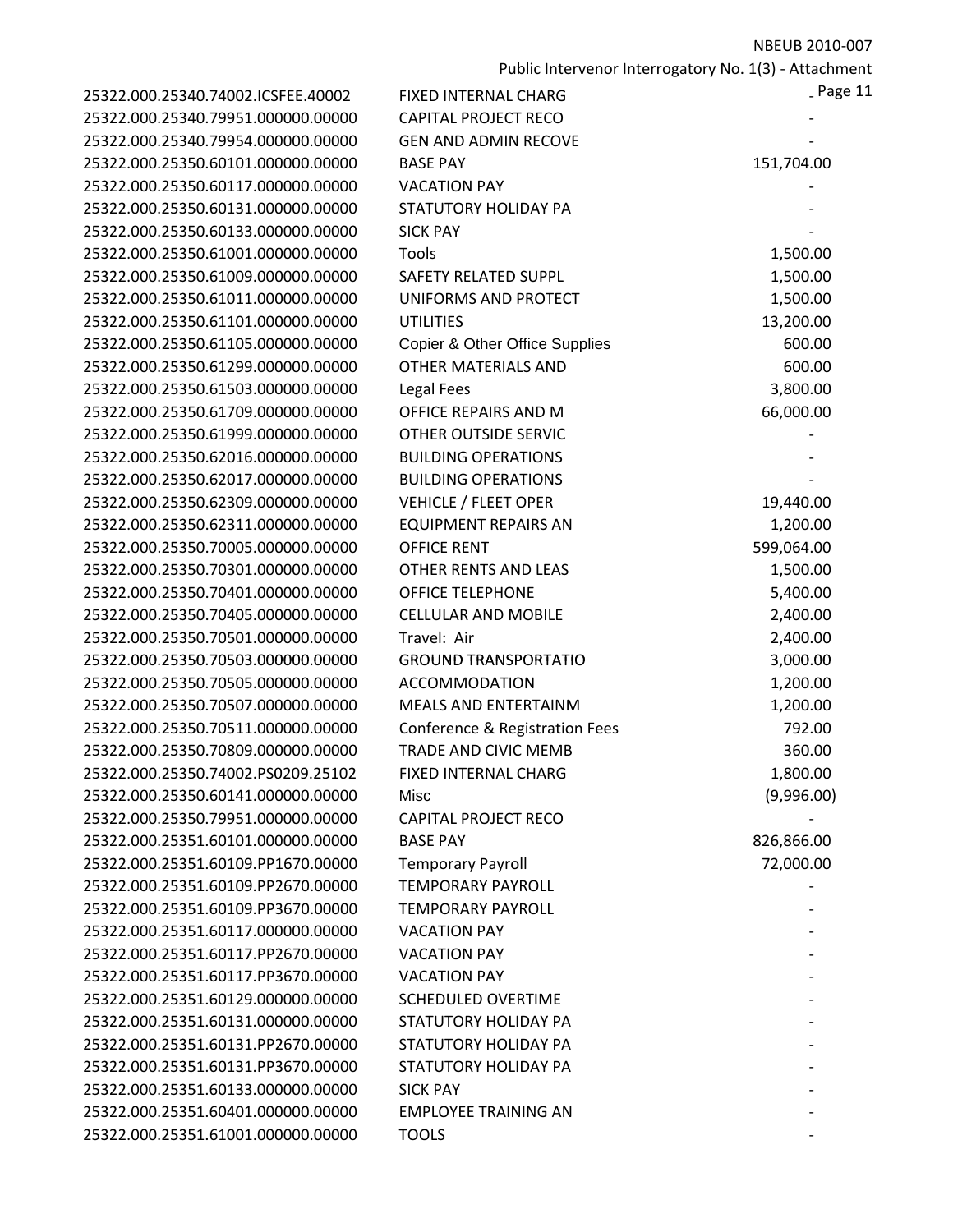|                                    |                             | Public Intervenor Interrogatory No. 1(3) - Attachment |
|------------------------------------|-----------------------------|-------------------------------------------------------|
| 25322.000.25351.61009.000000.00000 | <b>SAFETY RELATED SUPPL</b> | 50,000.00ge 12                                        |
| 25322.000.25351.61011.000000.00000 | UNIFORMS AND PROTECT        | 12,000.00                                             |
| 25322.000.25351.61101.000000.00000 | <b>UTILITIES</b>            |                                                       |
| 25322.000.25351.61105.000000.00000 | <b>COPIER AND OTHER OFF</b> |                                                       |
| 25322.000.25351.61299.000000.00000 | OTHER MATERIALS AND         | 35,000.01                                             |
| 25322.000.25351.61505.000000.00000 | <b>FILING FEES</b>          |                                                       |
| 25322.000.25351.61601.000000.00000 | <b>CONTRACT SERVICES AN</b> | 700,838.60                                            |
| 25322.000.25351.61607.000000.00000 | PROFESSIONAL/TECH AS        |                                                       |
| 25322.000.25351.61715.000000.00000 | POSTAGE COURIER AND         |                                                       |
|                                    | <b>BUILDING OPERATIONS</b>  |                                                       |
| 25322.000.25351.62016.000000.00000 |                             |                                                       |
| 25322.000.25351.62071.000000.00000 | VALVES                      |                                                       |
| 25322.000.25351.62309.000000.00000 | <b>VEHICLE / FLEET OPER</b> | 157,680.00                                            |
| 25322.000.25351.62311.000000.00000 | <b>EQUIPMENT REPAIRS AN</b> |                                                       |
| 25322.000.25351.70401.000000.00000 | <b>OFFICE TELEPHONE</b>     | 10,000.00                                             |
| 25322.000.25351.70405.000000.00000 | <b>CELLULAR AND MOBILE</b>  | 30,000.00                                             |
| 25322.000.25351.70409.000000.00000 | OTHER TELECOM SERVIC        | 3,900.00                                              |
| 25322.000.25351.70501.000000.00000 | <b>AIRFARE</b>              | 3,000.00                                              |
| 25322.000.25351.70503.000000.00000 | <b>GROUND TRANSPORTATIO</b> | 600.00                                                |
| 25322.000.25351.70505.000000.00000 | <b>ACCOMMODATION</b>        | 3,250.00                                              |
| 25322.000.25351.70507.000000.00000 | <b>MEALS AND ENTERTAINM</b> | 4,500.00                                              |
| 25322.000.25351.70511.000000.00000 | <b>CONFERENCE AND REGIS</b> | 1,300.00                                              |
| 25322.000.25351.70707.000000.00000 | <b>VEHICLE LICENSING AN</b> |                                                       |
| 25322.000.25351.70809.000000.00000 | TRADE AND CIVIC MEMB        | 2,000.00                                              |
| 25322.000.25351.70951.000000.00000 | <b>INVOICE PRICE VARIAN</b> |                                                       |
| 25322.000.25351.74001.000000.00000 | PROJECT LABOUR ALLOC        |                                                       |
| 25322.000.25351.74002.IC0018.25102 | FIXED INTERNAL CHARG        |                                                       |
| 25322.000.25351.74002.IC0025.25102 | FIXED INTERNAL CHARG        |                                                       |
| 25322.000.25351.74002.PS0209.25102 | FIXED INTERNAL CHARG        | 77,460.00                                             |
| 25322.000.25351.79951.000000.00000 | <b>CAPITAL PROJECT RECO</b> |                                                       |
| 25322.000.25351.60141.000000.00000 | Misc                        | (24,999.96)                                           |
| 25322.000.25351.79952.000000.00000 | <b>OPERATING PROJECT RE</b> |                                                       |
| 25322.000.25352.60101.000000.00000 | <b>BASE PAY</b>             | 501,716.30                                            |
| 25322.000.25352.60109.000000.00000 | <b>TEMPORARY PAYROLL</b>    |                                                       |
| 25322.000.25352.60117.000000.00000 | <b>VACATION PAY</b>         |                                                       |
| 25322.000.25352.60129.000000.00000 | <b>SCHEDULED OVERTIME</b>   |                                                       |
| 25322.000.25352.60131.000000.00000 | STATUTORY HOLIDAY PA        |                                                       |
| 25322.000.25352.60133.000000.00000 | <b>SICK PAY</b>             |                                                       |
| 25322.000.25352.60412.000000.00000 | <b>EMPLOYEE RECOGNITION</b> |                                                       |
| 25322.000.25352.60415.000000.00000 | <b>EMPLOYEE EDUCATION R</b> |                                                       |
| 25322.000.25352.61001.000000.00000 | <b>TOOLS</b>                | 4,000.00                                              |
| 25322.000.25352.61009.000000.00000 | SAFETY RELATED SUPPL        |                                                       |
|                                    |                             |                                                       |
| 25322.000.25352.61011.000000.00000 | UNIFORMS AND PROTECT        | 3,000.00                                              |
| 25322.000.25352.61101.000000.00000 | <b>UTILITIES</b>            |                                                       |
| 25322.000.25352.61103.000000.00000 | <b>STATIONERY PRINTING</b>  |                                                       |
| 25322.000.25352.61105.000000.00000 | <b>COPIER AND OTHER OFF</b> |                                                       |
| 25322.000.25352.61113.000000.00000 | <b>COMPUTER EQUIP SUPPL</b> |                                                       |
| 25322.000.25352.61299.000000.00000 | OTHER MATERIALS AND         | 6,700.00                                              |

#### NBEUB 2010‐007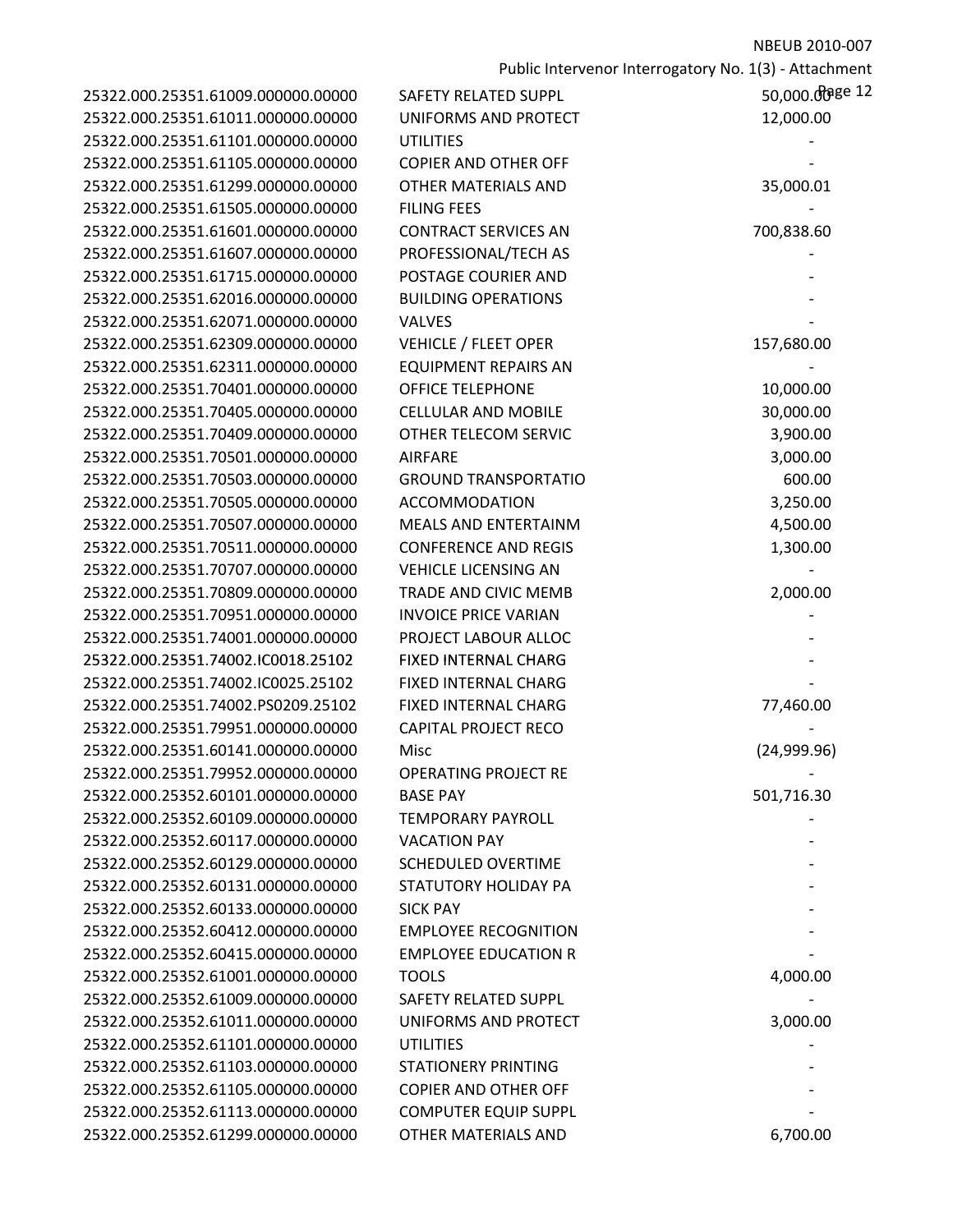| 25322.000.25352.61601.000000.00000 | <b>CONTRACT SERVICES AN</b>      | 106,475.008e 13 |
|------------------------------------|----------------------------------|-----------------|
| 25322.000.25352.61999.000000.00000 | OTHER OUTSIDE SERVIC             | 19,572.00       |
| 25322.000.25352.62004.000000.00000 | RIGHT OF WAY - O/S               |                 |
| 25322.000.25352.62309.000000.00000 | <b>VEHICLE / FLEET OPER</b>      | 49,080.00       |
| 25322.000.25352.70401.000000.00000 | <b>OFFICE TELEPHONE</b>          | 6,720.00        |
| 25322.000.25352.74002.IC0018.25102 | <b>Fixed Internal Charges</b>    | 10,080.00       |
| 25322.000.25352.70405.000000.00000 | <b>CELLULAR AND MOBILE</b>       | 6,900.00        |
| 25322.000.25352.70409.000000.00000 | OTHER TELECOM SERVIC             | 1,140.00        |
| 25322.000.25352.70501.000000.00000 | Travel: Airfare                  | 3,300.00        |
| 25322.000.25352.70503.000000.00000 | <b>GROUND TRANSPORTATIO</b>      | 4,262.00        |
| 25322.000.25352.70505.000000.00000 | <b>ACCOMMODATION</b>             | 3,575.00        |
| 25322.000.25352.70507.000000.00000 | MEALS AND ENTERTAINM             | 2,520.00        |
| 25322.000.25352.70509.000000.00000 | <b>OTHER TRAVEL EXPENSE</b>      | 240.00          |
| 25322.000.25352.70511.000000.00000 | Conference and Registration Fees | 1,950.00        |
| 25322.000.25352.70809.000000.00000 | <b>TRADE AND CIVIC MEMB</b>      | 720.00          |
| 25322.000.25352.74002.PS0209.25102 | FIXED INTERNAL CHARG             |                 |
| 25322.000.25352.60141.000000.00000 | Misc                             | (9,000.00)      |
| 25322.000.25352.79951.000000.00000 | <b>CAPITAL PROJECT RECO</b>      |                 |
| 25322.000.25353.60101.000000.00000 | <b>BASE PAY</b>                  | 659,808.00      |
| 25322.000.25353.60109.000000.00000 | <b>TEMPORARY PAYROLL</b>         |                 |
| 25322.000.25353.60117.000000.00000 | <b>VACATION PAY</b>              |                 |
| 25322.000.25353.60129.000000.00000 | <b>SCHEDULED OVERTIME</b>        | 84,780.00       |
| 25322.000.25353.60131.000000.00000 | STATUTORY HOLIDAY PA             |                 |
| 25322.000.25353.60133.000000.00000 | <b>SICK PAY</b>                  |                 |
| 25322.000.25353.60401.000000.00000 | <b>EMPLOYEE TRAINING AN</b>      |                 |
| 25322.000.25353.61001.000000.00000 | <b>TOOLS</b>                     | 3,600.00        |
| 25322.000.25353.61009.000000.00000 | <b>SAFETY RELATED SUPPL</b>      | 600.00          |
| 25322.000.25353.61011.000000.00000 | UNIFORMS AND PROTECT             | 5,525.00        |
| 25322.000.25353.61103.000000.00000 | <b>STATIONERY PRINTING</b>       | 9,000.00        |
| 25322.000.25353.61105.000000.00000 | <b>COPIER AND OTHER OFF</b>      | 315.00          |
| 25322.000.25353.61109.000000.00000 | <b>Books &amp; Subscriptions</b> | 216.00          |
| 25322.000.25353.61299.000000.00000 | OTHER MATERIALS AND              | 6,996.00        |
| 25322.000.25353.61503.000000.00000 | Legal Fees                       | 900.00          |
| 25322.000.25353.61601.000000.00000 | <b>CONTRACT SERVICES AN</b>      | 91,000.00       |
| 25322.000.25353.61715.000000.00000 | POSTAGE COURIER AND              |                 |
| 25322.000.25353.62016.000000.00000 | <b>BUILDING OPERATIONS</b>       |                 |
| 25322.000.25353.62030.000000.00000 | <b>ELECTRICAL AND OTHER</b>      |                 |
| 25322.000.25353.62309.000000.00000 | <b>VEHICLE / FLEET OPER</b>      | 86,040.00       |
| 25322.000.25353.70401.000000.00000 | <b>OFFICE TELEPHONE</b>          | 6,600.00        |
| 25322.000.25353.70405.000000.00000 | <b>CELLULAR AND MOBILE</b>       | 6,060.00        |
| 25322.000.25353.70409.000000.00000 | OTHER TELECOM SERVIC             | 3,300.00        |
| 25322.000.25353.70501.000000.00000 | <b>AIRFARE</b>                   |                 |
| 25322.000.25353.70503.000000.00000 | <b>GROUND TRANSPORTATIO</b>      | 1,150.00        |
| 25322.000.25353.70505.000000.00000 | <b>ACCOMMODATION</b>             | 1,275.00        |
| 25322.000.25353.70507.000000.00000 | <b>MEALS AND ENTERTAINM</b>      | 4,500.00        |
| 25322.000.25353.70509.000000.00000 | <b>OTHER TRAVEL EXPENSE</b>      |                 |
| 25322.000.25353.70511.000000.00000 | <b>CONFERENCE AND REGIS</b>      | 444.00          |

| 25322.000.25352.61999.000000.00000 | OTHER OUTSIDE SERVIC             | 19,572.00  |
|------------------------------------|----------------------------------|------------|
| 25322.000.25352.62004.000000.00000 | RIGHT OF WAY - O/S               |            |
| 25322.000.25352.62309.000000.00000 | <b>VEHICLE / FLEET OPER</b>      | 49,080.00  |
| 25322.000.25352.70401.000000.00000 | <b>OFFICE TELEPHONE</b>          | 6,720.00   |
| 25322.000.25352.74002.IC0018.25102 | <b>Fixed Internal Charges</b>    | 10,080.00  |
| 25322.000.25352.70405.000000.00000 | <b>CELLULAR AND MOBILE</b>       | 6,900.00   |
| 25322.000.25352.70409.000000.00000 | OTHER TELECOM SERVIC             | 1,140.00   |
| 25322.000.25352.70501.000000.00000 | Travel: Airfare                  | 3,300.00   |
| 25322.000.25352.70503.000000.00000 | <b>GROUND TRANSPORTATIO</b>      | 4,262.00   |
| 25322.000.25352.70505.000000.00000 | <b>ACCOMMODATION</b>             | 3,575.00   |
| 25322.000.25352.70507.000000.00000 | <b>MEALS AND ENTERTAINM</b>      | 2,520.00   |
| 25322.000.25352.70509.000000.00000 | <b>OTHER TRAVEL EXPENSE</b>      | 240.00     |
| 25322.000.25352.70511.000000.00000 | Conference and Registration Fees | 1,950.00   |
| 25322.000.25352.70809.000000.00000 | TRADE AND CIVIC MEMB             | 720.00     |
| 25322.000.25352.74002.PS0209.25102 | FIXED INTERNAL CHARG             |            |
| 25322.000.25352.60141.000000.00000 | Misc                             | (9,000.00) |
| 25322.000.25352.79951.000000.00000 | <b>CAPITAL PROJECT RECO</b>      |            |
| 25322.000.25353.60101.000000.00000 | <b>BASE PAY</b>                  | 659,808.00 |
| 25322.000.25353.60109.000000.00000 | <b>TEMPORARY PAYROLL</b>         |            |
| 25322.000.25353.60117.000000.00000 | <b>VACATION PAY</b>              |            |
| 25322.000.25353.60129.000000.00000 | <b>SCHEDULED OVERTIME</b>        | 84,780.00  |
| 25322.000.25353.60131.000000.00000 | STATUTORY HOLIDAY PA             |            |
| 25322.000.25353.60133.000000.00000 | <b>SICK PAY</b>                  |            |
| 25322.000.25353.60401.000000.00000 | <b>EMPLOYEE TRAINING AN</b>      |            |
| 25322.000.25353.61001.000000.00000 | <b>TOOLS</b>                     | 3,600.00   |
| 25322.000.25353.61009.000000.00000 | <b>SAFETY RELATED SUPPL</b>      | 600.00     |
| 25322.000.25353.61011.000000.00000 | UNIFORMS AND PROTECT             | 5,525.00   |
| 25322.000.25353.61103.000000.00000 | <b>STATIONERY PRINTING</b>       | 9,000.00   |
| 25322.000.25353.61105.000000.00000 | <b>COPIER AND OTHER OFF</b>      | 315.00     |
| 25322.000.25353.61109.000000.00000 | <b>Books &amp; Subscriptions</b> | 216.00     |
| 25322.000.25353.61299.000000.00000 | OTHER MATERIALS AND              | 6,996.00   |
| 25322.000.25353.61503.000000.00000 | Legal Fees                       | 900.00     |
| 25322.000.25353.61601.000000.00000 | <b>CONTRACT SERVICES AN</b>      | 91,000.00  |
| 25322.000.25353.61715.000000.00000 | POSTAGE COURIER AND              |            |
| 25322.000.25353.62016.000000.00000 | <b>BUILDING OPERATIONS</b>       |            |
| 25322.000.25353.62030.000000.00000 | <b>ELECTRICAL AND OTHER</b>      |            |
| 25322.000.25353.62309.000000.00000 | <b>VEHICLE / FLEET OPER</b>      | 86,040.00  |
| 25322.000.25353.70401.000000.00000 | <b>OFFICE TELEPHONE</b>          | 6,600.00   |
| 25322.000.25353.70405.000000.00000 | <b>CELLULAR AND MOBILE</b>       | 6,060.00   |
| 25322.000.25353.70409.000000.00000 | OTHER TELECOM SERVIC             | 3,300.00   |
| 25322.000.25353.70501.000000.00000 | <b>AIRFARE</b>                   |            |
| 25322.000.25353.70503.000000.00000 | <b>GROUND TRANSPORTATIO</b>      | 1,150.00   |
| 25322.000.25353.70505.000000.00000 | <b>ACCOMMODATION</b>             | 1,275.00   |
| 25322.000.25353.70507.000000.00000 | MEALS AND ENTERTAINM             | 4,500.00   |
| 25322.000.25353.70509.000000.00000 | <b>OTHER TRAVEL EXPENSE</b>      |            |
| 25322.000.25353.70511.000000.00000 | <b>CONFERENCE AND REGIS</b>      | 444.00     |
|                                    |                                  |            |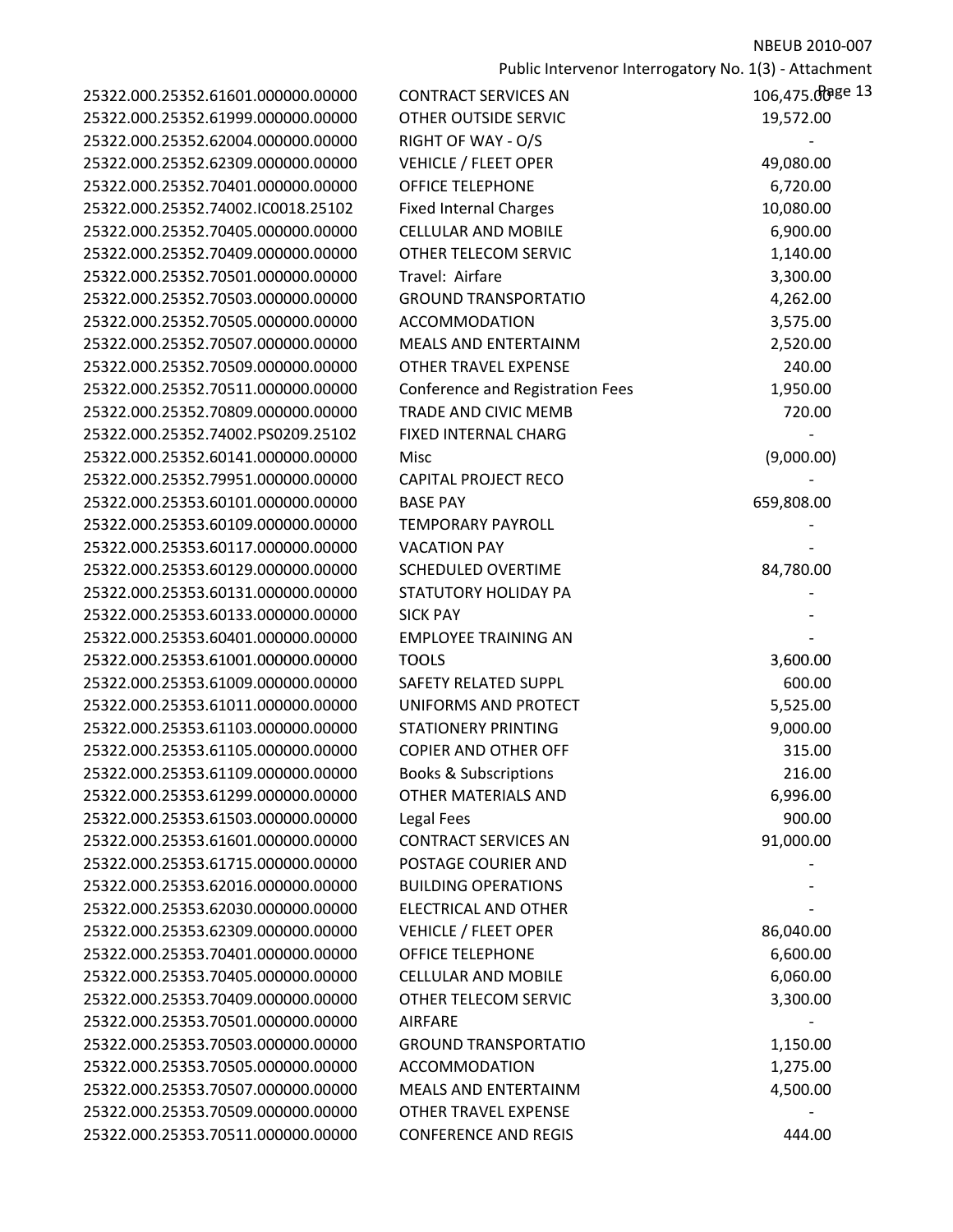|                                    |                                | Public Intervenor Interrogatory No. 1(3) - Attachment |
|------------------------------------|--------------------------------|-------------------------------------------------------|
| 25322.000.25353.70707.000000.00000 | <b>VEHICLE LICENSING AN</b>    | - Page 14                                             |
| 25322.000.25353.70809.000000.00000 | TRADE AND CIVIC MEMB           | 1,800.00                                              |
| 25322.000.25353.74002.PS0209.25102 | FIXED INTERNAL CHARG           | 58,176.00                                             |
| 25322.000.25353.60141.000000.00000 | Misc                           | (12,996.00)                                           |
| 25322.000.25353.79951.000000.00000 | <b>CAPITAL PROJECT RECO</b>    |                                                       |
| 25322.000.25354.60101.000000.00000 | <b>BASE PAY</b>                | 120,462.00                                            |
| 25322.000.25354.60117.000000.00000 | <b>VACATION PAY</b>            |                                                       |
| 25322.000.25354.60131.000000.00000 | STATUTORY HOLIDAY PA           |                                                       |
| 25322.000.25354.60133.000000.00000 | <b>SICK PAY</b>                |                                                       |
| 25322.000.25354.60401.000000.00000 | <b>EMPLOYEE TRAINING AN</b>    | 36,500.00                                             |
| 25322.000.25354.61001.000000.00000 | Tools                          | 300.00                                                |
| 25322.000.25354.61009.000000.00000 | SAFETY RELATED SUPPL           | 3,900.00                                              |
| 25322.000.25354.61011.000000.00000 | Uniforms & Protective Clothing | 200.00                                                |
| 25322.000.25354.61105.000000.00000 | <b>COPIER AND OTHER OFF</b>    | 4,800.00                                              |
| 25322.000.25354.61299.000000.00000 | <b>OTHER MATERIALS AND</b>     | 8,000.00                                              |
| 25322.000.25354.70401.000000.00000 | <b>OFFICE TELEPHONE</b>        | 600.00                                                |
| 25322.000.25354.70405.000000.00000 | <b>CELLULAR AND MOBILE</b>     | 300.00                                                |
| 25322.000.25354.70409.000000.00000 | OTHER TELECOM SERVIC           | 240.00                                                |
| 25322.000.25354.70503.000000.00000 | <b>GROUND TRANSPORTATIO</b>    | 3,480.00                                              |
| 25322.000.25354.70505.000000.00000 | Travel: Accommodations         | 3,000.00                                              |
| 25322.000.25354.70507.000000.00000 | <b>MEALS AND ENTERTAINM</b>    | 5,820.00                                              |
| 25322.000.25354.70511.000000.00000 | <b>CONFERENCE AND REGIS</b>    | 650.00                                                |
| 25322.000.25354.70809.000000.00000 | TRADE AND CIVIC MEMB           | 1,775.00                                              |
| 25322.000.25354.74002.IC0022.25102 | FIXED INTERNAL CHARG           | 69,132.00                                             |
| 25322.000.25354.60141.000000.00000 | Misc                           | (2,004.00)                                            |
| 25322.000.25354.79951.000000.00000 | <b>CAPITAL PROJECT RECO</b>    |                                                       |
| 25322.000.25361.60101.000000.00000 | <b>BASE PAY</b>                |                                                       |
| 25322.000.25361.60117.000000.00000 | <b>VACATION PAY</b>            |                                                       |
| 25322.000.25361.60131.000000.00000 | STATUTORY HOLIDAY PA           |                                                       |
| 25322.000.25361.61105.000000.00000 | <b>COPIER AND OTHER OFF</b>    |                                                       |
| 25322.000.25361.61299.000000.00000 | OTHER MATERIALS AND            |                                                       |
| 25322.000.25361.61503.000000.00000 | <b>LEGAL FEES</b>              | 300,000.00                                            |
| 25322.000.25361.61507.000000.00000 | REGULATORY COMPLIANC           | 600,000.00                                            |
| 25322.000.25361.61511.000000.00000 | PROFESSIONAL CONSULT           | 100,000.00                                            |
| 25322.000.25361.70401.000000.00000 | <b>OFFICE TELEPHONE</b>        |                                                       |
| 25322.000.25361.70501.000000.00000 | Travel: Airfare                | 1,000.00                                              |
| 25322.000.25361.70503.000000.00000 | <b>GROUND TRANSPORTATIO</b>    | 1,000.00                                              |
| 25322.000.25361.70505.000000.00000 | <b>ACCOMMODATION</b>           | 1,750.00                                              |
| 25322.000.25361.70507.000000.00000 | <b>MEALS AND ENTERTAINM</b>    | 1,800.00                                              |
| 25322.000.25361.70509.000000.00000 | Travel: Other Travel Expense   | 1,000.00                                              |
| 25322.000.25361.70511.000000.00000 | <b>CONFERENCE AND REGIS</b>    |                                                       |
| 25322.000.25361.70809.000000.00000 | TRADE AND CIVIC MEMB           |                                                       |
| 25322.000.25361.74002.IC0018.25102 | <b>Fixed Internal Charges</b>  | 5,000.00                                              |
| 25322.000.25361.74002.IC0022.25102 | FIXED INTERNAL CHARG           |                                                       |
| 25322.000.25361.60141.000000.00000 | Misc                           | (11,004.00)                                           |
| 25322.000.25361.79951.000000.00000 | <b>CAPITAL PROJECT RECO</b>    |                                                       |
| 25322.000.25362.60101.000000.00000 | <b>BASE PAY</b>                | 470,778.00                                            |
|                                    |                                |                                                       |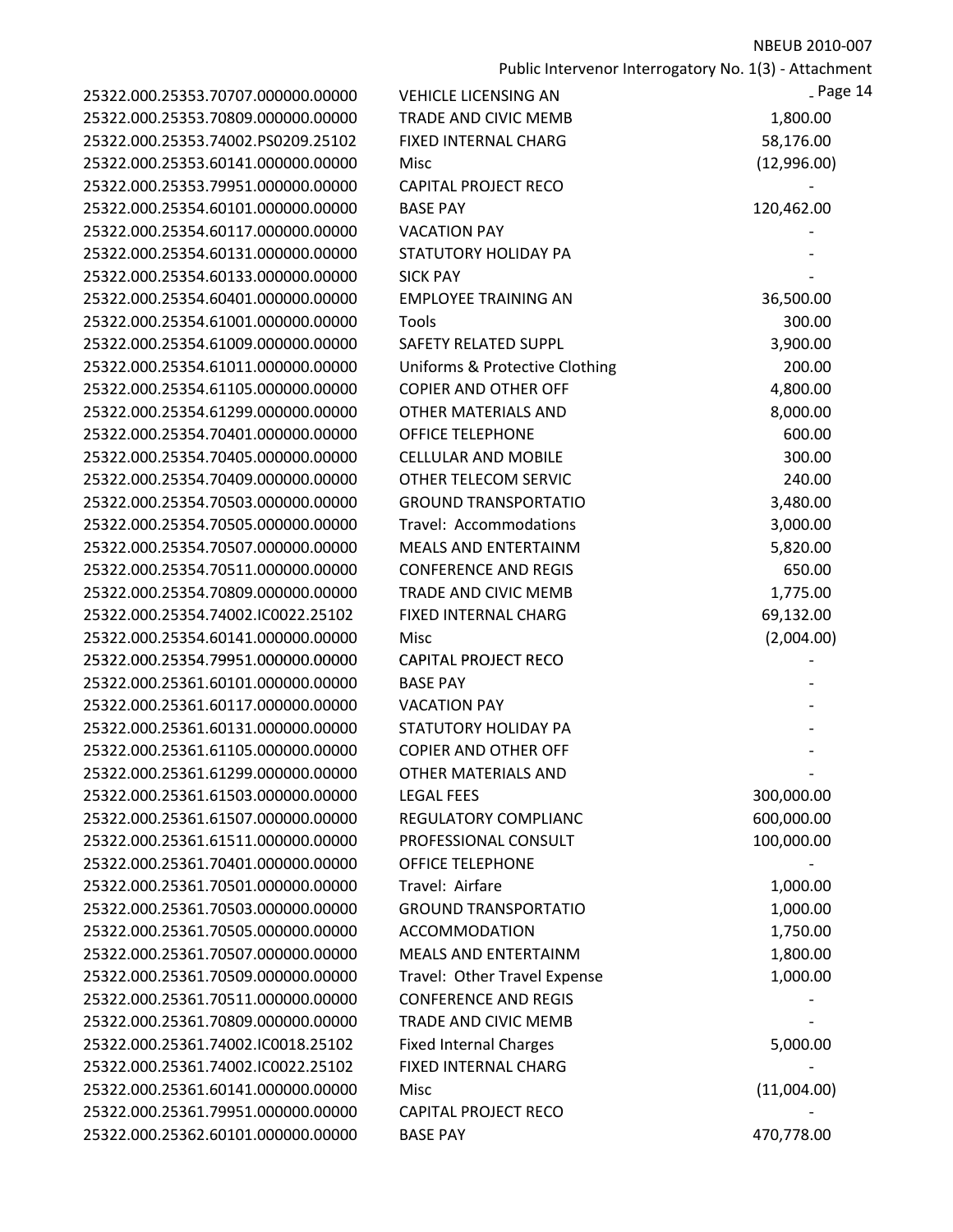| 25322.000.25362.60109.000000.00000 | <b>TEMPORARY PAYROLL</b>                 | 24,600.  |
|------------------------------------|------------------------------------------|----------|
| 25322.000.25362.60117.000000.00000 | <b>VACATION PAY</b>                      |          |
| 25322.000.25362.60119.000000.00000 | Severance Pay                            |          |
| 25322.000.25362.60129.000000.00000 | <b>SCHEDULED OVERTIME</b>                | 12,175.  |
| 25322.000.25362.60131.000000.00000 | <b>STATUTORY HOLIDAY PA</b>              |          |
| 25322.000.25362.60133.000000.00000 | <b>SICK PAY</b>                          |          |
| 25322.000.25362.61011.000000.00000 | UNIFORMS AND PROTECT                     | 3,600.   |
| 25322.000.25362.61103.000000.00000 | <b>Stationary Printing</b>               | 17,085.  |
| 25322.000.25362.61105.000000.00000 | <b>COPIER AND OTHER OFF</b>              | 3,480.   |
| 25322.000.25362.61503.000000.00000 | <b>LEGAL FEES</b>                        | 5,600.   |
| 25322.000.25362.61511.000000.00000 | PROFESSIONAL CONSULT                     | 18,000.  |
| 25322.000.25362.61511.IC0037.00000 | PROFESSIONAL CONSULT                     | 597,600. |
| 25322.000.25362.61715.000000.00000 | POSTAGE COURIER AND                      | 85,187.  |
| 25322.000.25362.62309.000000.00000 | <b>VEHICLE / FLEET OPER</b>              | 39,600.  |
| 25322.000.25362.70301.000000.00000 | <b>OTHER RENTS AND LEAS</b>              |          |
| 25322.000.25362.70401.000000.00000 | <b>OFFICE TELEPHONE</b>                  | 7,764.   |
| 25322.000.25362.70405.000000.00000 | <b>CELLULAR AND MOBILE</b>               | 2,880.   |
| 25322.000.25362.70501.000000.00000 | <b>AIRFARE</b>                           | 2,000.   |
| 25322.000.25362.70503.000000.00000 | <b>GROUND TRANSPORTATIO</b>              | 2,000.   |
| 25322.000.25362.70505.000000.00000 | ACCOMMODATION                            | 550.     |
| 25322.000.25362.70507.000000.00000 | <b>MEALS AND ENTERTAINM</b>              | 250.     |
| 25322.000.25362.70509.000000.00000 | <b>OTHER TRAVEL EXPENSE</b>              |          |
| 25322.000.25362.70707.000000.00000 | <b>VEHICLE LICENSING AN</b>              |          |
| 25322.000.25362.74002.PS0209.25102 | FIXED INTERNAL CHARG                     | 14,232.  |
| 25322.000.25362.60141.000000.00000 | Misc                                     | (15,000. |
| 25322.000.25362.79951.000000.00000 | <b>CAPITAL PROJECT RECO</b>              |          |
| 25322.000.25363.61503.000000.00000 | <b>LEGAL FEES</b>                        | 9,996.   |
| 25322.000.25363.61511.000000.00000 | Professional Consulting Fees (G. Forget) | 12,000.  |
| 25322.000.25363.70507.000000.00000 | <b>MEALS AND ENTERTAINM</b>              |          |
| 25322.000.25363.74002.IC0027.40121 | <b>FIXED INTERNAL CHARG</b>              | 61,200.  |
| 25322.000.26361.70507.000000.00000 | MEALS AND ENTERTAINM                     |          |
|                                    |                                          |          |

| 25322.000.25362.60109.000000.00000 | <b>TEMPORARY PAYROLL</b>                 | 24,600.00 gee 15 |
|------------------------------------|------------------------------------------|------------------|
| 25322.000.25362.60117.000000.00000 | <b>VACATION PAY</b>                      |                  |
| 25322.000.25362.60119.000000.00000 | Severance Pay                            |                  |
| 25322.000.25362.60129.000000.00000 | <b>SCHEDULED OVERTIME</b>                | 12,175.00        |
| 25322.000.25362.60131.000000.00000 | STATUTORY HOLIDAY PA                     |                  |
| 25322.000.25362.60133.000000.00000 | <b>SICK PAY</b>                          |                  |
| 25322.000.25362.61011.000000.00000 | UNIFORMS AND PROTECT                     | 3,600.00         |
| 25322.000.25362.61103.000000.00000 | <b>Stationary Printing</b>               | 17,085.00        |
| 25322.000.25362.61105.000000.00000 | <b>COPIER AND OTHER OFF</b>              | 3,480.00         |
| 25322.000.25362.61503.000000.00000 | <b>LEGAL FEES</b>                        | 5,600.00         |
| 25322.000.25362.61511.000000.00000 | PROFESSIONAL CONSULT                     | 18,000.00        |
| 25322.000.25362.61511.IC0037.00000 | PROFESSIONAL CONSULT                     | 597,600.00       |
| 25322.000.25362.61715.000000.00000 | POSTAGE COURIER AND                      | 85,187.00        |
| 25322.000.25362.62309.000000.00000 | <b>VEHICLE / FLEET OPER</b>              | 39,600.00        |
| 25322.000.25362.70301.000000.00000 | <b>OTHER RENTS AND LEAS</b>              |                  |
| 25322.000.25362.70401.000000.00000 | <b>OFFICE TELEPHONE</b>                  | 7,764.00         |
| 25322.000.25362.70405.000000.00000 | <b>CELLULAR AND MOBILE</b>               | 2,880.00         |
| 25322.000.25362.70501.000000.00000 | <b>AIRFARE</b>                           | 2,000.00         |
| 25322.000.25362.70503.000000.00000 | <b>GROUND TRANSPORTATIO</b>              | 2,000.00         |
| 25322.000.25362.70505.000000.00000 | <b>ACCOMMODATION</b>                     | 550.00           |
| 25322.000.25362.70507.000000.00000 | <b>MEALS AND ENTERTAINM</b>              | 250.00           |
| 25322.000.25362.70509.000000.00000 | <b>OTHER TRAVEL EXPENSE</b>              |                  |
| 25322.000.25362.70707.000000.00000 | <b>VEHICLE LICENSING AN</b>              |                  |
| 25322.000.25362.74002.PS0209.25102 | FIXED INTERNAL CHARG                     | 14,232.00        |
| 25322.000.25362.60141.000000.00000 | <b>Misc</b>                              | (15,000.00)      |
| 25322.000.25362.79951.000000.00000 | <b>CAPITAL PROJECT RECO</b>              |                  |
| 25322.000.25363.61503.000000.00000 | <b>LEGAL FEES</b>                        | 9,996.00         |
| 25322.000.25363.61511.000000.00000 | Professional Consulting Fees (G. Forget) | 12,000.00        |
| 25322.000.25363.70507.000000.00000 | MEALS AND ENTERTAINM                     |                  |
| 25322.000.25363.74002.IC0027.40121 | <b>FIXED INTERNAL CHARG</b>              | 61,200.00        |
| 35333.000.36364.70507.000000.00000 | NACALC ANID CNITCDTAININA                |                  |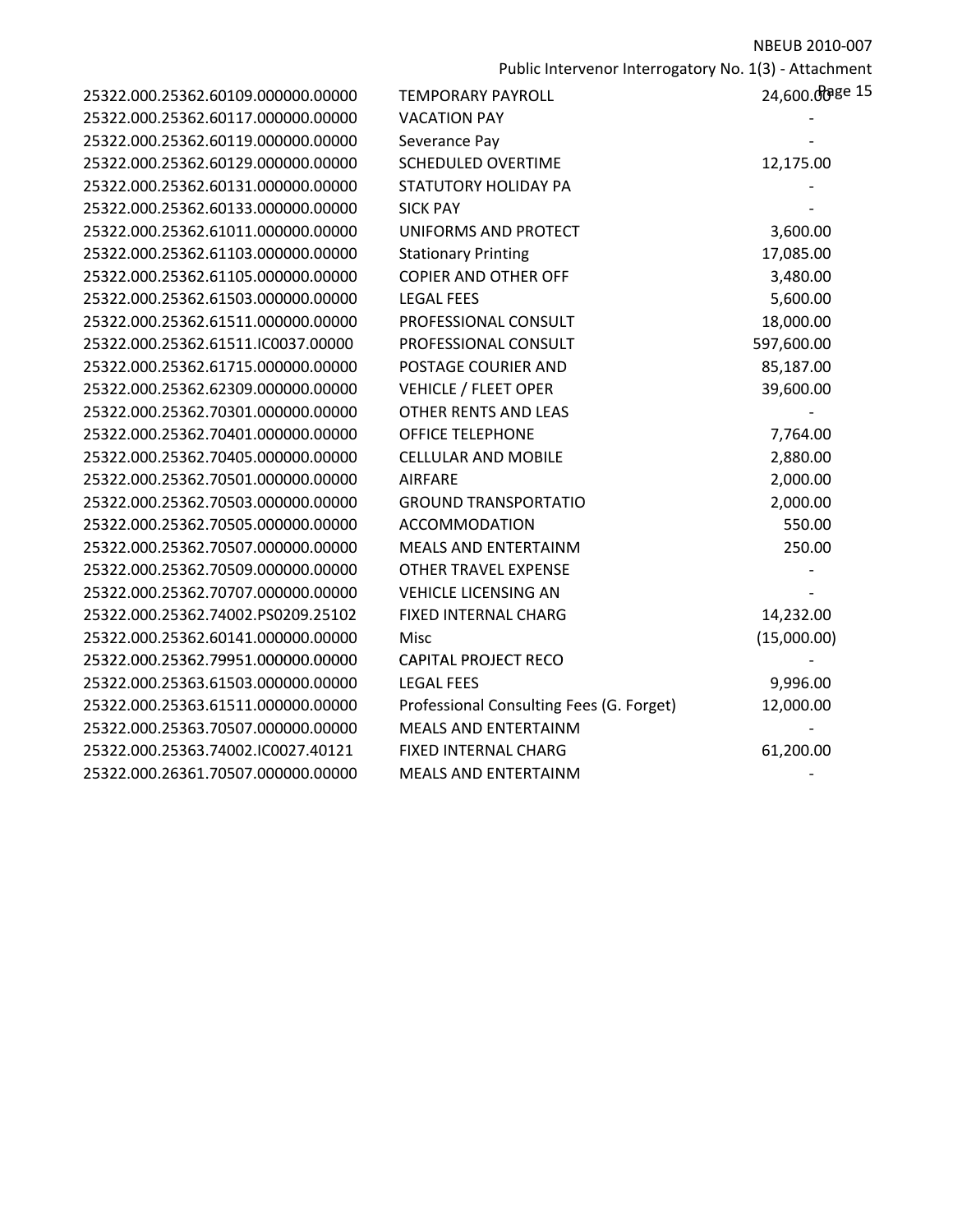NBEUB 2010‐007 Public Intervenor Interrogatory No. 1(3) ‐ Attachment 2010 Page 16 YTD Actuals

| 2010     | <b>YTD Actuals</b>     |
|----------|------------------------|
| Forecast | As of October 31, 2010 |
|          | 36,245,147.01          |
|          | (3,938,152.97)         |
|          | 1,091,784.83           |
|          | (11, 423.29)           |
|          | 2,956,790.61           |
|          | 80.53                  |
|          | (30, 588, 219.25)      |
|          | (1,727,294.86)         |
|          | 6,864,740.71           |
|          | (12, 229.26)           |
|          | 3,626,167.34           |
|          | (158, 722.67)          |
|          | 104,190.98             |
|          | 486,961.88             |
|          | 252,309.36             |
|          | 356,270.73             |
|          | 7,600.87               |
|          | 86,643.89              |
|          | 193,261.87             |
|          | 493.94                 |
|          | 435,954.40             |
|          | 267,966.66             |
|          | 2,456.16               |
|          | 856,969.98             |
|          | 460,571.03             |
|          |                        |
|          | 22,077.20              |
|          | 178,073,114.12         |
|          | 203,505.10             |
|          | 1,890,958.90           |
|          | 2,551,188.45           |
|          | 103,808,596.51         |
|          | 1,866,037.06           |
|          | 674,142.65             |
|          | (27, 729, 983.31)      |
|          | (164, 057.39)          |
|          | 299.59                 |
|          | 76,665.90              |
|          | (9,081,153.97)         |
|          | (1,651,165.95)         |
|          | 1,380,839.00           |
|          | 171,450,527.00         |
|          | 1,500,000.00           |
|          | 4,000,000.00           |
|          | (837,500.66)           |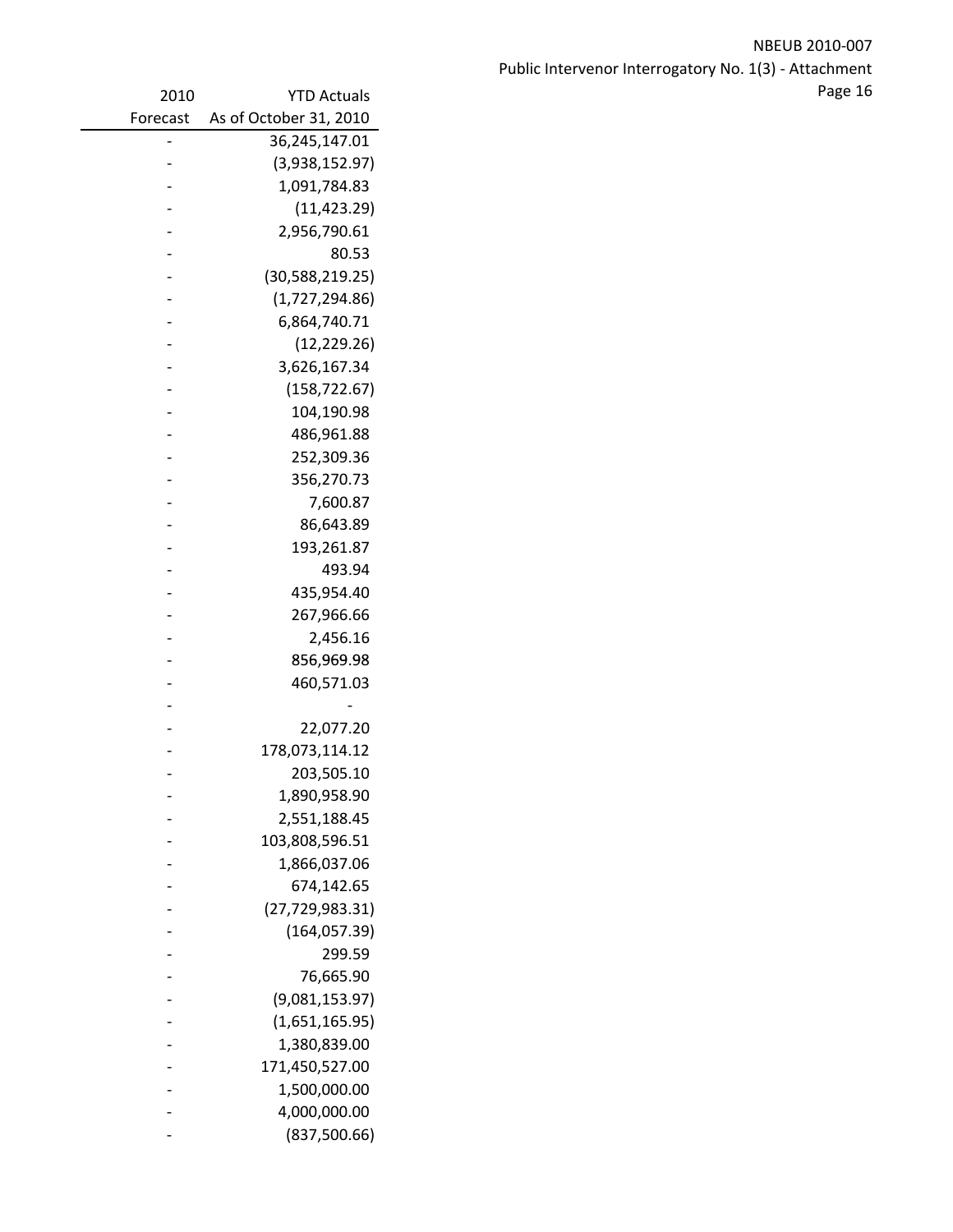| $\qquad \qquad -$ | (2,066,665.98)             | Page 17 |  |
|-------------------|----------------------------|---------|--|
|                   | (349, 644.42)              |         |  |
|                   | 13,443.79                  |         |  |
|                   | 173,896.26                 |         |  |
|                   | 27,736.76                  |         |  |
|                   | 665,283.00                 |         |  |
|                   | (220, 207.49)              |         |  |
|                   | (23,781.30)                |         |  |
|                   | (292, 454.08)              |         |  |
|                   |                            |         |  |
|                   | 2,397.74                   |         |  |
|                   | (174, 185.31)              |         |  |
|                   | (42, 143.94)               |         |  |
|                   | (5,257,562.32)             |         |  |
|                   | (135, 455.18)              |         |  |
|                   | (174,003.25)               |         |  |
|                   | (6,998,648.71)             |         |  |
|                   | (10,908.93)                |         |  |
|                   | (14, 414.06)               |         |  |
|                   | (33,801.75)                |         |  |
|                   | (3, 239.94)                |         |  |
|                   | (809, 555.60)              |         |  |
|                   | 1,037,019.30               |         |  |
|                   | 62,027.68                  |         |  |
|                   | (1,003,138.22)             |         |  |
|                   | (3,878.29)                 |         |  |
|                   | (477, 038.35)              |         |  |
|                   | 138,869.01                 |         |  |
|                   | (97, 182.65)               |         |  |
|                   | 1,722.90                   |         |  |
|                   | (4,820,410.17)             |         |  |
|                   | (233,650,000.00)           |         |  |
|                   | (134, 495.38)              |         |  |
|                   | 82,582.00<br>(121, 843.07) |         |  |
|                   | 348,569.00                 |         |  |
|                   | (665, 283.00)              |         |  |
|                   | (1,380,839.00)             |         |  |
|                   | (43,052,588.70)            |         |  |
|                   | (137, 453, 364.51)         |         |  |
|                   | (6,675,944.52)             |         |  |
|                   | 4,804,086.95               |         |  |
|                   | 13,544,501.10              |         |  |
|                   | (2, 191, 887.41)           |         |  |
|                   | (1,365,571.34)             |         |  |
|                   | (696, 678.30)              |         |  |
|                   | (96, 987.47)               |         |  |
|                   |                            |         |  |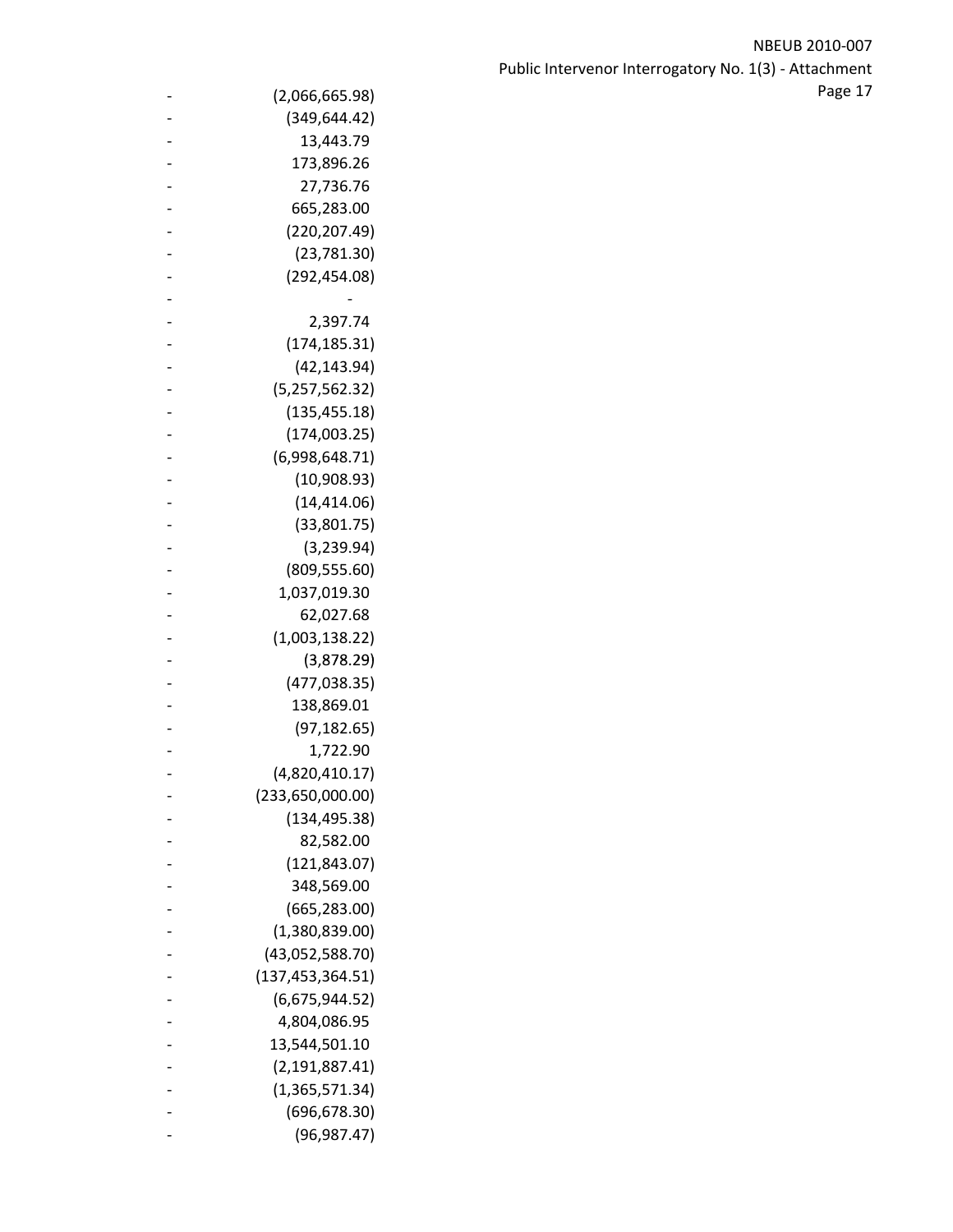NBEUB 2010‐007 Public Intervenor Interrogatory No. 1(3) ‐ Attachment  $\sim$  649.92 **and 18**  $\sim$  649.92

| 649.92                         |
|--------------------------------|
| (21, 545.01)                   |
| (747, 440.71)                  |
| (308, 937.90)                  |
| (953, 448.19)                  |
| (3, 176, 821.23)               |
| (380, 212.00)                  |
| (102, 993.17)                  |
| (4, 142, 161.47)               |
| (19, 391.30)                   |
| (254, 770.68)                  |
| (50, 567.27)                   |
| (80.00)                        |
| (1,478,143.51)                 |
| (118, 143.20)                  |
| (27, 850.00)                   |
| (7, 782, 292.86)               |
| (8,078,415.09)                 |
| (5,576,050.90)                 |
| (502, 368.79)                  |
| (27, 655.30)                   |
| (3,415,622.03)                 |
| (1,394,066.52)                 |
| (2, 243, 585.38)               |
| (16,001,962.00)                |
| 543,062.72                     |
| (5,441.42)                     |
| (3, 127, 340.91)<br>416,838.00 |
| 3,261,878.12                   |
| 460,082.07                     |
| 150,947.95                     |
| 66,329.87                      |
| 3,011,800.01                   |
| 360.59                         |
| 264,985.74                     |
| 715,811.41                     |
| 111,843.92                     |
| 18,833.49                      |
| 4,103,658.07                   |
| 153,865.63                     |
| 117,723.67                     |
| 584.00                         |
| 54,796.12                      |
| 501.07                         |
| 612.67                         |
| 504,406.94                     |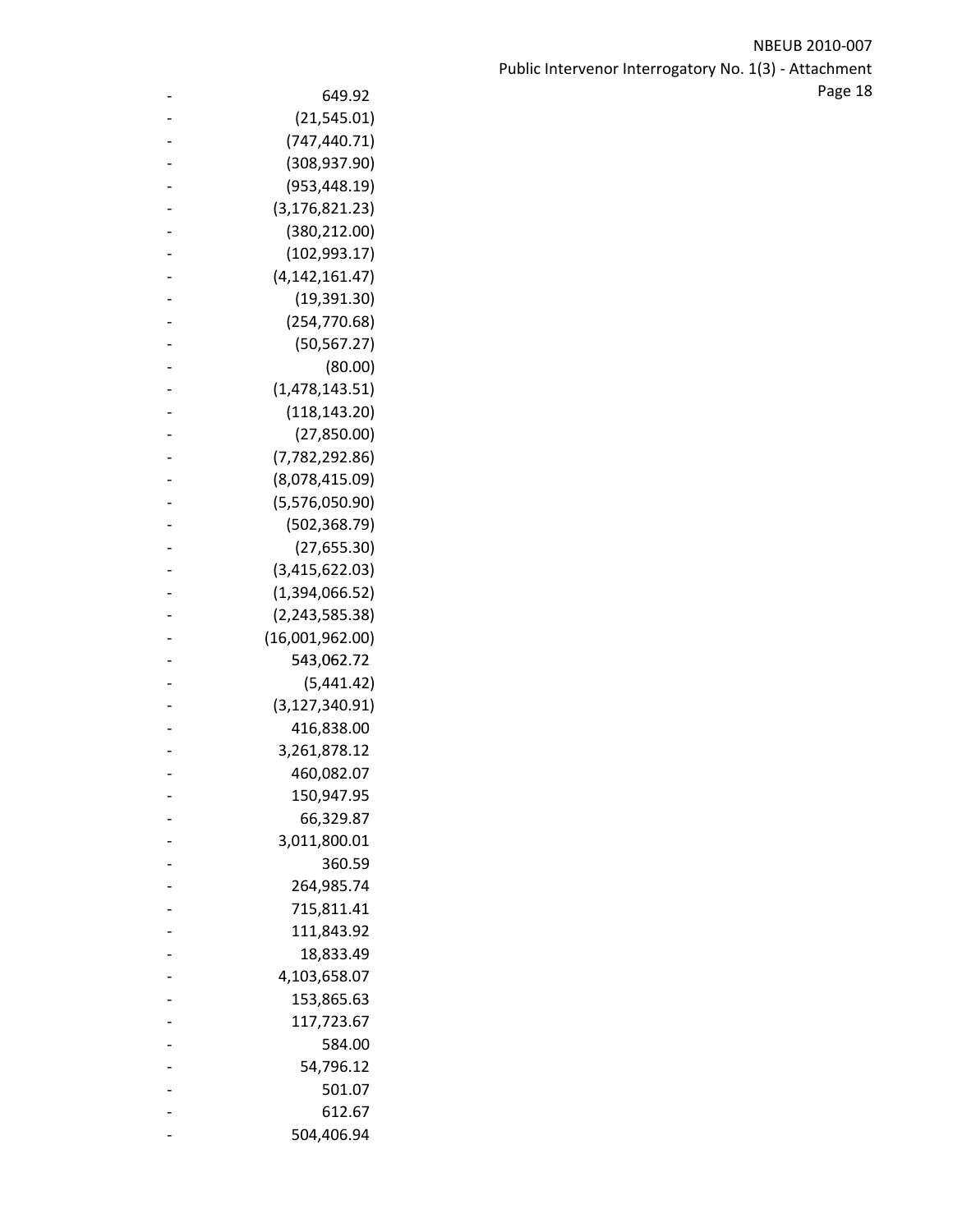NBEUB 2010‐007 Public Intervenor Interrogatory No. 1(3) ‐ Attachment e 1,089.52 and 1,089.52 and 1,089.52 and 1,089.52 and 1,089.52 and 1,089.52 and 1,089.52 and 1,089.52 and 1,089.52 and 1,089.52 and 1,089.52 and 1,089.52 and 1,089.52 and 1,089.52 and 1,089.52 and 1,089.52 and 1,089.52 and

|            | 1,089.52      |
|------------|---------------|
|            | 3,451.60      |
|            | (61, 165.41)  |
|            | 2,001.88      |
|            | 971,721.16    |
|            | 8,211.25      |
|            | 2,719,424.31  |
|            | 397,991.47    |
|            | 105,199.13    |
|            | 4,659,603.92  |
|            | 2,004,094.14  |
|            | 203,769.42    |
|            | 62,500.00     |
|            | 166,666.70    |
|            | (46, 952.32)  |
|            | (26, 469.08)  |
|            | (673.75)      |
|            | (82.63)       |
|            | (33, 527.66)  |
|            | (360.59)      |
|            | 885.11        |
|            | (630.09)      |
|            | 44,595.62     |
|            | 3,616.55      |
|            | 44,593.97     |
|            | 11,728,439.52 |
|            | 14,222.36     |
| 787,158.01 | 481,387.85    |
| (0.04)     | 79,993.22     |
| (0.05)     | 50,735.93     |
| (0.05)     | 19,295.41     |
| 0.01       | 291.38        |
| 10,000.00  | 10,000.00     |
| 109.94     | 109.94        |
|            | 189.97        |
| 200.00     | 693.01        |
| 84,000.38  | 67,738.80     |
| 73,000.00  | 65,377.00     |
| 50,000.00  | 77,290.02     |
| 23,937.65  | 19,954.02     |
| 1,000.00   |               |
|            | 43.72         |
| 679.88     | 679.88        |
| 3,360.02   | 3,513.85      |
| 997.38     | 817.22        |
| 8,242.61   | 8,236.35      |
| 5,999.98   | 8,227.67      |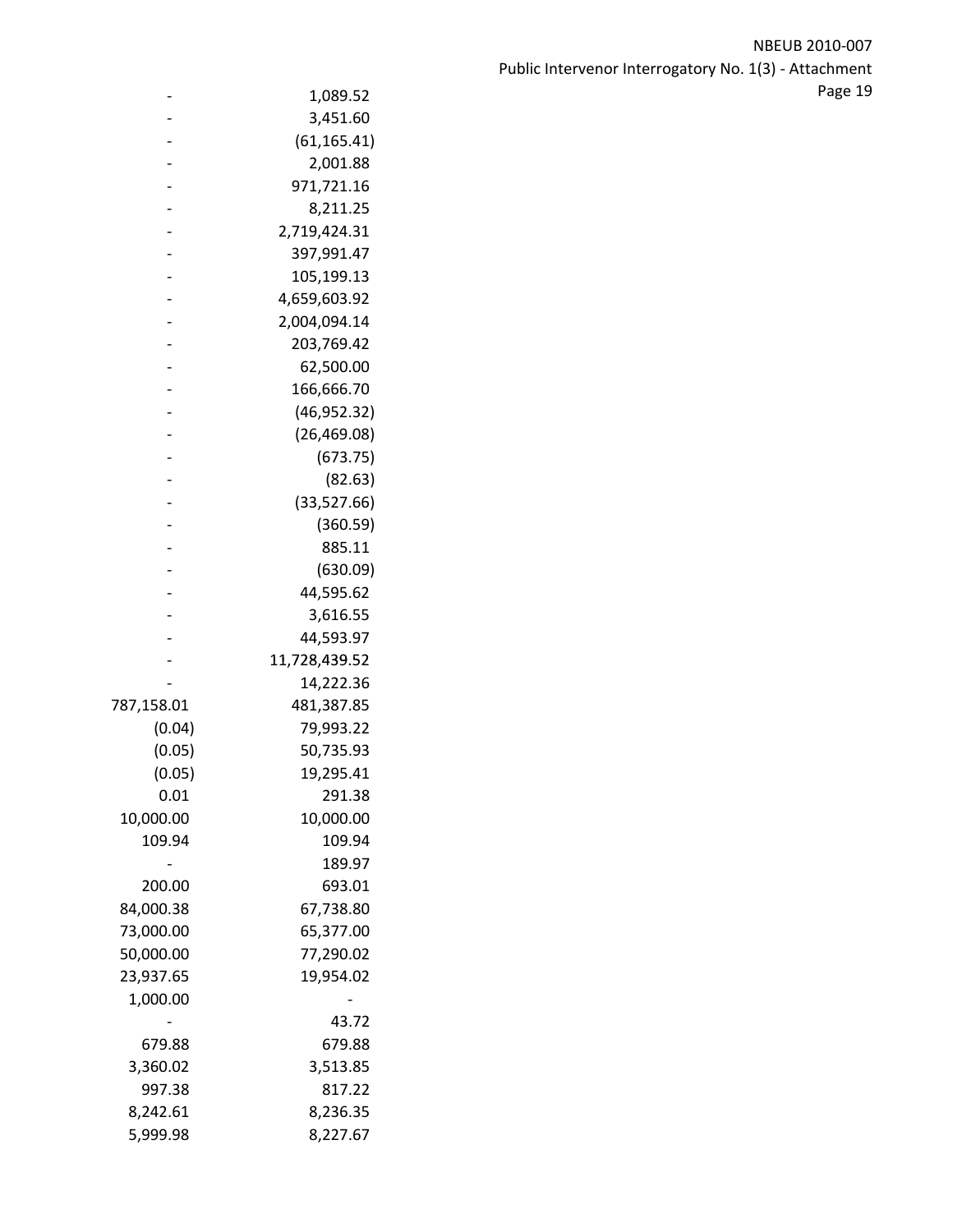| 1,780.07    | 1,513.61      |  |
|-------------|---------------|--|
| 4,711.80    | 5,458.42      |  |
|             | 1,006.72      |  |
| 1,129.95    | 79.95         |  |
| 1,000.00    | 1,000.00      |  |
| 24,999.95   | 25,751.13     |  |
| 1,030.00    | 1,030.00      |  |
|             | 44,008.80     |  |
| 26,895.00   | 22,410.00     |  |
| 18,000.02   | 15,557.60     |  |
| 32,040.00   | 4,394.79      |  |
|             |               |  |
|             | (674, 134.54) |  |
| 494,265.63  | 337,051.65    |  |
| 10,523.78   | 31,180.32     |  |
| 9,561.58    | 19,647.85     |  |
|             | 12,946.00     |  |
| 5,489.04    | 13,035.77     |  |
| 3,337.20    | 4,241.22      |  |
|             | 315.02        |  |
| 5.39        | 5.39          |  |
| 355.00      | 355.00        |  |
| 135,000.00  | 112,500.00    |  |
| 2,399.99    | 1,418.69      |  |
| 1,800.00    |               |  |
| 1,787.49    | 1,003.83      |  |
| 211.45      | 211.45        |  |
| 1,800.00    |               |  |
| 699.96      | 7.00          |  |
| 840.00      |               |  |
| 1,135.95    | 974.75        |  |
| 180.00      |               |  |
| 2,181.25    | 2,681.25      |  |
| (4.00)      | (6.00)        |  |
| 22,656.00   | 18,880.00     |  |
| (15,626.00) | (13,024.00)   |  |
| 17,304.00   | 14,420.00     |  |
| 20,182.00   | 16,816.66     |  |
| (10,574.00) | (8,814.00)    |  |
| 21,264.00   | 17,720.00     |  |
|             | (384, 936.35) |  |
|             |               |  |
| 0.01        | 630.09        |  |
| 322,293.23  | 248,596.98    |  |
| 5,565.98    | 12,744.18     |  |
| 3,615.45    | 9,011.89      |  |
| 1,504.50    | 2,549.47      |  |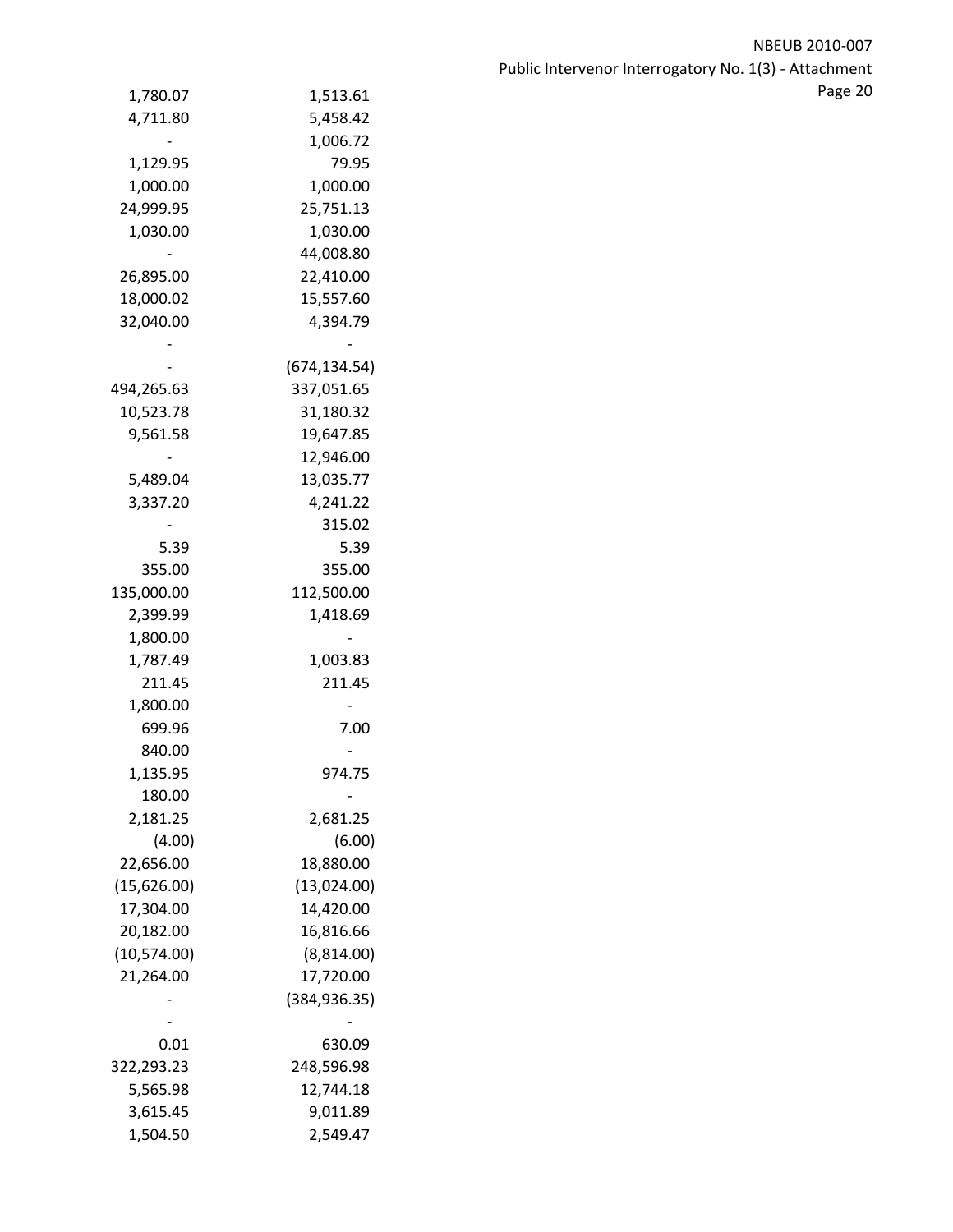|               | 205.36        |
|---------------|---------------|
| 223.89        | 224.80        |
| 241.65        | 91.65         |
|               |               |
| 7,198.86      | 3,817.50      |
| 102.99        | 102.99        |
| 29,715.00     | 29,715.00     |
| 80,207.23     | 44,908.02     |
|               |               |
|               |               |
|               | 65.67         |
| 64,956.52     | 53,453.59     |
| 3,600.08      | 2,360.40      |
| 48,145.51     | 39,156.87     |
| 1,821.18      | 1,297.30      |
| 1,600.00      | 1,155.76      |
| 799.98        | 592.58        |
| 520.00        | 472.70        |
| 1,054.27      | 665.52        |
|               | 151.06        |
|               |               |
| (7, 737.00)   | (12,894.00)   |
| 138,396.00    | 121,780.00    |
| 215,697.33    | 175,229.72    |
|               | (484, 601.68) |
| 13,332.48     | 6,884.98      |
| 25,081.78     | 17,968.60     |
| 720.00        | 341.52        |
| 5.98          | 5.98          |
| 19,180.39     | 17,087.11     |
|               |               |
| 25,502.75     | 21,150.00     |
| 1,800.00      | 1,500.00      |
| 246,876.55    | 144,133.11    |
| 17,472.00     | 13,000.00     |
| 7,422.00      | 5,259.00      |
| 2,906.94      | 2,410.76      |
| 2,463.00      | 2,152.49      |
| 8,506.97      | 4,419.77      |
| 9,802.50      | 8,617.32      |
| (121, 113.00) | (290, 593.00) |
| 814,515.80    | 868,425.19    |
|               | 200.00        |
|               |               |
|               | (205, 803.58) |
|               | 536,126.00    |
| 633,695.98    |               |
| 39,999.92     | (38, 693.08)  |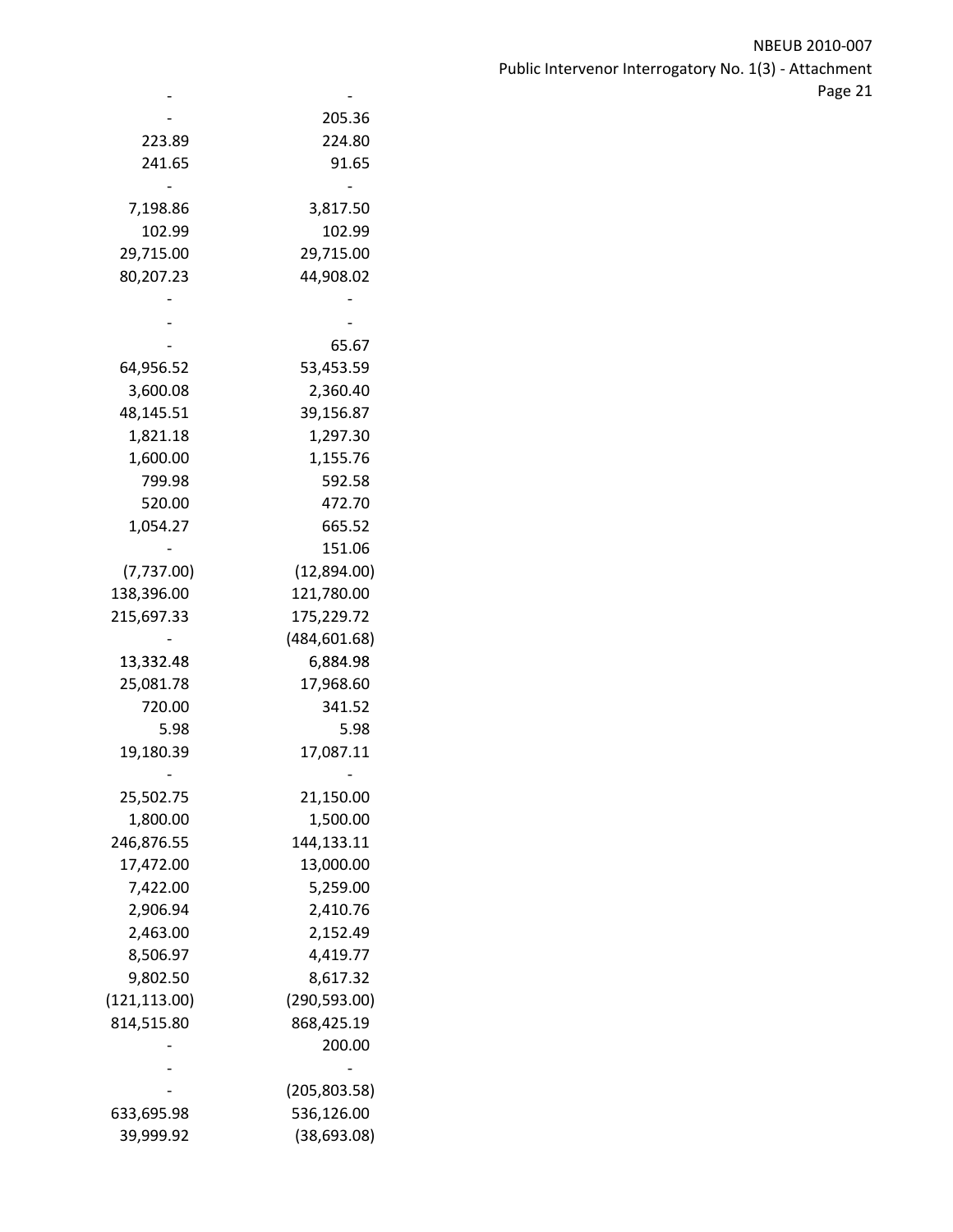| 277,999.95 | 257,272.30    |  |
|------------|---------------|--|
| 40,000.02  | 36,670.90     |  |
| 135,700.02 | 108,247.57    |  |
| 96,996.06  | (6,083.30)    |  |
| 7,535.04   | 14,916.70     |  |
| 448,020.04 | 385,289.86    |  |
| 15,000.01  | 733.36        |  |
| 37,505.98  | 31,250.49     |  |
| 10,000.10  | 21,701.44     |  |
| 10,506.00  | 7,480.34      |  |
|            | 1,795.44      |  |
| 50,000.04  | 18,610.08     |  |
| 0.02       | 101.72        |  |
| 10,000.12  | 863.03        |  |
| 10,000.02  | 26,225.00     |  |
|            | 9.73          |  |
| 19,999.98  |               |  |
| 2,500.01   | 335.67        |  |
| 17,000.00  | 3,803.88      |  |
| 200.02     | 1,607.93      |  |
| 0.02       | 3.44          |  |
| 149.97     | 891.11        |  |
|            | (14,884.00)   |  |
| 22,051.98  | 33,260.00     |  |
| 10,200.04  | 46,616.70     |  |
| 13,399.99  | 7,775.61      |  |
| 43,500.00  |               |  |
| 19,999.98  |               |  |
| 3,871.02   |               |  |
| 4,620.00   |               |  |
| 30,000.00  |               |  |
|            |               |  |
|            | (976, 461.88) |  |
| 764,789.99 | 524,957.36    |  |
| 0.01       | 37,995.37     |  |
|            | 170,450.23    |  |
|            | 19,314.07     |  |
|            | 13,596.33     |  |
| 270,470.97 | 104,380.36    |  |
|            |               |  |
| 499.98     |               |  |
| 0.02       | 138.50        |  |
| 4,800.03   | 600.62        |  |
| 10,000.02  |               |  |
| 1,999.98   | 320.16        |  |
| 5,000.03   | 877.88        |  |
| 1,934.43   | 81,403.63     |  |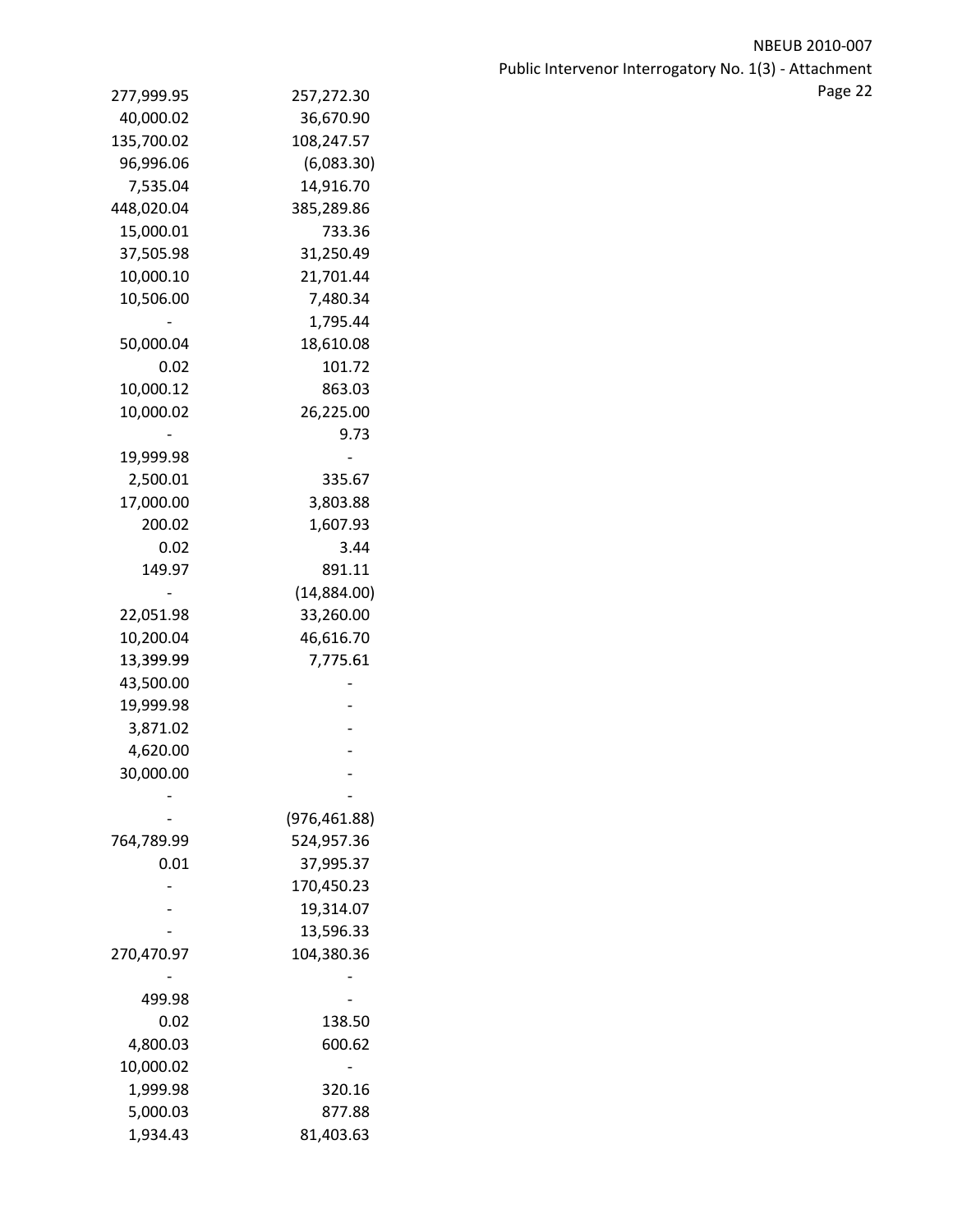| 3,835,987.05    | 1,960,162.95   |
|-----------------|----------------|
| 972,216.37      | 519,138.45     |
| 1,422,467.32    | 536,137.56     |
| 10,000.02       |                |
| (0.01)          | 144.77         |
| 2,000.01        | 630.57         |
| 10,200.01       | 8,230.18       |
| 82,404.08       | 61,129.77      |
| 7,520.04        | 2,047.35       |
| 16,800.00       | 4,715.77       |
| 0.02            | 113.41         |
| 1,500.03        | 278.01         |
|                 | (4,044,813.30) |
|                 | 84.76          |
| 1,450.50        | 102,031.70     |
| 218.02          | 21,561.02      |
|                 | 275,679.05     |
|                 | (130, 647.57)  |
|                 | (268, 708.96)  |
| 482,415.00      | 378,621.44     |
| 0.03            | 18,474.36      |
| (0.07)          | 22,399.57      |
| (0.03)          | 15,394.22      |
| (0.03)          | 40,210.89      |
|                 | 2,405.95       |
| 0.02            | 1,282.17       |
|                 | 59.99          |
| 19,999.98       | 9,242.49       |
| (0.01)          | 97.92          |
| (0.04)          | 18,982.60      |
| $\qquad \qquad$ | 23.10          |
| 100,000.01      | 38,305.12      |
| 1,034,254.00    | 909,776.34     |
|                 | 136.50         |
| (0.02)          | 555.23         |
|                 | 171.51         |
| 10,509.98       | 1,737.20       |
| 3,696.05        | 2,592.95       |
| 2,000.09        | 1,613.71       |
| (0.01)          | 220.73         |
| 0.03            | 1,145.67       |
|                 | 17,053.68      |
| 11,999.97       |                |
| 1,999.97        | 2,407.60       |
| 6,000.04        | 2,678.16       |
| (0.02)          | 2,106.86       |
| (0.02)          | 1,396.96       |
| 60,000.02       | 8,293.44       |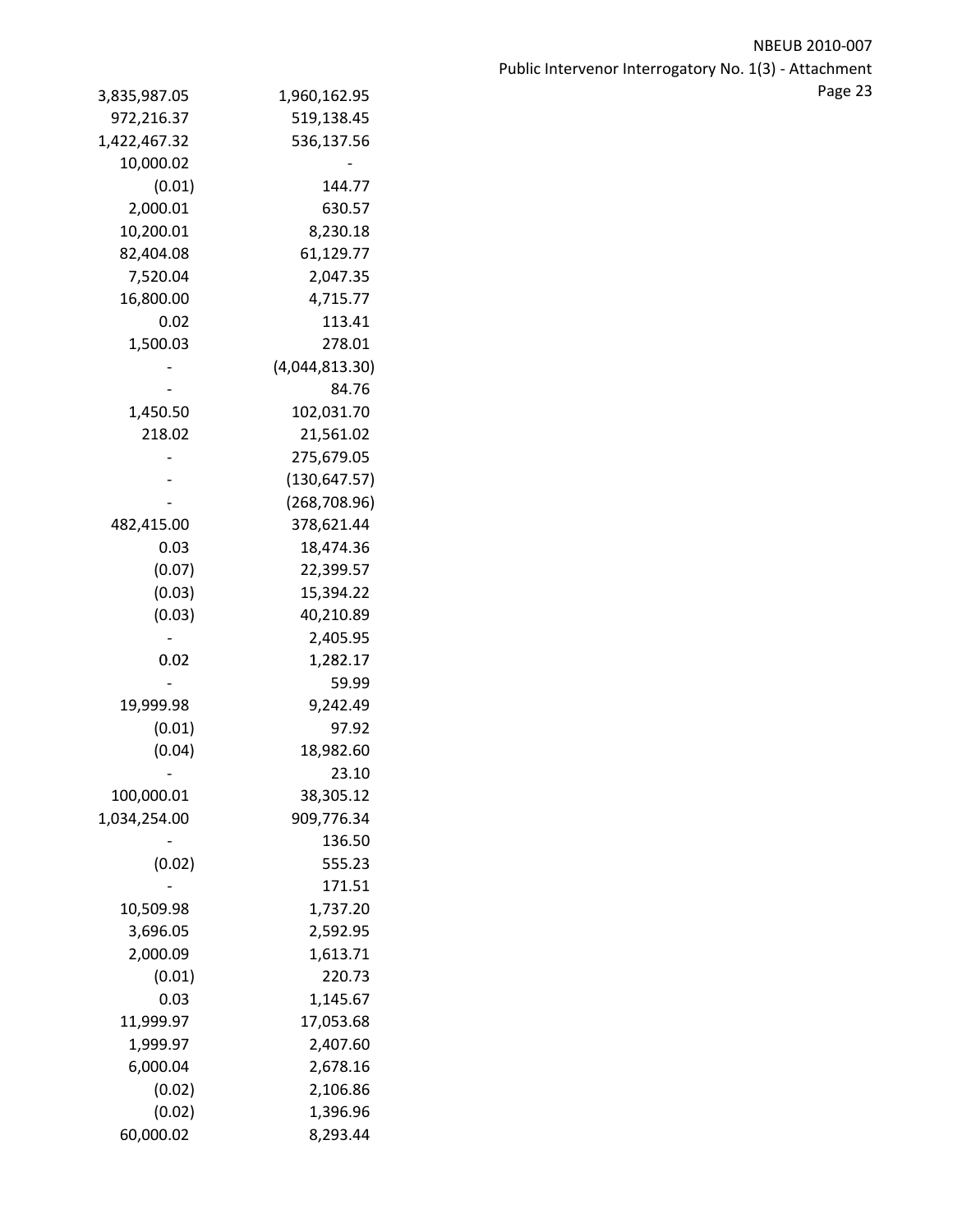| $0.01\,$           | 174.85         | Page 24 |
|--------------------|----------------|---------|
| 20,000.02          | 5,636.46       |         |
|                    | 84.00          |         |
| 0.02               | 71.00          |         |
|                    |                |         |
|                    | (1,353,017.43) |         |
| 0.06               | (99, 153.76)   |         |
|                    | 20,460.00      |         |
| (0.07)             | 11,947.01      |         |
| $0.01\,$           | 9,007.99       |         |
| (0.01)             | 37,562.36      |         |
| (0.01)             | 8,456.90       |         |
| 0.02               | 11,719.50      |         |
| 1,121.01           | 1,023.29       |         |
| 600.00             | 132.39         |         |
| 5,760.02           | 721.71         |         |
|                    | 547.30         |         |
| 7,200.00           | 741.26         |         |
| 16,893.26          | 18,907.15      |         |
| 54,120.00          | 372.34         |         |
| 3,984.00           |                |         |
| 3,396.05           | 129.95         |         |
| 1,192.02           |                |         |
| 5,400.00           | 2,787.61       |         |
| 6,437.36           | 3,437.36       |         |
| 499.98             |                |         |
|                    |                |         |
|                    | (28,800.36)    |         |
|                    | 78,497.05      |         |
|                    | 13,852.46      |         |
|                    | 210.46         |         |
| $\overline{a}$     | 1,354.38       |         |
|                    | 1,402.84       |         |
|                    | 9,378.65       |         |
|                    | 4,633.34       |         |
|                    | 10,273.97      |         |
|                    | 112.94         |         |
|                    | 2,981.97       |         |
|                    | 131.92         |         |
|                    | 3,772.91       |         |
|                    | 589.28         |         |
|                    | 11.17          |         |
|                    | 97.08          |         |
|                    | 57,656.21      |         |
| 543,350.70<br>0.01 | 353,341.02     |         |
|                    | 18,665.77      |         |
| $0.02\,$           | 12,474.42      |         |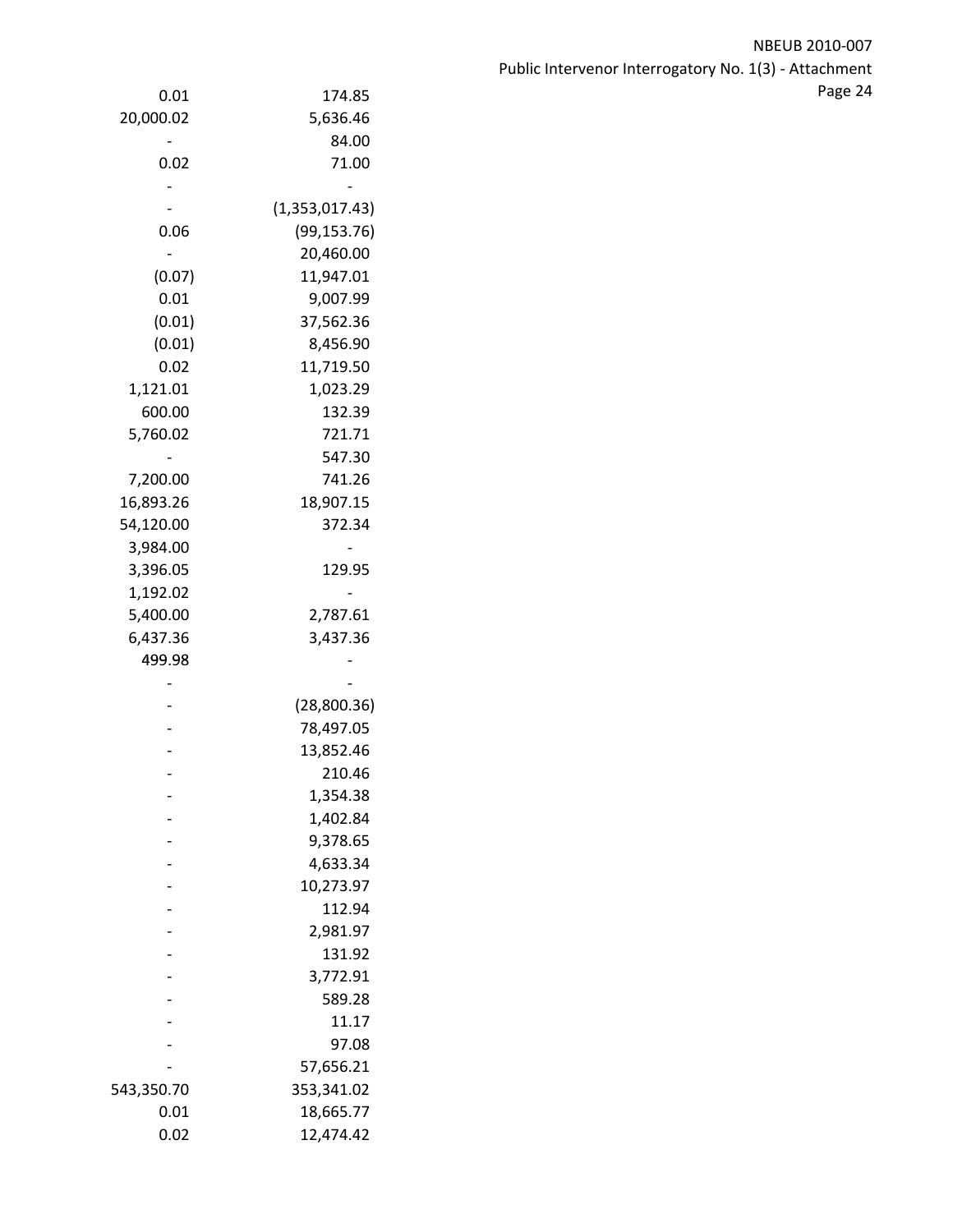| 0.01                     | 4,481.62      |
|--------------------------|---------------|
|                          | 293.09        |
| 1,800.00                 | 3,794.97      |
| 119.96                   | 969.04        |
| 4,500.05                 | 2,778.07      |
|                          | 76.63         |
| 1,199.98                 | 4,424.43      |
| 2,500.02                 | 5,000.00      |
| (0.02)                   | 352.00        |
| 56,640.04                | 85,251.44     |
| 0.01                     | 650.92        |
|                          | 250.01        |
| 1,608.02                 | 466.70        |
| 1,420.02                 | (235.32)      |
| 10,344.06                | 7,920.75      |
| 2,580.02                 | 2,065.36      |
| 1,859.84                 | 419.84        |
| 5,675.66                 | 2,352.97      |
| 6,216.04                 | 2,570.55      |
| 7,199.99                 | 3,531.68      |
| 1,799.99                 | 40.13         |
|                          | 99.12         |
| 250.02                   | 141.60        |
| 34,055.98                | 43,446.15     |
|                          |               |
|                          | (555, 622.96) |
| 354,615.98               | 221,390.39    |
| 0.03                     | 33,646.83     |
| (0.05)                   | 16,146.02     |
|                          | 9,236.82      |
| 0.03                     | 14,386.63     |
| $\overline{\phantom{0}}$ | 310.00        |
| (0.05)                   | 1,006.82      |
| 400.02                   |               |
| 1,700.00                 | 594.38        |
| 1,320.06                 | 1,256.85      |
| (0.02)                   | 131.32        |
| 0.04                     | 395.37        |
|                          |               |
| 200.01                   | 413.58        |
| 279.99                   | 262.29        |
|                          |               |
|                          | (239, 341.84) |
|                          | 894,930.04    |
|                          | 325,291.88    |
|                          | (208, 696.26) |
|                          | 509,021.00    |
|                          |               |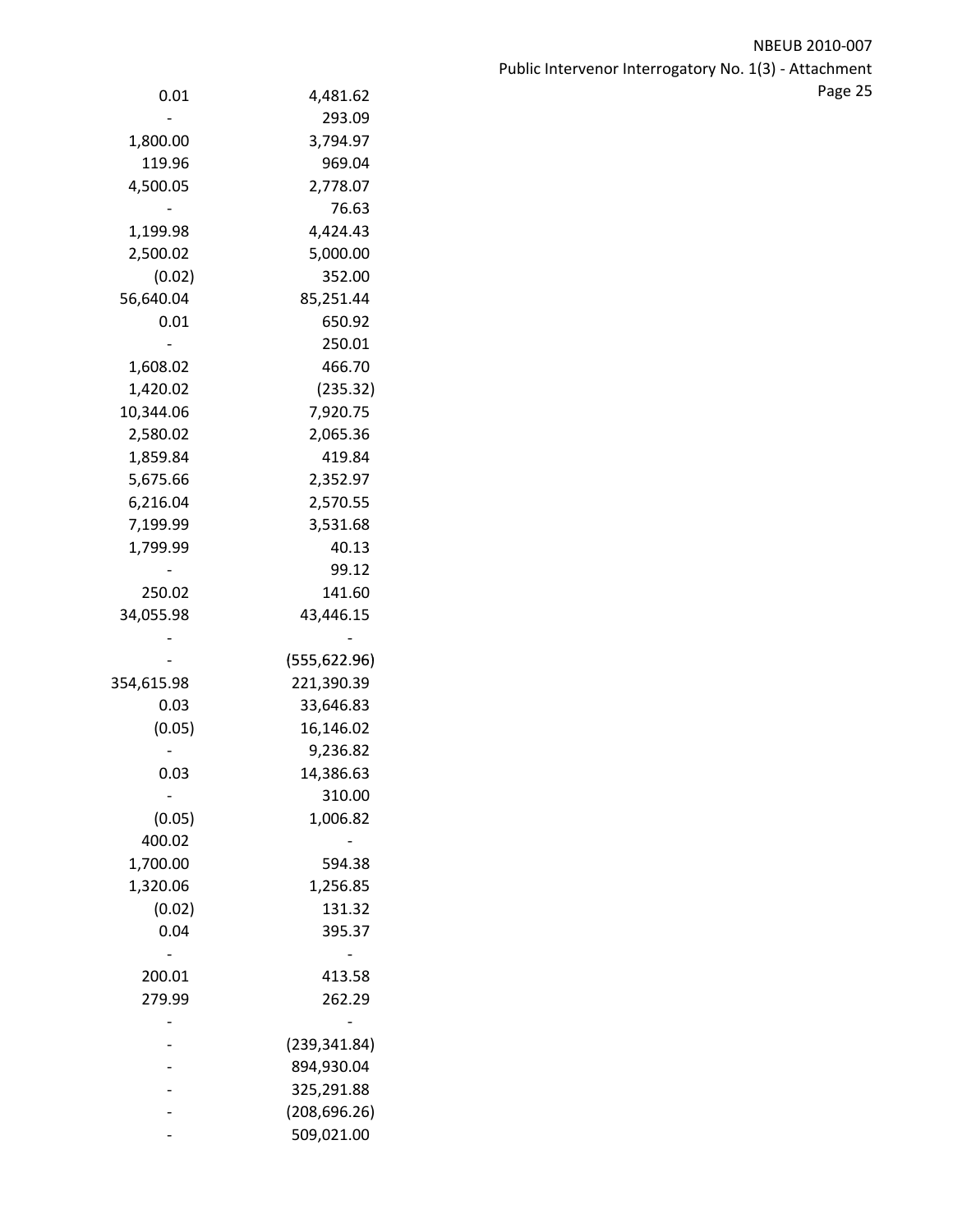NBEUB 2010‐007 Public Intervenor Interrogatory No. 1(3) ‐ Attachment e 103,880.00 and the state of the state of the state of the state of the state of the state of the state of the state of the state of the state of the state of the state of the state of the state of the state of the state

|            | 103,880.00     |
|------------|----------------|
|            | 4,593,421.62   |
|            | (4,593,421.62) |
| 153,748.99 | 114,237.71     |
| (0.02)     | 7,256.86       |
| (0.05)     | 4,095.17       |
| (0.06)     | 510.28         |
| 600.00     |                |
| 600.04     | 727.10         |
| 600.00     | 117.00         |
|            |                |
| 13,199.99  | 15,015.11      |
| 600.00     |                |
| 300.00     | 1,051.11       |
| 3,799.98   |                |
| 63,060.01  | 57,414.82      |
|            | 8.85           |
|            | 23.99          |
| (0.03)     | 27.09          |
| 21,240.04  | 6,477.97       |
| 600.00     | 17.68          |
| 599,064.00 | 482,020.74     |
| 1,500.03   | 116.79         |
| 899.96     | (111.04)       |
| 2,399.95   | 1,299.75       |
| 1,800.00   |                |
| 2,999.97   | 1,363.58       |
| 1,200.00   | 95.00          |
| 600.01     | 7.20           |
| 792.00     |                |
| 360.00     | 350.42         |
| 1,608.02   | 1,767.59       |
|            |                |
|            | (517,937.86)   |
| 790,921.20 | 602,666.02     |
| 42,000.00  |                |
|            |                |
| 6,194.37   | 17,916.15      |
| 11,733.36  | 31,065.54      |
| 15,593.05  | 38,233.21      |
| 227.20     | 706.56         |
| 428.18     | 1,227.69       |
| 11,183.24  | 18,829.95      |
| 9,255.31   | 21,531.48      |
| 131.08     | 393.24         |
| 262.16     | 917.56         |
| 1,573.36   | 1,743.13       |
| 439.67     | 671.60         |
| 224.69     | 721.28         |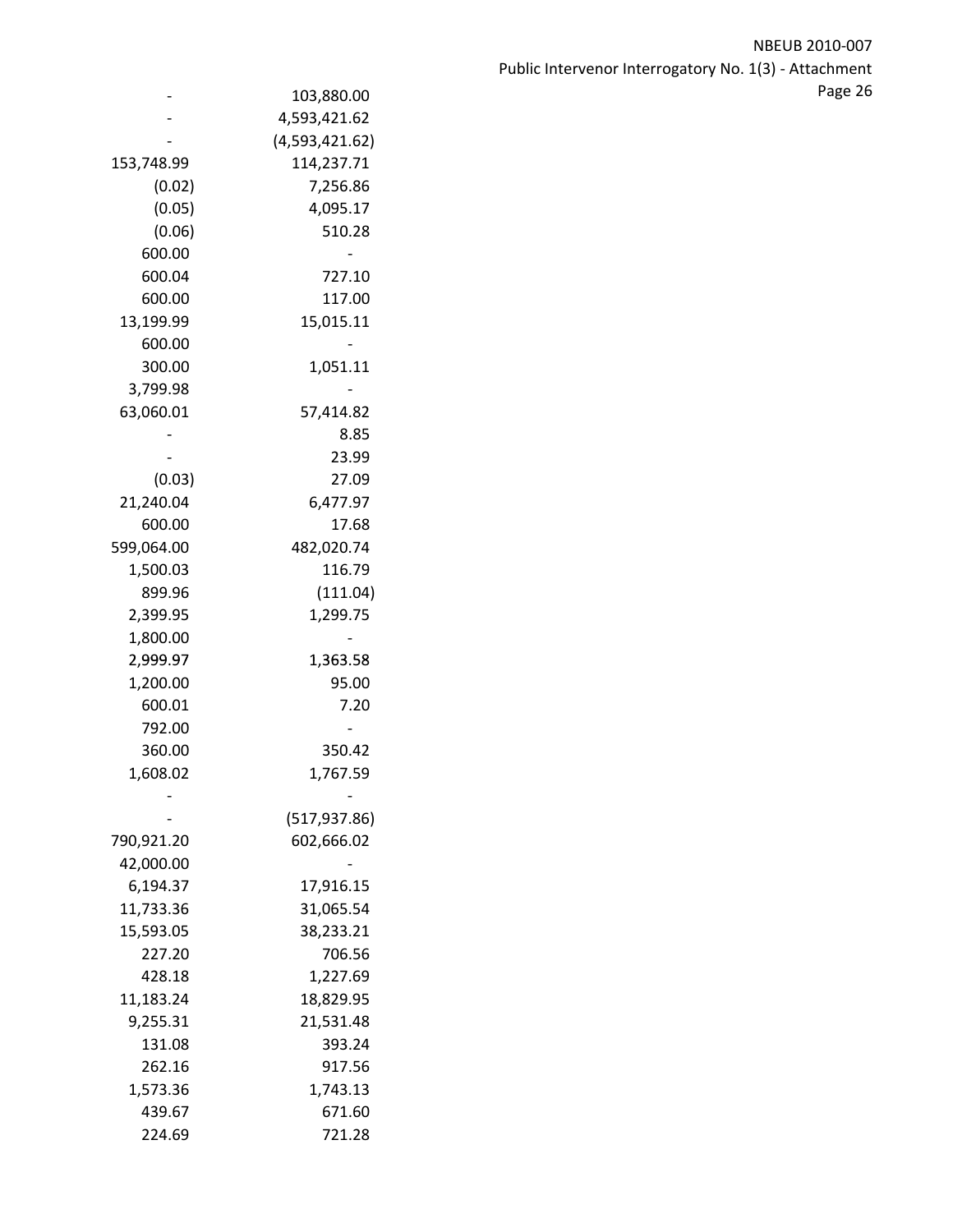| 50,000.04  | 42,642.17     |  |
|------------|---------------|--|
| 7,999.99   | 1,702.12      |  |
| 140.01     | 140.01        |  |
| 676.99     | 940.09        |  |
| 29,999.99  | 14,409.10     |  |
|            | 35.40         |  |
| 716,539.05 | 511,851.54    |  |
| 10,000.06  | 22,646.86     |  |
| 53.29      | 352.38        |  |
| 32.36      | 32.36         |  |
|            | 5,836.91      |  |
| 141,599.95 | 129,078.79    |  |
|            | 7.68          |  |
| 115.84     | 115.84        |  |
| 25,991.99  | 16,581.96     |  |
| 3,900.04   | 2,840.98      |  |
| 3,000.00   | 541.47        |  |
| 1,030.98   | 1,210.89      |  |
| 2,519.98   | 3,250.59      |  |
| 3,600.17   | 3,806.44      |  |
| 651.93     | 651.93        |  |
| 364.61     | 464.61        |  |
| 2,001.75   | 1,907.60      |  |
| (1,731.86) | (1,731.86)    |  |
|            | 49,386.74     |  |
|            | 42.00         |  |
| 30,000.00  | 27,172.59     |  |
| 61,647.94  | 61,693.87     |  |
|            | (950, 908.63) |  |
|            |               |  |
|            | (49, 386.74)  |  |
| 466,150.30 | 370,315.29    |  |
| 23,232.49  | 16,492.64     |  |
| 12,369.37  | 21,708.68     |  |
| 7,041.33   | 7,007.94      |  |
| 5,988.43   | 13,822.79     |  |
| 5,640.83   | 6,145.97      |  |
|            | 175.32        |  |
| 2,240.25   | 2,759.75      |  |
| 4,000.04   | 1,676.38      |  |
| 75.55      | 96.45         |  |
| 1,929.99   | 129.99        |  |
| 100.79     | 215.02        |  |
| 815.39     | 1,320.39      |  |
| 111.59     | 111.59        |  |
|            | 17.99         |  |
| 5,939.44   | 10,493.27     |  |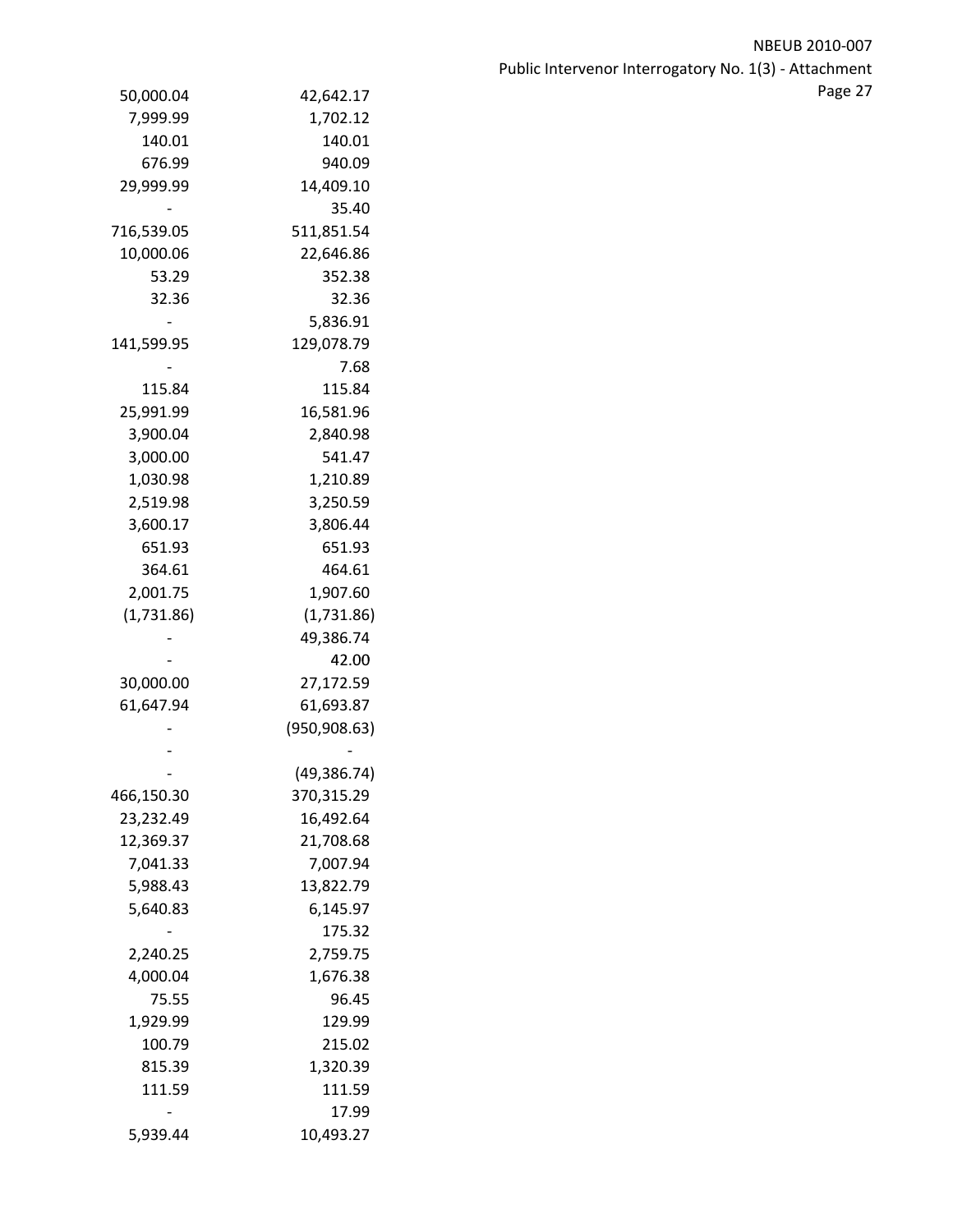| ٥<br>ap<br>۰ |  |
|--------------|--|
|              |  |

|            |               | Page 28 |
|------------|---------------|---------|
| 92,029.27  | 63,568.27     |         |
| 18,595.27  | 11,722.56     |         |
|            | 7,150.00      |         |
| 42,359.94  | 35,526.48     |         |
| 380.44     | 380.44        |         |
|            |               |         |
| 5,084.64   | 3,590.28      |         |
| 1,216.22   | 990.02        |         |
| 3,300.00   |               |         |
| 4,262.05   | 1,531.43      |         |
| 3,575.01   | 371.71        |         |
| 2,520.00   | 1,130.58      |         |
| 331.98     | 694.29        |         |
| 1,950.00   |               |         |
| 719.99     | 404.51        |         |
| 9,701.74   | 9,761.27      |         |
|            |               |         |
|            | (412, 517.93) |         |
| 657,308.08 | 536,499.72    |         |
| (0.02)     | 302.50        |         |
| (0.04)     | 28,914.44     |         |
| 84,780.04  | 42,352.75     |         |
| (0.04)     | 20,729.46     |         |
| (0.05)     | 3,415.38      |         |
| 0.05       | 118.54        |         |
| 3,600.04   | 833.93        |         |
| 599.99     | 1,195.85      |         |
| 5,525.06   | 3,588.35      |         |
| 7,200.00   | 13,921.79     |         |
| 315.00     | 27.44         |         |
| 216.00     |               |         |
| 6,995.98   | 7,495.18      |         |
| 900.00     |               |         |
| 82,323.04  | 39,798.00     |         |
|            | 23.11         |         |
|            | 70.16         |         |
|            | 1,137.12      |         |
| 134,759.96 | 69,702.42     |         |
| 1,100.06   | 308.30        |         |
| 6,059.97   | 5,600.87      |         |
| 3,300.02   | 2,735.14      |         |
| 0.01       | 524.89        |         |
| 1,149.96   | 686.04        |         |
| 1,275.01   | 1,391.77      |         |
| 4,500.06   | 2,224.92      |         |
|            | $1.01\,$      |         |
| 444.00     | 22.32         |         |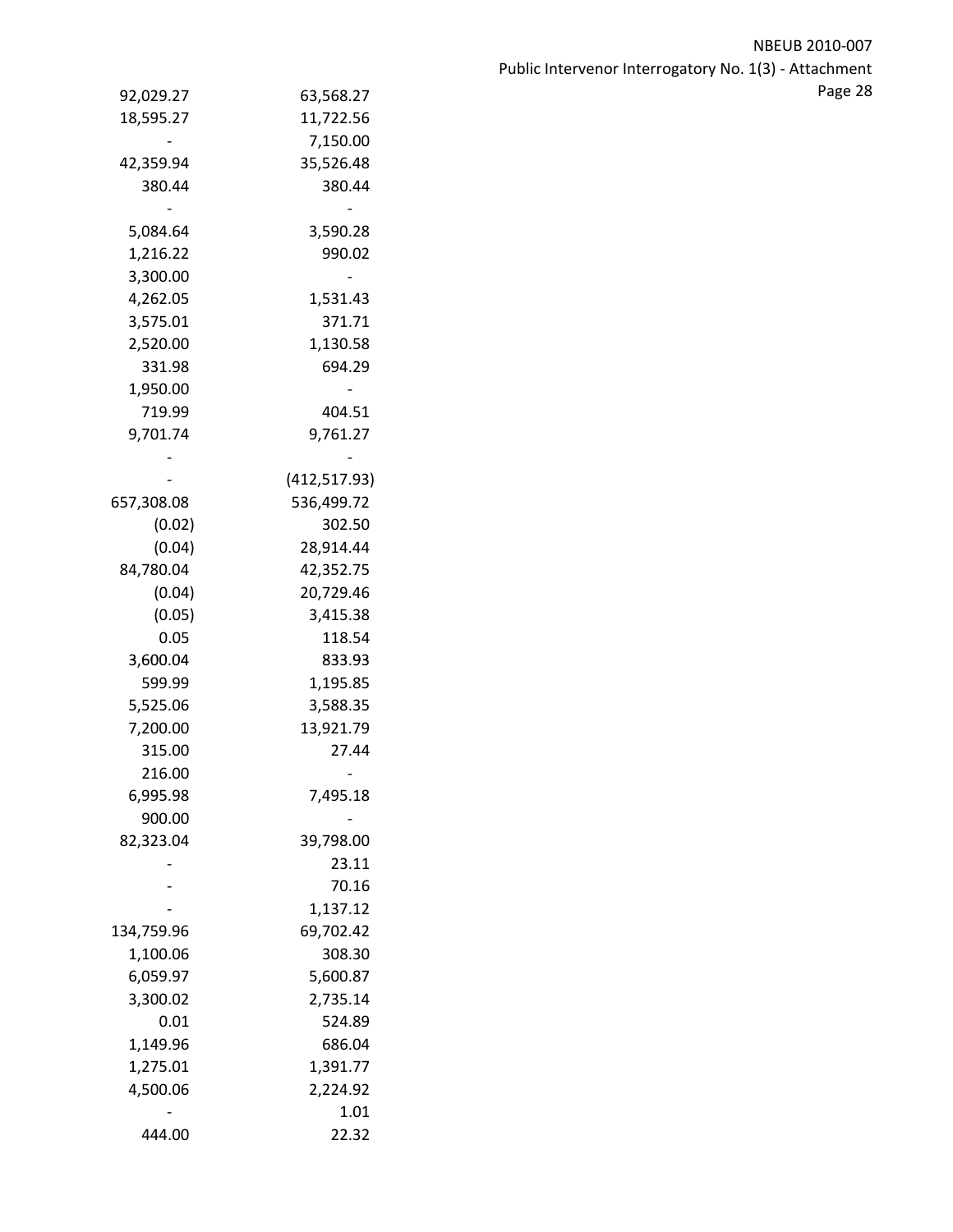| NBEUB 2010-007                                        |               |                          |
|-------------------------------------------------------|---------------|--------------------------|
| Public Intervenor Interrogatory No. 1(3) - Attachment |               |                          |
| Page 29                                               | 363.72        | $\overline{\phantom{0}}$ |
|                                                       | 433.65        | 1,800.03                 |
|                                                       | 37,901.64     | 53,678.01                |
|                                                       |               |                          |
|                                                       | (534, 508.27) |                          |
|                                                       | 90,078.31     | 120,906.01               |
|                                                       | 6,805.71      | (0.05)                   |
|                                                       | 3,257.20      |                          |
|                                                       | 583.82        | (0.02)                   |
|                                                       | 19,390.54     | 28,500.50                |
|                                                       |               | 300.00                   |
|                                                       | 1,668.71      | 3,899.99                 |
|                                                       |               |                          |

| 53,678.01     | 37,901.64                    |
|---------------|------------------------------|
|               |                              |
| (534, 508.27) |                              |
| 120,906.01    | 90,078.31                    |
| (0.05)        | 6,805.71                     |
|               | 3,257.20                     |
| (0.02)        | 583.82                       |
| 28,500.50     | 19,390.54                    |
| 300.00        |                              |
| 3,899.99      | 1,668.71                     |
| 199.98        |                              |
| 4,800.01      | 1,421.14                     |
| 6,000.04      | 6,406.58                     |
| 26.73         | 26.73                        |
| 299.94        | 212.88                       |
| 239.97        | 192.69                       |
| 3,480.03      | 3,416.76                     |
| 3,000.00      |                              |
| 5,819.96      | 3,219.42                     |
| 649.99        | 223.21                       |
|               |                              |
| 1,775.02      | 1,666.67                     |
| 69,131.99     | 72,546.19                    |
|               |                              |
| (1,775.65)    | (105, 558.32)<br>(4,003.28)  |
|               |                              |
|               |                              |
| 1,114.23      | 2,451.30                     |
| 662.05        | 1,553.45                     |
| 4,571.53      | 4,183.36                     |
| 8,353.71      | 2,790.16                     |
| 376,240.51    | 385,923.66                   |
| 899,999.94    | 1,004,081.30                 |
| 99,999.95     | 239,263.69                   |
| (90.00)       | (90.00)                      |
|               |                              |
| 462.87        | 233.52                       |
|               | 1,565.84                     |
| 1,284.55      | 682.04                       |
|               |                              |
|               | 4.46                         |
| 284.06        | 284.06                       |
|               |                              |
|               | 1,230.00                     |
|               |                              |
|               | (1,312,122.85)<br>307,708.50 |